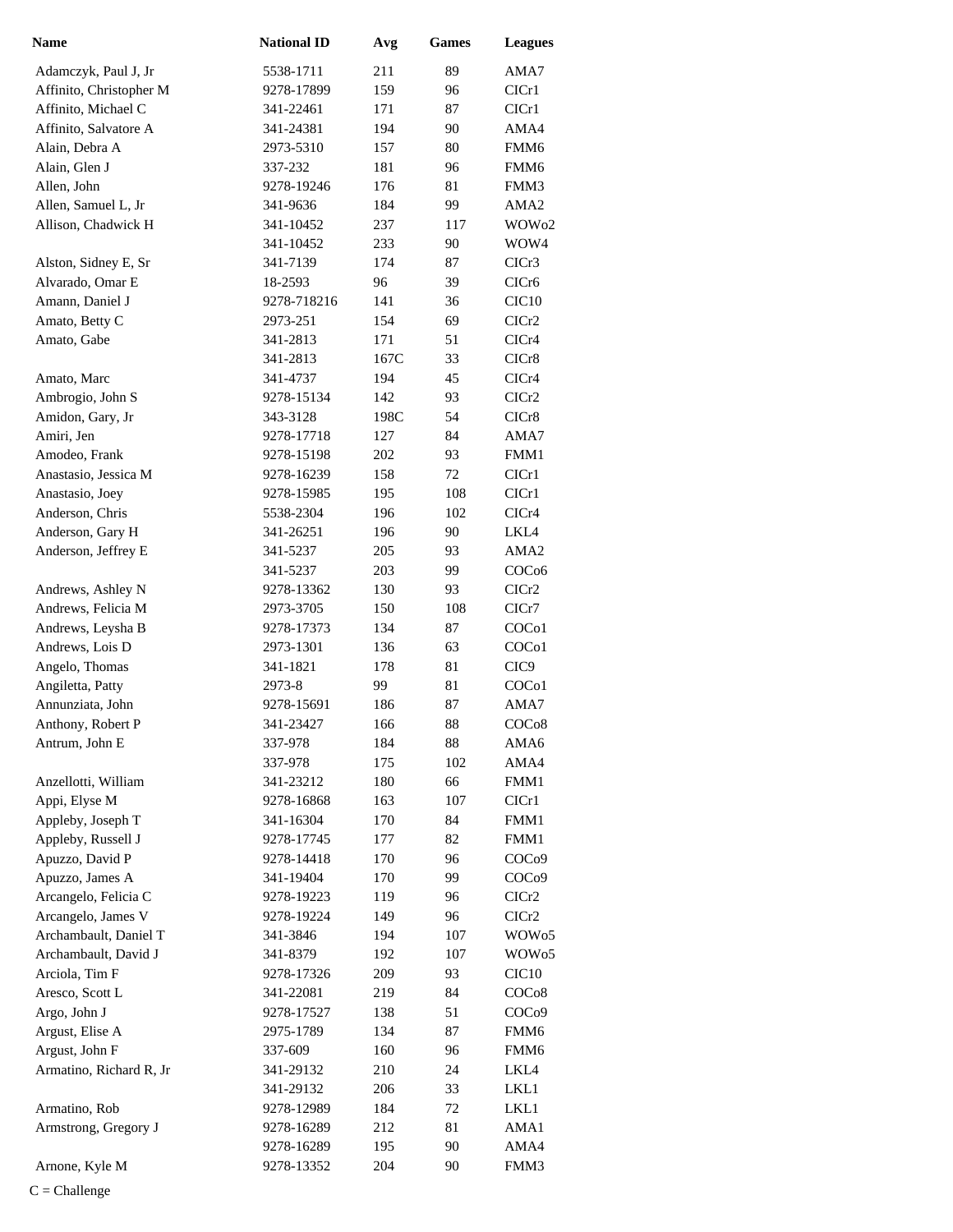| <b>Name</b>               | <b>National ID</b> | Avg | <b>Games</b> | <b>Leagues</b>     |
|---------------------------|--------------------|-----|--------------|--------------------|
|                           | 9278-13352         | 204 | 93           | FMM <sub>6</sub>   |
| Arnone, Michael P         | 341-11461          | 155 | 87           | FMM3               |
| Arrigoni, Jimmy           | 9278-17285         | 180 | 66           | COC <sub>08</sub>  |
|                           | 9278-17285         | 179 | 96           | COC <sub>o</sub> 7 |
| Asmus, Jimmy A            | 9278-11095         | 144 | 75           | COC <sub>09</sub>  |
| Atkinson, Leornard, Jr.   | 337-1024           | 202 | 63           | AMA <sub>2</sub>   |
|                           | 337-1024           | 185 | 36           | FMM1               |
| Auger, Jon J              | 9278-16186         | 154 | 79           | FMM1               |
| Augustyn, Jenny           | 2975-2134          | 135 | 96           | FMM3               |
| Ausburger, Mike W         | 341-17770          | 197 | 87           | COC <sub>08</sub>  |
| Austin, Elizabeth A       | 9278-16501         | 129 | 69           | FMM4               |
| Austin, James B           | 9278-16500         | 149 | 102          | FMM4               |
| Austin, James B, Jr       | 9278-16660         | 185 | 98           | FMM4               |
| Autore, Chad M            | 341-29275          | 225 | 21           | LKL5               |
| Azukas, Jean S            | 9278-718113        | 156 | 99           | AMA5               |
|                           | 9278-718113        | 144 | 27           | COC <sub>06</sub>  |
| Azzarito, Erica           | 2973-6979          | 143 | 99           | AMA7               |
| Azzarito, Richard J       | 9278-15223         | 184 | 99           | AMA7               |
| Babich, Torre R           | 9278-12900         | 162 | 21           | COC11              |
| Bach, Shaun M             | 343-2782           | 209 | 21           | CIC <sub>10</sub>  |
| Bachinski, Anthony P      | 9278-12768         | 173 | 87           | CICr2              |
| Bagley, Sterling B        | 341-6444           | 207 | 105          | COC <sub>06</sub>  |
|                           | 341-6444           | 205 | 90           | COC <sub>08</sub>  |
| Bailey, Clarissa Y        | 2975-1740          | 182 | 99           | AMA <sub>2</sub>   |
|                           | 2975-1740          | 180 | 103          | COC <sub>06</sub>  |
| Baisden, Elizabeth        | 18-24988           | 159 | 89           | CICr6              |
| Baker, Allison A          | 9278-19237         | 115 | 33           | AMA6               |
| Baker, Robert J           | 9278-5762          | 217 | 72           | LKL5               |
|                           | 9278-5762          | 216 | 105          | LKL3               |
| Baker, Walter J           | 341-24370          | 193 | 87           | AMA6               |
| Bakshys, George           | 9431-8959          | 216 | 96           | AMA4               |
| Balanda, Brian J          | 337-5689           | 222 | 33           | LKL4               |
|                           | 337-5689           | 221 | 42           | LKL5               |
|                           | 337-5689           | 216 | 99           | LKL1               |
| Baldino, Melissa A        | 9278-13728         | 166 | 50           | FMM6               |
| Ball, Christopher E       | 9278-14409         | 228 | 90           | AMA4               |
| Ballard, Adam J           | 9278-18025         | 214 | 30           | WOW <sub>03</sub>  |
| Ballard, Joseph K         | 8808-26572         | 228 | 63           | AMA4               |
|                           | 8808-26572         | 225 | 80           | WOW4               |
| Balog, Peter M            | 341-28929          | 145 | 77           | AMA5               |
| Banks, Keri               | 9278-22426         | 122 | 79           | CICr4              |
| Barbetto, Nicholas J, III | 9278-10947         | 183 | 102          | CICr1              |
| Barbiuto, Joseph R        | 9278-17091         | 216 | 21           | WOW4               |
|                           | 9278-17091         | 213 | 102          | WOW <sub>03</sub>  |
|                           | 9278-17091         | 202 | 90           | COC <sub>08</sub>  |
| Barley, James T           | 338-330            | 222 | 51           | WOW <sub>05</sub>  |
| Barnes, Alfred R          | 341-8803           | 183 | 86           | AMA2               |
|                           | 341-8803           | 182 | 98           | COC <sub>06</sub>  |
| Barnes, Chris             | 9278-17720         | 158 | 51           | AMA7               |
| Barnes, Gary J            | 341-2119           | 200 | 120          | LKL3               |
| Barresi, Daniel A         | 341-5574           | 165 | 87           | COC <sub>08</sub>  |
| Barrett, April M          | 9278-718221        | 105 | 45           | CICr4              |
| Barrett, Ashley R         | 9278-22359         | 141 | 99           | WOW01              |
| Barrett, Cindy J          | 9278-16783         | 150 | 98           | WOW01              |
| Barrett, Herb             | 341-11062          | 205 | 93           | COC <sub>06</sub>  |
|                           | 341-11062          | 197 | 92           | AMA2               |
|                           | 341-11062          | 193 | 105          | FMM4               |
| Barrett, Lindsley M       | 9278-18043         | 171 | 96           | CICr3              |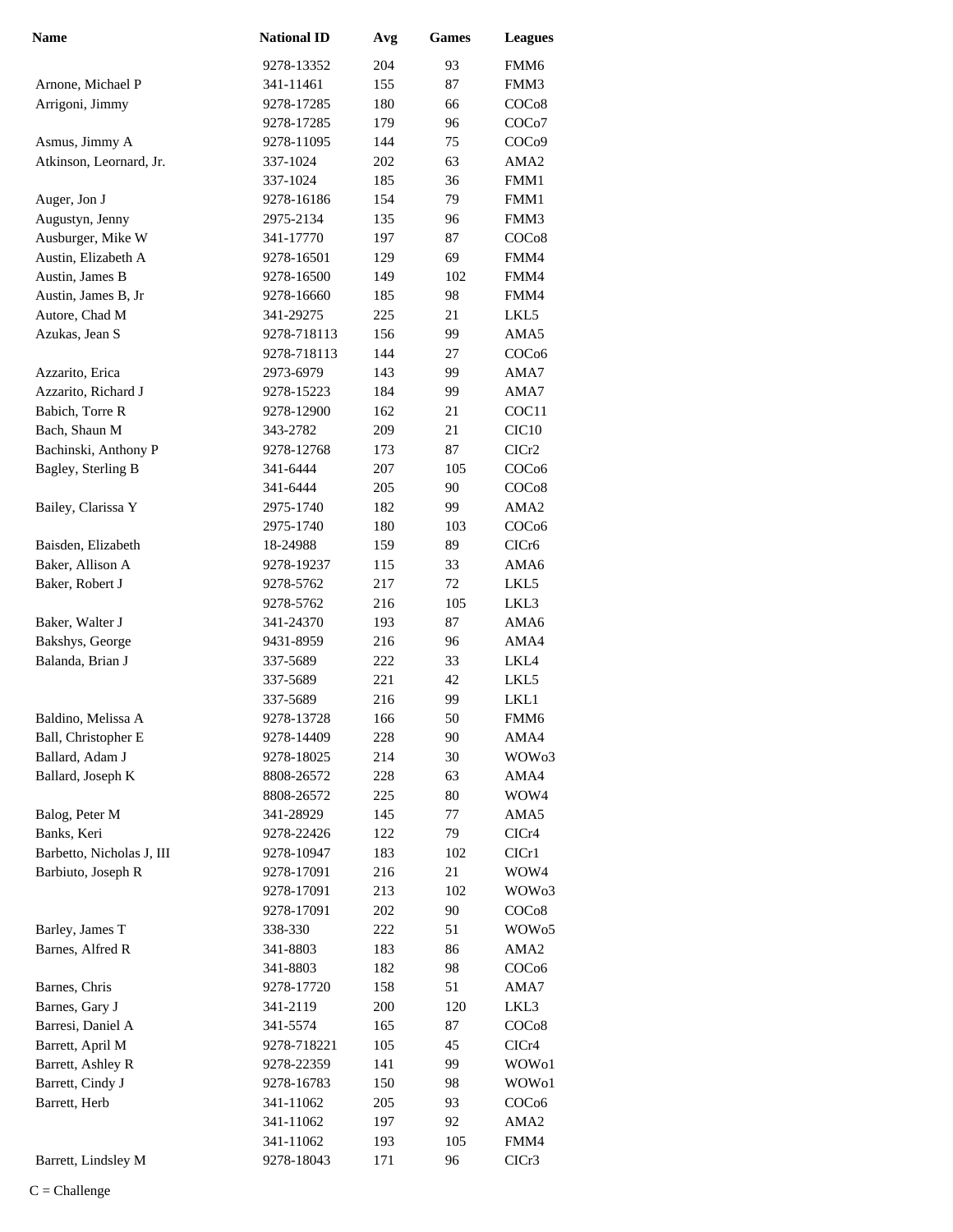| <b>Name</b>               | <b>National ID</b> | Avg | <b>Games</b> | <b>Leagues</b>     |
|---------------------------|--------------------|-----|--------------|--------------------|
| Barrett, Lindsley W       | 341-28516          | 211 | 96           | CICr3              |
| Barrett, Richard G        | 341-9990           | 198 | 93           | FMM1               |
| Barrett, Ron G            | 9278-16784         | 181 | 99           | WOW <sub>o1</sub>  |
| Barry, Ginny M            | 9278-17368         | 86  | 87           | COC <sub>o</sub> 1 |
| Bartalsky, David A        | 341-13401          | 197 | 102          | LKL4               |
|                           | 341-13401          | 194 | 102          | LKL1               |
|                           | 341-13401          | 192 | 96           | WOW <sub>o1</sub>  |
| Bartalsky, Mary H         | 2973-6777          | 143 | 96           | LKL <sub>6</sub>   |
|                           | 2973-6777          | 138 | 99           | WOW <sub>o1</sub>  |
| Bartlett, Lawrence R      | 341-28412          | 178 | 90           | COC <sub>09</sub>  |
| Barton, Kevin R           | 9278-13764         | 193 | 97           | AMA7               |
| Battipaglia, James        | 9278-15618         | 180 | 96           | COC <sub>o</sub> 7 |
| Battista, Anthony         | 9278-11514         | 186 | 72           | CIC <sub>9</sub>   |
| Battle, Moses             | 341-1747           | 174 | 96           | AMA <sub>2</sub>   |
| Bazzano, Dawn C, MS       | 9278-17797         | 127 | 99           | WOW <sub>03</sub>  |
| Beady, James E, Jr        | 341-1386           | 220 | 96           | AMA4               |
|                           | 341-1386           | 217 | 102          | AMA <sub>2</sub>   |
|                           | 341-1386           | 213 | 105          | COC <sub>06</sub>  |
| Beason, Penord            | 337-1134           | 198 | 105          | COC <sub>06</sub>  |
| Beatrice, Donald J        | 341-11871          | 225 | 102          | WOW4               |
|                           | 341-11871          | 218 | 99           | AMA4               |
| Beckert, Jeffrey R        | 341-5062           | 223 | 21           | COC <sub>09</sub>  |
|                           | 341-5062           | 210 | 91           | COC <sub>08</sub>  |
| Begin, Katrina S          | 9278-22361         | 83  | 54           | WOW01              |
| Belanger, Robert B        | 9278-12057         | 216 | 93           | AMA5               |
|                           | 9278-12057         | 209 | 105          | COC <sub>06</sub>  |
|                           | 9278-12057         | 202 | 39           | CICr3              |
| Belbusti, Nazzarene       | 9278-15718         | 162 | 57           | FMM3               |
| Bellamy, Benjamin         | 341-21903          | 182 | 45           | COC <sub>06</sub>  |
| Bellamy, Loretta          | 2973-3448          | 179 | 53           | COC <sub>06</sub>  |
|                           | 2973-3448          | 178 | 49           | AMA <sub>2</sub>   |
| Belletti, Frank J         | 341-3059           | 177 | 90           | COC <sub>08</sub>  |
| Bembry, Bryan M           | 9278-22372         | 178 | 87           | ClCr1              |
| Benedetto, Jason          | 341-29462          | 208 | 108          | FMM <sub>2</sub>   |
| Bennis, Timothy J, Jr     | 9278-13182         | 189 | 108          | FMM <sub>2</sub>   |
| Benson, Scott D           | 341-8869           | 212 | 75           | AMA4               |
| Bentley, Robert T         | 341-17010          | 175 | 94           | FMM4               |
| Berdan, Nicki I           | 9278-16086         | 130 | 90           | WOW <sub>03</sub>  |
| Berdan, Steve             | 9278-16087         | 133 | 41           | WOW <sub>03</sub>  |
| Bernaitis, Jeffrey A      | 5538-3656          | 216 | 87           | WOW <sub>05</sub>  |
| Bertrand, Ana             | 2973-1744          | 134 | 105          | LKL6               |
| Betts, Pamela J           | 9278-15900         | 163 | 72           | AMA1               |
| Bicknell, Zachary T       | 9278-16704         | 157 | 84           | COC <sub>04</sub>  |
| Bier, Gary M              | 341-15242          | 192 | 75           | FMM1               |
| Bigda, Jeffrey V          | 9278-13450         | 216 | 91           | CIC <sub>10</sub>  |
| Bilotti, Ann G            | 341-28612          | 175 | 92           | AMA3               |
| Bilotti, Robert J         | 341-4227           | 185 | 81           | AMA4               |
|                           | 341-4227           | 183 | 77           | AMA3               |
| Binder, Neil A            | 341-10649          | 217 | 102          | AMA4               |
| Bioty, Stephen M          | 9278-718218        | 121 | 39           | CIC <sub>10</sub>  |
| Bisaillon, Fran J         | 341-29365          | 166 | 108          | WOW <sub>05</sub>  |
| Black, Patricia           | 9278-20332         | 127 | 105          | FMM4               |
| Black, Robert A           | 9278-16088         | 195 | 108          | WOW <sub>05</sub>  |
|                           | 9278-16088         | 188 | 95           | WOW <sub>03</sub>  |
| Blackwell, Randy          | 9278-13361         | 198 | 100          | AMA <sub>2</sub>   |
| Blair, Ahyah C            | 9278-718154        | 95  | 90           | LKL2               |
| Blake, Karen J            | 2973-532           | 155 | 93           | AMA7               |
| Blanchette, Richard N, Jr | 341-28645          | 196 | 99           | WOW01              |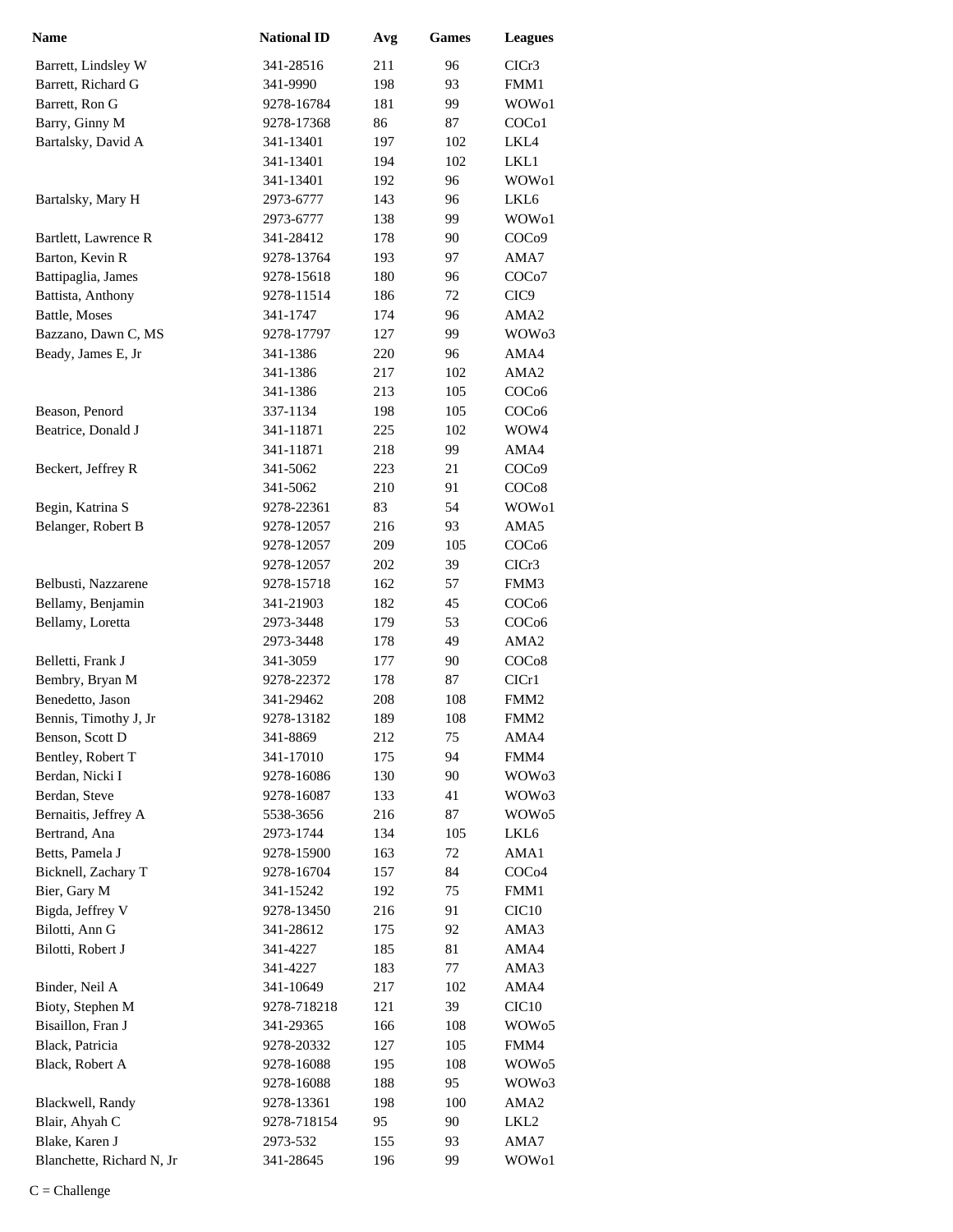| Name                   | <b>National ID</b> | Avg  | <b>Games</b> | <b>Leagues</b>     |
|------------------------|--------------------|------|--------------|--------------------|
| Blanck, Jeffrey M      | 341-8671           | 195  | 99           | AMA7               |
| Bleau, Gregory D       | 341-28441          | 159  | 105          | LKL1               |
| Blinn, Derrik          | 9278-17894         | 162  | 96           | COC11              |
| Blizzard, Essie M      | 2973-1700          | 122  | 99           | LKL <sub>2</sub>   |
| Blow, William          | 341-1324           | 194  | 96           | LKL1               |
|                        | 341-1324           | 192  | 99           | LKL4               |
| Bodick, Larry A        | 341-28284          | 211  | 57           | AMA4               |
| Bodnar, Frances M      | 2975-1426          | 184  | 96           | FMM4               |
| Bodnar, Katie L        | 9278-17144         | 143  | 66           | FMM4               |
| Bodnar, Paige E        | 9278-13618         | 175  | 87           | FMM4               |
| Body, Chris D          | 9278-14581         | 190  | 90           | COC <sub>o</sub> 8 |
| Bogush, Michael J      | 341-28434          | 190  | 108          | WOW <sub>05</sub>  |
| Boneski, Mathew J      | 9278-12656         | 202  | 96           | AMA7               |
|                        | 9278-12656         | 201  | 99           | AMA4               |
| Bonilla, Freddie       | 9278-1278          | 188C | 87           | CICr8              |
| Borden, Katharine      | 9278-19272         | 131  | 90           | CIC <sub>10</sub>  |
| Boroczky, Jeffrey J    | 341-2383           | 189  | 99           | WOW01              |
| Boroczky, Tracie C     | 2973-1113          | 166  | 99           | WOW01              |
| Borroto, William       | 9278-14949         | 169  | 102          | FMM <sub>2</sub>   |
| Bostick, Craig L       | 5539-949           | 213  | 87           | AMA2               |
|                        | 5539-949           | 208  | 102          | COC <sub>06</sub>  |
| Bott, Tina M           | 9278-17266         | 142  | 40           | CICr1              |
| Boulton, James C       | 341-19974          | 182  | 102          | FMM <sub>2</sub>   |
| Bourque, Gregory       | 9278-12967         | 192  | 96           | CICr3              |
| Boutot, Daniel J       | 341-18356          | 193  | 90           | WOW01              |
|                        | 341-18356          | 191  | 101          | WOW <sub>05</sub>  |
| Boutot, Gail M         | 2973-3639          | 116  | 93           | WOW01              |
| Bowie, Andrew L        | 8808-32155         | 215  | 80           | AMA1               |
|                        | 8808-32155         | 208  | 96           | AMA4               |
| Bowolick, Brandon      | 9278-11289         | 193  | 87           | AMA7               |
| Boyd, Lucious K        | 341-29631          | 214  | 78           | COC <sub>08</sub>  |
|                        | 341-29631          | 214  | 88           | COC <sub>06</sub>  |
|                        | 341-29631          | 201  | 65           | AMA <sub>2</sub>   |
| Boyd-Carter, Keith T   | 9278-16615         | 164  | 93           | LKL2               |
| Bozzuto, David W       | 341-27868          | 182  | 108          | LKL1               |
| Bragaw, Wendy L        | 9278-16155         | 153  | 102          | FMM4               |
| Brainard, Gary W       | 337-3358           | 217  | 96           | WOW4               |
|                        | 337-3358           | 210  | 93           | AMA4               |
| Brandriff, Jodie       | 9278-22418         | 99   | 81           | CICr <sub>2</sub>  |
| Braun, Susan J         | 9278-16640         | 123  | 108          | FMM <sub>2</sub>   |
| Brazzell, Thomas L     | 341-10655          | 210  | 27           | AMA7               |
|                        | 341-10655          | 195  | 92           | AMA <sub>2</sub>   |
|                        | 341-10655          | 194  | 102          | AMA4               |
|                        | 341-10655          | 190  | 96           | CICr3              |
|                        | 341-10655          | 187  | 108          | COC <sub>06</sub>  |
| Breitenbach, Richard C | 341-6072           | 213  | 90           | AMA4               |
| Breslof, Stephen J     | 341-25895          | 234  | 93           | LKL5               |
|                        |                    |      |              |                    |
| Brickett, Timothy      | 341-4044           | 191  | 84           | AMA6               |
| Bridges, Melanie       | 9278-718190        | 123  | 81           | FMM6               |
| Bright, Andre J        | 9278-17047         | 156  | 75           | AMA7               |
| Bright, Christopher    | 16-155527          | 203  | 87           | LKL1               |
| Brinsmade, Trevor K    | 9278-17041         | 159  | 96           | FMM3               |
| Brissett, Anthony      | 341-13794          | 191  | 84           | AMA1               |
|                        | 341-13794          | 174  | 93           | CIC <sub>10</sub>  |
| Brockamer, Paul M      | 341-25745          | 181  | 87           | COC <sub>08</sub>  |
| Brockett, Matthew      | 15-197923          | 215  | 96           | AMA5               |
| Brooks, Richard W      | 341-13169          | 150  | 108          | ClCr7              |
| Broom, Vivian          | 2973-2346          | 138  | 91           | LKL2               |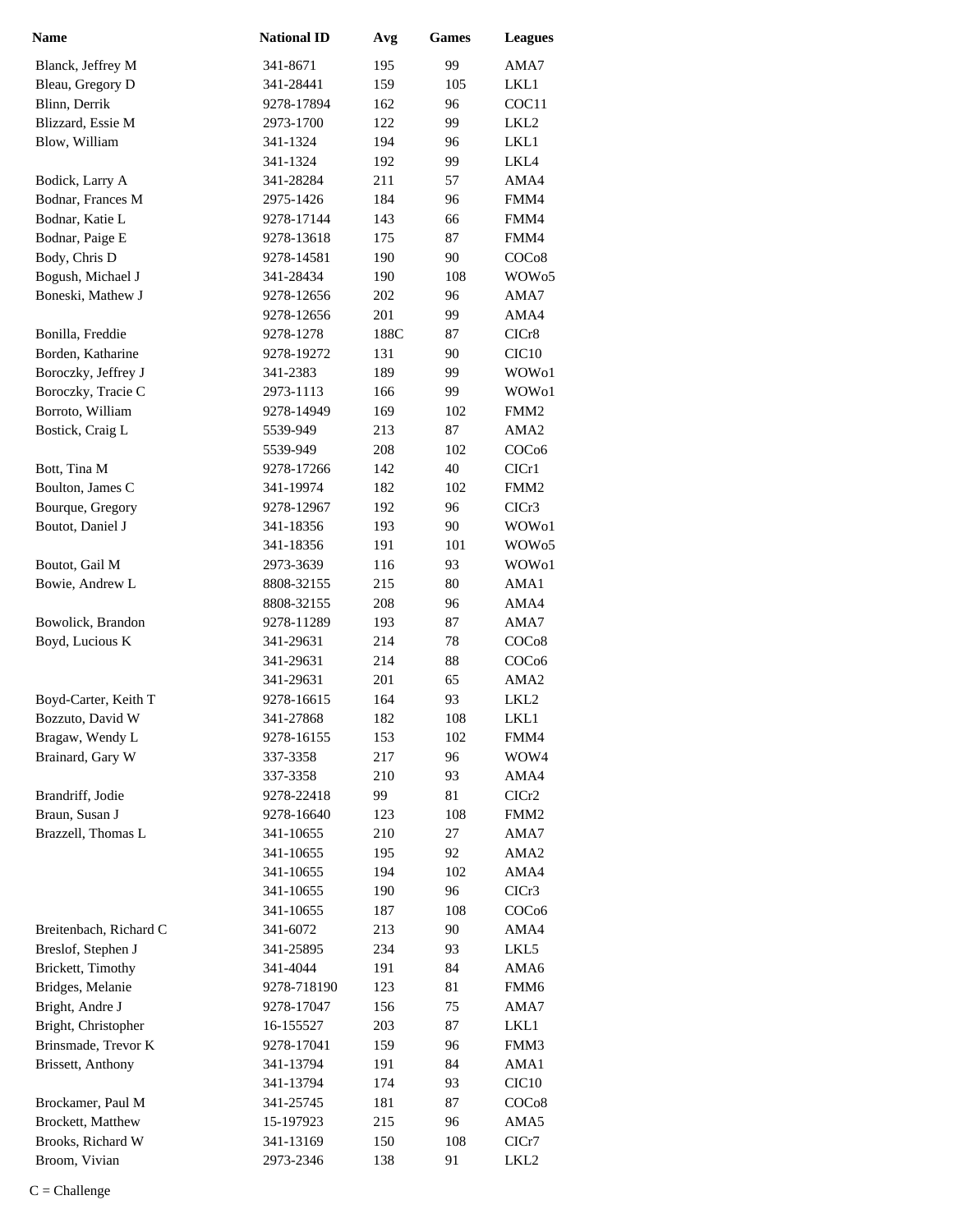| <b>Name</b>              | <b>National ID</b> | Avg  | <b>Games</b> | <b>Leagues</b>    |
|--------------------------|--------------------|------|--------------|-------------------|
| Brown, Bobby E           | 341-12092          | 200  | 105          | COC <sub>06</sub> |
| Brown, James C, III      | 9278-17649         | 153  | 93           | COC <sub>08</sub> |
| Brown, Ryan D            | 9278-13986         | 189  | 86           | COC <sub>09</sub> |
| Bruce, Patricia A        | 9278-15226         | 124  | 96           | AMA5              |
| Bruder, Matt D           | 341-25478          | 168  | 78           | FMM1              |
| Bruhin, Darlene M        | 2973-3857          | 126  | 84           | AMA7              |
| Bruno, John A            | 341-4936           | 179  | 78           | FMM1              |
| Brunson, Kelvin D        | 341-29126          | 165  | 70           | CICr3             |
| Brunswick, Michael J     | 341-29552          | 216  | 51           | AMA4              |
| Bryant, Jewel B          | 2973-712           | 160  | 99           | AMA5              |
|                          | 2973-712           | 152  | 96           | CICr <sub>3</sub> |
|                          | 2973-712           | 151  | 99           | CICr4             |
| Bryant, John O           | 341-14546          | 202  | 93           | LKL1              |
|                          | 341-14546          | 196  | 96           | LKL4              |
| Bryant, Krystal          | 9278-11033         | 214  | 96           | AMA5              |
|                          | 9278-11033         | 208  | 105          | AMA <sub>2</sub>  |
|                          | 9278-11033         | 205  | 27           | CICr3             |
|                          | 9278-11033         | 205  | 108          | COC <sub>06</sub> |
| Bryant, Nathaniel M      | 9278-17810         | 174  | 102          | COc10             |
| Bryant, Phillip M, Jr    | 341-29017          | 196  | 102          | COC <sub>06</sub> |
|                          | 341-29017          | 190  | 108          | FMM4              |
| Bryant, Todd L           | 341-28511          | 180  | 83           | CICr4             |
| Bryant, William T        | 341-27359          | 152  | 60           | CICr4             |
| Buccieri, Agnes L        | 2973-3574          | 127  | 87           | CIC <sub>r1</sub> |
| Budd, Amy                | 9278-13919         | 120  | 72           | COC <sub>05</sub> |
| Buden, Robert W          | 341-17318          | 203  | 82           | COC <sub>08</sub> |
| Buenger, Robert G, Jr    | 341-2714           | 204  | 88           | COC <sub>08</sub> |
| Bullock, James E, Jr     | 9278-12635         | 152  | 84           | COC <sub>06</sub> |
| Bunk, Leon J             | 341-8679           | 193  | 71           | AMA7              |
| Bunk, Tom D              | 341-18035          | 211  | 89           | AMA7              |
| Bunnell, Chris           | 9278-17411         | 181  | 87           | ClCr2             |
| Buonocore, Joseph P, III | 341-27899          | 220C | 60           | CICr8             |
| Buonome, Stephen J       | 341-29177          | 188  | 96           | COC <sub>09</sub> |
| Burgess, D'hati T, Sr.   | 9278-718223        | 157  | 33           | AMA6              |
| Burke, Gwendolyn D       | 2973-888           | 145  | 87           | COC <sub>06</sub> |
| Burnell, Michael W, Jr   | 9278-15560         | 194  | 24           | AMA7              |
| Burnell, Michael W, Sr   | 9278-15559         | 183  | 99           | AMA7              |
| Burns, Debora M          | 9278-19274         | 152  | 78           | CIC <sub>10</sub> |
| Burns, Nicholas S        | 9278-16705         | 182  | 81           | COC <sub>04</sub> |
| Burr, Robert L           | 10-381830          | 215  | 30           | CICr4             |
|                          | 10-381830          | 213  | 78           | CICr <sub>3</sub> |
|                          | 10-381830          | 210  | 54           | ClCr1             |
| Burton, John M           | 341-1543           | 213  | 108          | CIC <sub>r1</sub> |
|                          | 341-1543           | 206  | 105          | COC <sub>06</sub> |
| Burwell, Raymond P, Jr   | 9278-14430         | 163  | 63           | CIC <sub>9</sub>  |
| Burwell, Raymond P, Sr   | 341-10002          | 191  | 83           | CIC <sub>9</sub>  |
| Butler, Matthew J        | 341-26730          | 219  | 93           | CICr2             |
| Bykowski, Andy S         | 337-19             | 212  | 102          | AMA <sub>2</sub>  |
| Cacioppo, John J         | 9278-12882         | 136  | 75           | CICr2             |
| Cacioppo, Michael        | 9278-12885         | 136  | 87           | CICr2             |
| Caisse, David R          | 341-3451           | 228  | 108          | WOW4              |
|                          | 341-3451           | 226  | 93           | WOW <sub>03</sub> |
|                          | 341-3451           | 225  | 24           | WOW <sub>02</sub> |
|                          | 341-3451           | 225  | 27           | WOW <sub>05</sub> |
| Caisse, Dawn M           | 9278-15363         | 131  | 93           | WOW <sub>03</sub> |
| Calabrese, Alfred M      | 341-29369          | 163  | 108          | WOW <sub>05</sub> |
| Calabrese, Richard K     | 341-4498           | 206  | 105          | LKL4              |
|                          | 341-4498           | 204  | 72           | WOW <sub>03</sub> |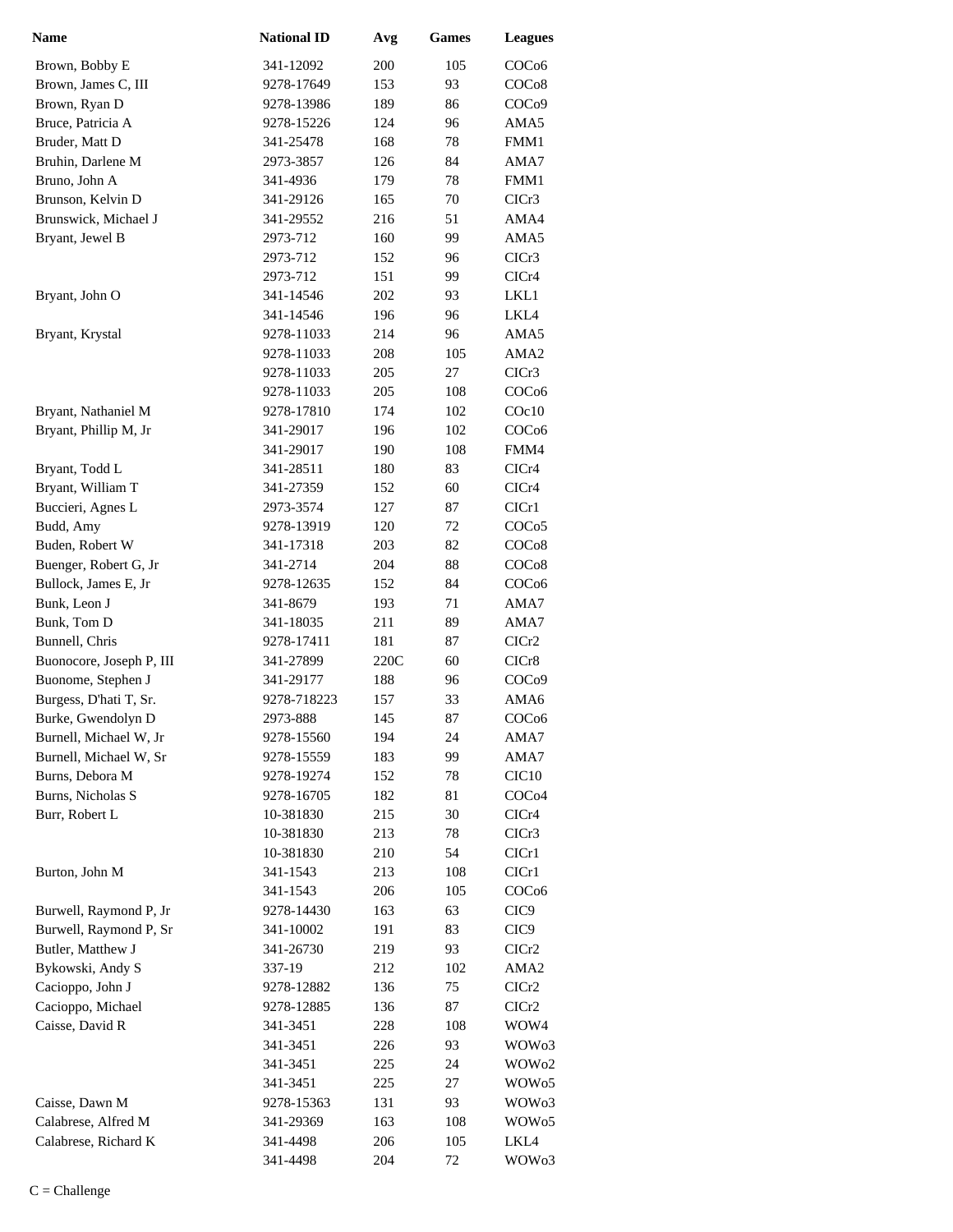| <b>Name</b>              | <b>National ID</b> | Avg  | Games | <b>Leagues</b>    |
|--------------------------|--------------------|------|-------|-------------------|
| Calabrese, Robert F      | 341-14422          | 193  | 108   | LKL4              |
| Calabro, Richard N       | 341-25542          | 149  | 102   | WOW <sub>05</sub> |
| Calabro, Roger T, Jr     | 10-798797          | 205  | 44    | WOW <sub>05</sub> |
| Calandrelli, Joseph      | 5538-3146          | 207  | 102   | CICr1             |
| Call, John F             | 9278-15128         | 192  | 96    | CICr3             |
| Callaghan, Susan L       | 9278-718150        | 138  | 31    | AMA5              |
| Calonico, Jake T         | 9278-17510         | 199  | 102   | CICr4             |
| Cameron, Catherine A     | 2973-6104          | 125  | 96    | COC11             |
| Cameron, Peter D         | 341-26748          | 180  | 90    | COC11             |
| Campagna, Frank, Jr      | 341-28442          | 196  | 21    | LKL5              |
| Campbell, Chad A         | 9278-718114        | 147  | 25    | WOW <sub>03</sub> |
| Campbell, Jeffrey J      | 9278-19287         | 172  | 27    | WOW <sub>05</sub> |
|                          | 9278-19287         | 166  | 21    | WOW <sub>03</sub> |
| Campbell, Tylor J        | 9278-17425         | 185  | 102   | WOW <sub>03</sub> |
| Campoli, Marie           | 9278-718115        | 122  | 87    | WOW <sub>03</sub> |
| Candido, Gerald A        | 9278-16637         | 176  | 33    | FMM <sub>2</sub>  |
| Cannata, David E         | 341-10684          | 219  | 114   | WOW <sub>02</sub> |
| Capasso, James L         | 9278-16157         | 187  | 99    | FMM4              |
| Capasso, Lisa A          | 2973-1345          | 164  | 69    | FMM4              |
| Capobiamco, Louis        | 341-28421          | 175  | 61    | CIC <sub>9</sub>  |
| Capozzo, Anthony A       | 10-7262            | 221  | 89    | AMA4              |
| Capozzo, Anthony T       | 341-3823           | 207  | 87    | AMA4              |
|                          | 341-3823           | 199C | 75    | CICr8             |
| Caraballo, Armando E     | 9278-10928         | 208  | 102   | WOW4              |
| Caraco, Joseph M         | 9278-11387         | 209  | 108   | LKL4              |
| Carasone, Robert P       | 341-20138          | 204  | 87    | CICr1             |
|                          | 341-20138          | 203C | 24    | CICr8             |
| Carattini, Luis A, Jr    | 9278-12823         | 185  | 84    | FMM <sub>6</sub>  |
| Carbone, Chris J         | 9278-17307         | 173  | 96    | FMM <sub>2</sub>  |
| Carbone, Renne           | 9278-19278         | 125  | 96    | CIC <sub>10</sub> |
| Card, Doug H, Jr         | 337-3130           | 226  | 93    | AMA <sub>2</sub>  |
| Cardillo, Anthony M, III | 9278-12721         | 170  | 80    | FMM3              |
| Cardillo, Anthony M, Jr  | 337-1839           | 200  | 92    | FMM3              |
| Cardinale, Anthony J     | 9278-16094         | 168  | 81    | WOW <sub>03</sub> |
| Cardinale, Heather L     | 9278-16095         | 146  | 79    | WOW <sub>03</sub> |
| Cardone, Michael A       | 341-21671          | 223  | 49    | CICr1             |
|                          | 341-21671          | 221C | 87    | CICr8             |
| Carey, Ron D             | 341-26231          | 195  | 93    | FMM3              |
| Carisio, Fran            | 9278-11171         | 214  | 108   | WOW <sub>05</sub> |
| Carlo, Lisa M            | 994-8969           | 179  | 90    | CIC <sub>10</sub> |
| Carlson, Chris A         | 343-1351           | 217C | 93    | CICr8             |
| Carlson, Edward C, Jr    | 341-1836           | 176C | 93    | CICr8             |
| Carlson, Kimberly A      | 9278-11878         | 203  | 105   | ClCr1             |
|                          | 9278-11878         | 200  | 96    | CICr3             |
| Carlson, Matthew W       | 9278-20333         | 106  | 96    | FMM6              |
| Carlson, Richard M       | 341-15243          | 183  | 27    | ClCr1             |
|                          | 341-15243          | 183  | 102   | AMA4              |
|                          | 341-15243          | 180  | 96    | CICr3             |
| Carmichael, Joe L        | 9278-16230         | 183  | 81    | AMA <sub>2</sub>  |
| Carnein, Thomas E        | 9278-15648         | 178  | 93    | WOW01             |
| Carney, Deborah J        | 2973-2970          | 170  | 105   | FMM4              |
|                          | 2973-2970          | 170  | 108   | COC <sub>06</sub> |
| Carney, Joel C           | 9278-13749         | 153  | 90    | CIC <sub>10</sub> |
|                          | 9278-13749         | 149  | 96    | ClCr2             |
| Carney, Willie E         | 341-5218           | 174  | 108   | COC <sub>06</sub> |
|                          | 341-5218           | 167  | 108   | FMM4              |
| Caron, Andrea E          | 8808-31103         | 143  | 84    | $C$ Oc $10$       |
| Caron, David J           | 9278-15664         | 159  | 84    | ClCr2             |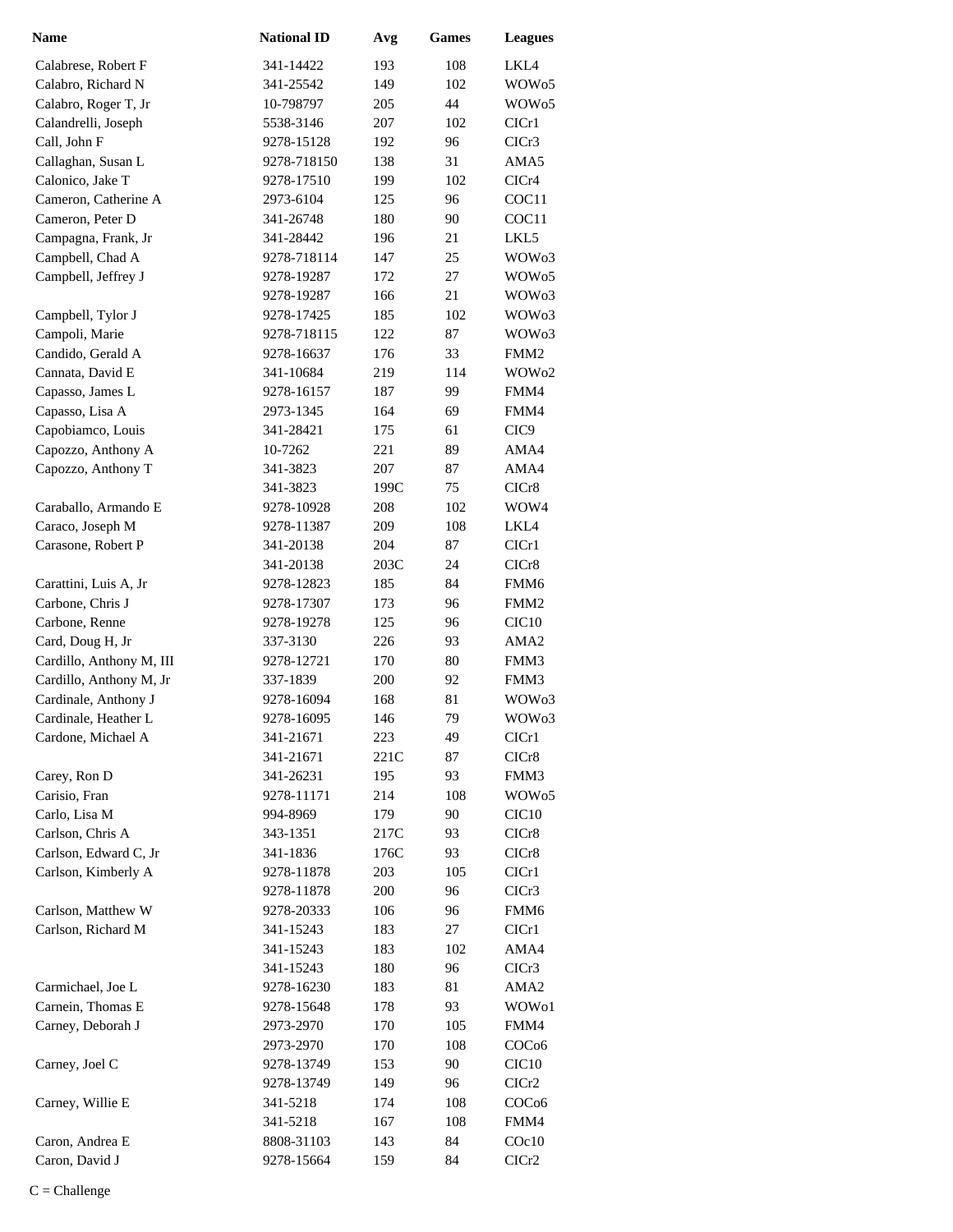| Name                  | <b>National ID</b> | Avg | <b>Games</b> | <b>Leagues</b>    |
|-----------------------|--------------------|-----|--------------|-------------------|
| Caron, Michele E      | 9278-15663         | 125 | 67           | CICr <sub>2</sub> |
| Caron, Philippe L     | 8808-31100         | 158 | 99           | COc10             |
| Carpenter, David G    | 9278-16278         | 141 | 63           | WOW <sub>o1</sub> |
| Carr, Ezekiel         | 341-5219           | 162 | 105          | COC <sub>06</sub> |
| Carreiro, Rebekah D   | 9278-11014         | 171 | 117          | WOW <sub>02</sub> |
| Carroll, Colleen M    | 9278-18027         | 114 | 85           | WOW <sub>03</sub> |
| Carroll, Jeremy W     | 341-27071          | 220 | 39           | LKL4              |
|                       | 341-27071          | 218 | 63           | LKL5              |
|                       | 341-27071          | 212 | 96           | LKL1              |
| Carroll, Kevin J      | 341-959            | 176 | 99           | FMM <sub>2</sub>  |
| Carroll, Thomas J     | 341-27285          | 205 | 99           | AMA7              |
| Carroll, Tommy, Jr    | 9278-18169         | 188 | 27           | AMA7              |
| Carter, Corey W       | 9278-22417         | 116 | 45           | CICr <sub>2</sub> |
| Carter, Desmond A     | 9278-13603         | 191 | 75           | LKL2              |
| Carter, Ellen M       | 2973-233           | 145 | 102          | CICr1             |
|                       | 2973-233           | 144 | 81           | CIC <sub>10</sub> |
| Casey, Patrick J      | 9278-15350         | 173 | 93           | CIC <sub>10</sub> |
| Casiano, Delfin       | 9278-13699         | 176 | 42           | AMA7              |
| Casiano, Mary C       | 9278-13179         | 146 | 79           | AMA7              |
| Cassella, John J, Sr  | 341-29055          | 229 | 90           | AMA6              |
|                       | 341-29055          | 221 | 96           | AMA5              |
|                       | 341-29055          | 209 | 96           | FMM6              |
| Cassella, Richard     | 9278-17614         | 209 | 30           | FMM4              |
|                       | 9278-17614         | 202 | 45           | FMM <sub>2</sub>  |
|                       | 9278-17614         | 198 | 90           | FMM <sub>6</sub>  |
|                       | 9278-17614         | 195 | 84           | FMM3              |
| Castelli, Gregory D   | 9278-16496         | 186 | 96           | COC <sub>09</sub> |
| Caterbone, Joseph J   | 2044-12151         | 179 | 84           | AMA6              |
| Cattanio, James P     | 341-17146          | 194 | 42           | LKL1              |
| Cattanio, Janice D    | 10-1885190         | 157 | 48           | LKL1              |
| Cavallaro, Eric       | 9278-718234        | 134 | 33           | COC <sub>11</sub> |
| Celotto, Matt J       | 9278-17684         | 148 | 66           | COC <sub>09</sub> |
| Celotto, Paul A       | 9278-718158        | 117 | 90           | COCo7             |
| Centrone, Michael A   | 1663-17989         | 232 | 78           | WOW <sub>02</sub> |
|                       | 1663-17989         | 221 | 87           | WOW4              |
| Cetano, Erick M       | 9278-17015         | 185 | 102          | CICr1             |
| Chabot, Paul J        | 9278-16280         | 210 | 99           | WOW01             |
| Chabot, Peter R       | 9278-15646         | 190 | 87           | WOW01             |
| Challenger, David     | 341-15144          | 195 | 87           | AMA6              |
| Chapman, Doug D       | 341-24767          | 206 | 81           | WOW4              |
| Cheezic, Scott A      | 341-17904          | 233 | 105          | LKL5              |
|                       | 341-17904          | 233 | 117          | LKL3              |
| Cheng, John           | 337-4802           | 207 | 87           | CIC <sub>10</sub> |
| Cheng, Mindy          | 9431-9873          | 162 | 96           | CIC <sub>10</sub> |
| Chernesky, Johanna J  | 9278-16097         | 122 | 81           | WOW <sub>03</sub> |
| Chernesky, Victor W   | 9278-16098         | 168 | 81           | WOW <sub>03</sub> |
| Chernok, Andrew R     | 341-7973           | 201 | 87           | AMA1              |
| Chiaraluce, Chris M   | 1675-50602         | 218 | 24           | FMM <sub>2</sub>  |
| Chiarluce, Leo J      | 9278-15854         | 165 | 83           | FMM <sub>2</sub>  |
| Chieffo, Anthony R    | 9278-15215         | 174 | 78           | CIC <sub>9</sub>  |
| Chieppo, Angelo T     | 9278-15360         | 164 | 75           | COC <sub>09</sub> |
| Chipello, John M      | 341-21473          | 174 | 76           | AMA1              |
| Chiplinsky, Ronald W  | 9278-22416         | 195 | 96           | AMA4              |
|                       | 9278-22416         | 188 | 24           | AMA3              |
| Christoforo, Ronald M | 341-28513          | 148 | 99           | CICr4             |
| Ciambriello, Jerri    | 9278-16638         | 130 | 84           | FMM <sub>2</sub>  |
| Ciambriello, Robert   | 341-22236          | 195 | 84           | FMM <sub>2</sub>  |
| Ciarcia, Thomas R     | 9278-13466         | 189 | 96           | COC <sub>08</sub> |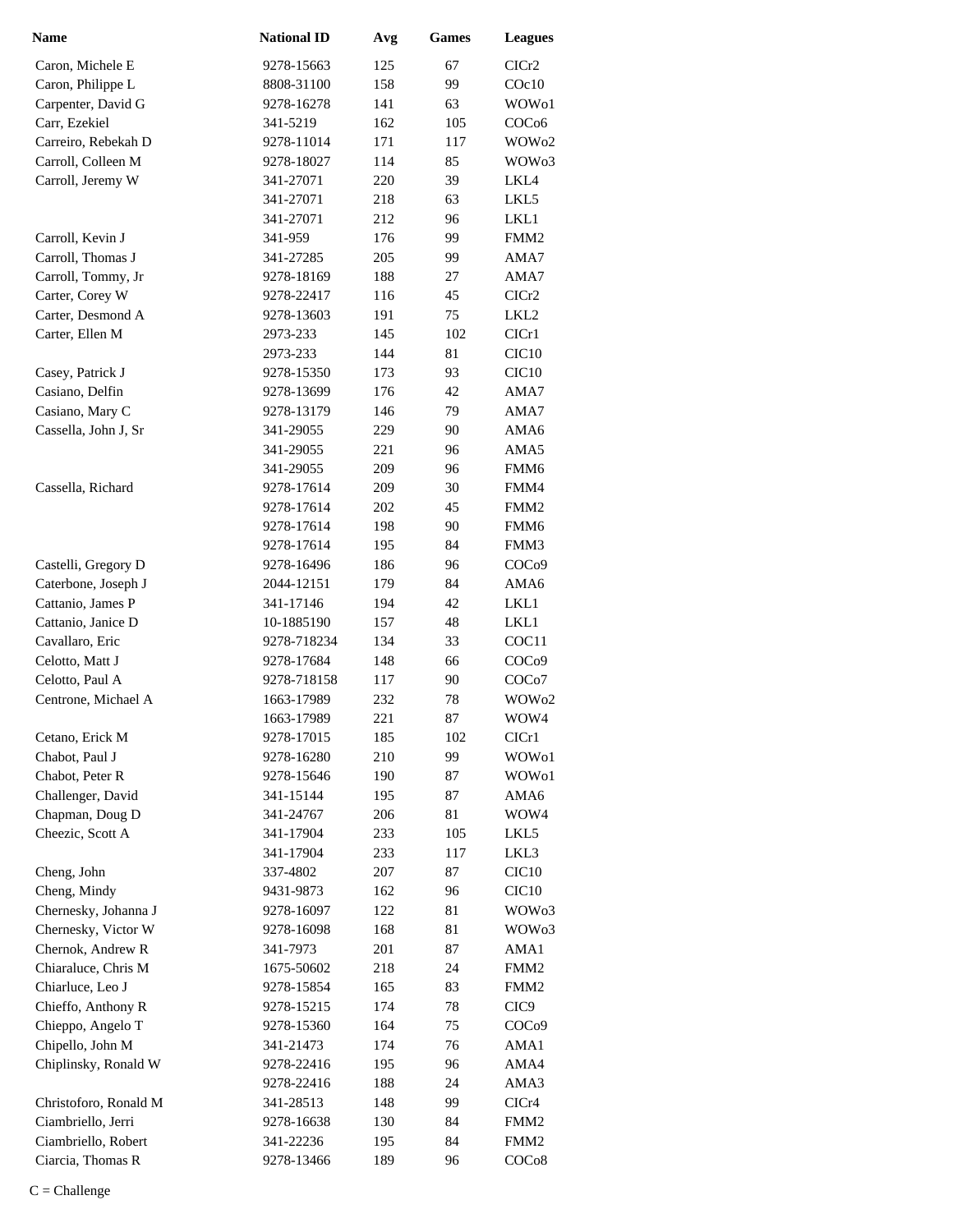| Name                      | <b>National ID</b> | Avg | <b>Games</b> | <b>Leagues</b>     |
|---------------------------|--------------------|-----|--------------|--------------------|
| Ciarlo, Alfredo           | 341-21632          | 202 | 87           | LKL4               |
| Ciarlone, Celina E        | 9278-18131         | 139 | 86           | LKL6               |
| Ciarlone, Robert L        | 11-774555          | 201 | 81           | LKL6               |
|                           | 11-774555          | 196 | 72           | LKL4               |
| Cidela, Joseph M, Jr      | 341-29091          | 175 | 105          | LKL1               |
| Cieslewski, Raymond M, Jr | 341-29270          | 197 | 97           | LKL3               |
|                           | 341-29270          | 186 | 92           | LKL5               |
| Cifarelli, Adolph P       | 341-12515          | 185 | 93           | COC <sub>08</sub>  |
| Cifarelli, Andrea C       | 9278-17571         | 118 | 96           | WOW <sub>03</sub>  |
|                           | 9278-17571         | 117 | 84           | COC <sub>o</sub> 1 |
| Cifarelli, Clare F        | 9278-14208         | 130 | 93           | WOW <sub>03</sub>  |
| Cifarelli, John A         | 341-27879          | 208 | 105          | WOW <sub>02</sub>  |
|                           | 341-27879          | 197 | 93           | WOW4               |
|                           | 341-27879          | 196 | 87           | WOW <sub>03</sub>  |
|                           | 341-27879          | 191 | 81           | AMA4               |
|                           | 341-27879          | 185 | 24           | CICr4              |
| Cioffi, Nancy B           | 9278-12714         | 125 | 78           | COC <sub>o</sub> 1 |
| Cioffi, Sharon A          | 2973-20            | 140 | 78           | COC <sub>o</sub> 1 |
|                           | 2973-20            | 139 | 87           | COC11              |
|                           | 2973-20            | 131 | 75           | CICr6              |
| Cipriani, Susan           | 9278-17219         | 110 | 72           | COC <sub>o</sub> 1 |
| Ciskowski, Stephen M      | 341-28958          | 189 | 94           | FMM1               |
| Cividanes, Howard         | 8808-32540         | 181 | 96           | AMA2               |
|                           | 8808-32540         | 180 | 99           | COC <sub>06</sub>  |
| Civitillo, Michael J      | 341-2674           | 209 | 96           | COC <sub>08</sub>  |
| Claiborne, Keith B        | 341-27615          | 178 | 90           | COC <sub>o</sub> 7 |
| Clark, Lester H           | 999-2163           | 205 | 105          | LKL3               |
| Clark, Maria L            | 9278-12114         | 123 | 87           | AMA3               |
| Clark, William R          | 9278-11255         | 227 | 36           | COC <sub>o</sub> 7 |
|                           | 9278-11255         | 207 | 42           | CICr1              |
|                           | 9278-11255         | 202 | 75           | CICr3              |
|                           | 9278-11255         | 190 | 21           | CIC <sub>10</sub>  |
| Clem, Dave                | 9278-17284         | 179 | 95           | COCo7              |
| Coady, David A            | 9278-15796         | 149 | 78           | CIC <sub>11</sub>  |
| Cochran, David            | 341-28995          | 165 | 108          | FMM2               |
| Cocozza, Mario G          | 8808-36421         | 208 | 54           | LKL5               |
| Codner, Myles R           | 9278-16334         | 156 | 78           | FMM4               |
| Cody, Eldon A             | 9278-10924         | 185 | 63           | COC <sub>09</sub>  |
| Coe, Matthew S            | 1005-33            | 232 | 108          | WOW4               |
| Cohen, Marc K             | 1586-175           | 205 | 87           | AMA4               |
| Colagiovanni, Tony        | 9278-14751         | 170 | 30           | COC <sub>08</sub>  |
| Cole, Lynne               | 17-83450           | 110 | 87           | COC <sub>o</sub> 1 |
| Colella, John             | 341-26581          | 159 | 99           | CICr4              |
| Coleman, Bennie W         | 341-12965          | 178 | 99           | AMA7               |
| Coleman, David K          | 341-13296          | 205 | 48           | AMA <sub>2</sub>   |
|                           | 341-13296          | 203 | 108          | COC <sub>06</sub>  |
| Coles, Deneisha           | 341-29623          | 165 | 78           | CIC <sub>10</sub>  |
| Collins, Aaron B          | 9278-718153        | 150 | 99           | ClCr7              |
| Collins, Elizabeth N      | 9278-17134         | 146 | 72           | CICr3              |
| Collins, Nathan J         | 9278-17136         | 188 | 65           | CIC <sub>10</sub>  |
|                           | 9278-17136         | 183 | 78           | CICr3              |
| Collodel, Eric            | 5538-3348          | 207 | 93           | LKL1               |
|                           | 5538-3348          | 206 | 93           | LKL4               |
| Colon, Carmen D           | 2973-3617          | 136 | 93           | FMM <sub>2</sub>   |
| Colonese, Catherine       | 2973-154           | 174 | 93           | AMA3               |
| Colonese, Greg J          | 9278-17891         | 174 | 93           | COC <sub>09</sub>  |
| Condos, George S          | 337-6328           | 179 | 39           | CIC <sub>r1</sub>  |
| Conforte, Anthony E       | 9278-14752         | 160 | 74           | COC <sub>08</sub>  |
|                           |                    |     |              |                    |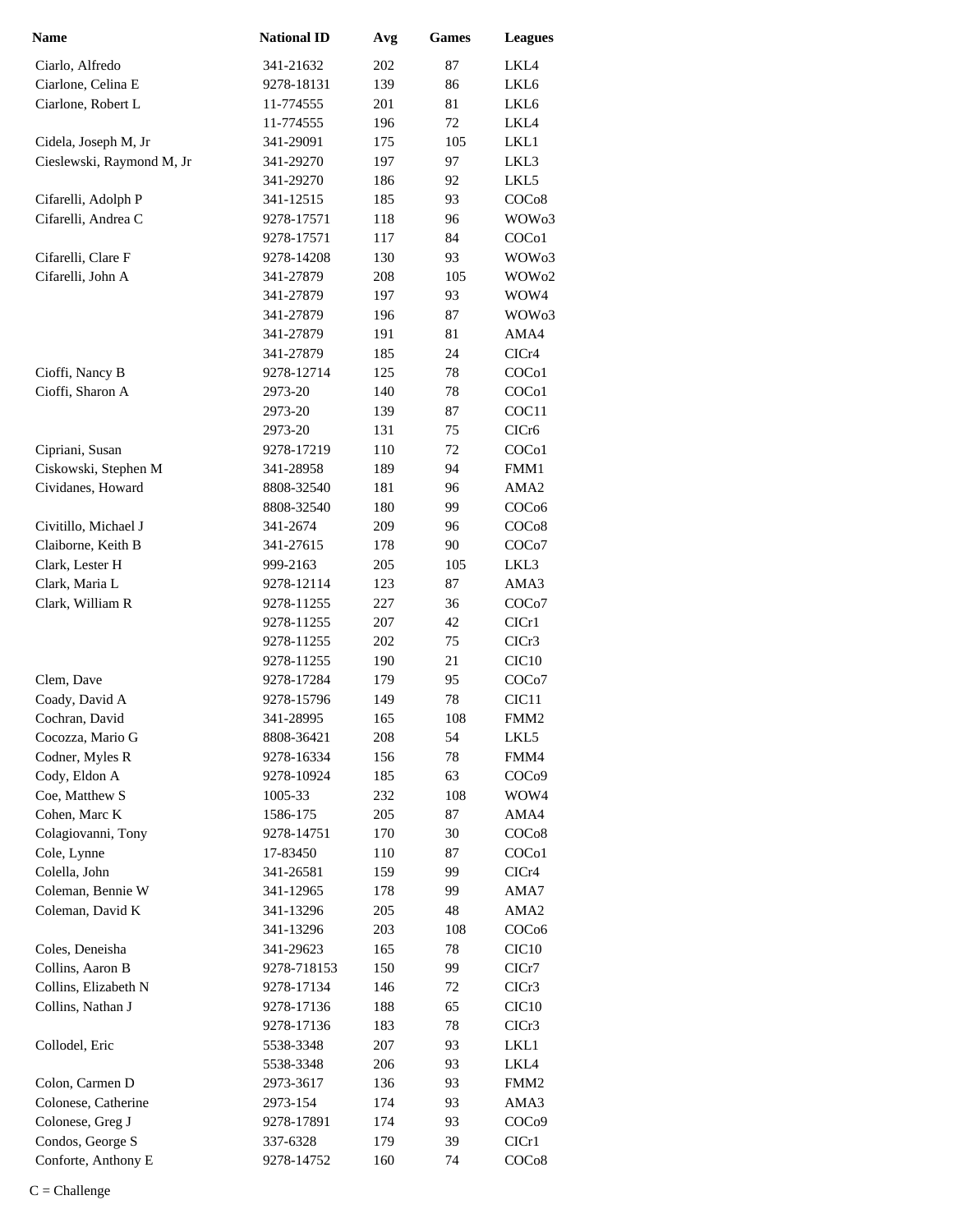| <b>Name</b>               | <b>National ID</b> | Avg | <b>Games</b> | <b>Leagues</b>     |
|---------------------------|--------------------|-----|--------------|--------------------|
| Conlon, TJ                | 9278-17244         | 203 | 21           | COC <sub>09</sub>  |
| Connelly, Ryan M          | 341-22022          | 192 | 89           | CICr4              |
| Connolly, Bill J          | 341-3181           | 188 | 93           | COC <sub>09</sub>  |
| Connolly, Johnston M, Jr  | 341-28819          | 167 | 84           | COC <sub>o</sub> 7 |
| Conris, Elaine            | 9278-18001         | 134 | 88           | FMM4               |
| Consiglio, Becky J        | 9278-15823         | 115 | 82           | ClCr2              |
| Consiglio, Jason R        | 9278-10912         | 150 | 87           | CICr <sub>2</sub>  |
| Cook, Brian M             | 341-17065          | 213 | 108          | WOW <sub>05</sub>  |
| Cook, David M             | 9278-11906         | 219 | 96           | WOW <sub>05</sub>  |
| Coombs, Amanda S          | 9278-15471         | 165 | 90           | COC <sub>06</sub>  |
| Coppola, John W           | 341-530            | 183 | 99           | AMA7               |
| Corbin, Jennifer L        | 9278-22412         | 103 | 60           | FMM <sub>2</sub>   |
| Cordano, Eddie            | 8808-37298         | 204 | 21           | LKL6               |
| Corey, Hilda              | 2975-6273          | 162 | 96           | CICr1              |
| Cormac, Kevin             | 9278-18132         | 129 | 90           | LKL6               |
| Corris, Richard L         | 9278-15709         | 170 | 82           | FMM3               |
|                           | 9278-15709         | 169 | 86           | FMM4               |
| Costanzo, David J         | 9278-15102         | 193 | 37           | COC <sub>o</sub> 7 |
| Coughlin, James S, Jr     | 10-1966488         | 177 | 79           | COC <sub>09</sub>  |
| Coughlin, Jim D           | 341-23338          | 160 | 27           | COC <sub>09</sub>  |
| Covington, Naimah Y       | 9278-718204        | 134 | 83           | CIC <sub>10</sub>  |
| Cowan, Kyle J             | 11-109530          | 160 | 45           | FMM3               |
| Cowell, John              | 341-29618          | 166 | 83           | FMM1               |
| Cowell, Thomas            | 9278-18095         | 142 | 81           | FMM1               |
| Coyle, Matthew            | 9278-718161        | 132 | 102          | CICr1              |
| Craft, Al                 | 9278-718177        | 138 | 33           | COc10              |
| Crego, Robert L           | 9278-12811         | 142 | 75           | FMM3               |
| Crespo, Yvonne            | 9278-17820         | 117 | 78           | CICr2              |
| Criscio, Salvatore W, Mr. | 9278-19268         | 186 | 84           | CIC <sub>11</sub>  |
| Criscuolo, Gina M         | 9278-15797         | 141 | 66           | COC <sub>04</sub>  |
| Crockett, Anthony M       | 9278-16229         | 189 | 99           | AMA <sub>2</sub>   |
| Cronin, Dennis            | 341-27766          | 185 | 96           | LKL <sub>6</sub>   |
| Cronin, Jeff M            | 341-20005          | 222 | 105          | LKL6               |
| Crosby, Keith A           | 9278-13735         | 193 | 102          | CICr4              |
| Culmo, Ronald J           | 341-8634           | 147 | 66           | AMA7               |
| Curran, John A            | 341-7836           | 178 | 90           | CIC <sub>10</sub>  |
| Curran, Ryan J            | 9278-17902         | 157 | 75           | CIC <sub>10</sub>  |
| Curriran, Christopher M   | 9278-15235         | 127 | 87           | AMA5               |
| Curtis, Lonnie            | 9278-17420         | 122 | 69           | LKL6               |
| Cusello, Fortunato        | 341-4040           | 154 | 35           | AMA7               |
| Czarnecki, Alli           | 9278-18006         | 123 | 87           | CICr <sub>6</sub>  |
| Czubatyj, Jake            | 337-1037           | 164 | 99           | FMM4               |
| Czubatyj, Stephen M       | 341-25068          | 178 | 93           | FMM4               |
| Dacey, Danielle R         | 9278-22362         | 117 | 81           | COC <sub>o</sub> 1 |
| Dacey, Hope               | 17-83449           | 120 | 84           | COCo1              |
| DaCunto, Patricia A       | 2973-1724          | 152 | 93           | CICr2              |
| DaCunto, Ronnie           | 341-15005          | 171 | 93           | CICr2              |
| D'Addio, Eric J           | 341-28875          | 172 | 72           | CICr3              |
| D'Addio, Rocky M          | 341-1017           | 206 | 102          | AMA4               |
| Daddona, Kyle             | 9278-16100         | 203 | 54           | WOW <sub>05</sub>  |
|                           | 9278-16100         | 198 | 99           | WOW <sub>03</sub>  |
| Daddona, Lynn G           | 341-27626          | 141 | 96           | WOW <sub>03</sub>  |
| Dagostino, John           | 9278-718126        | 128 | 108          | FMM4               |
| Dais, Jeffery A           | 337-936            | 210 | 102          | COC <sub>06</sub>  |
| Dalkin, Chris S           | 341-27951          | 171 | 75           | AMA1               |
| Daly, James A             | 9278-718225        | 154 | 87           | COC <sub>11</sub>  |
| Daly, Robert R            | 341-12282          | 219 | 102          | LKL5               |
| D'Amato, Adam J           | 338-33703          | 225 | 108          | LKL5               |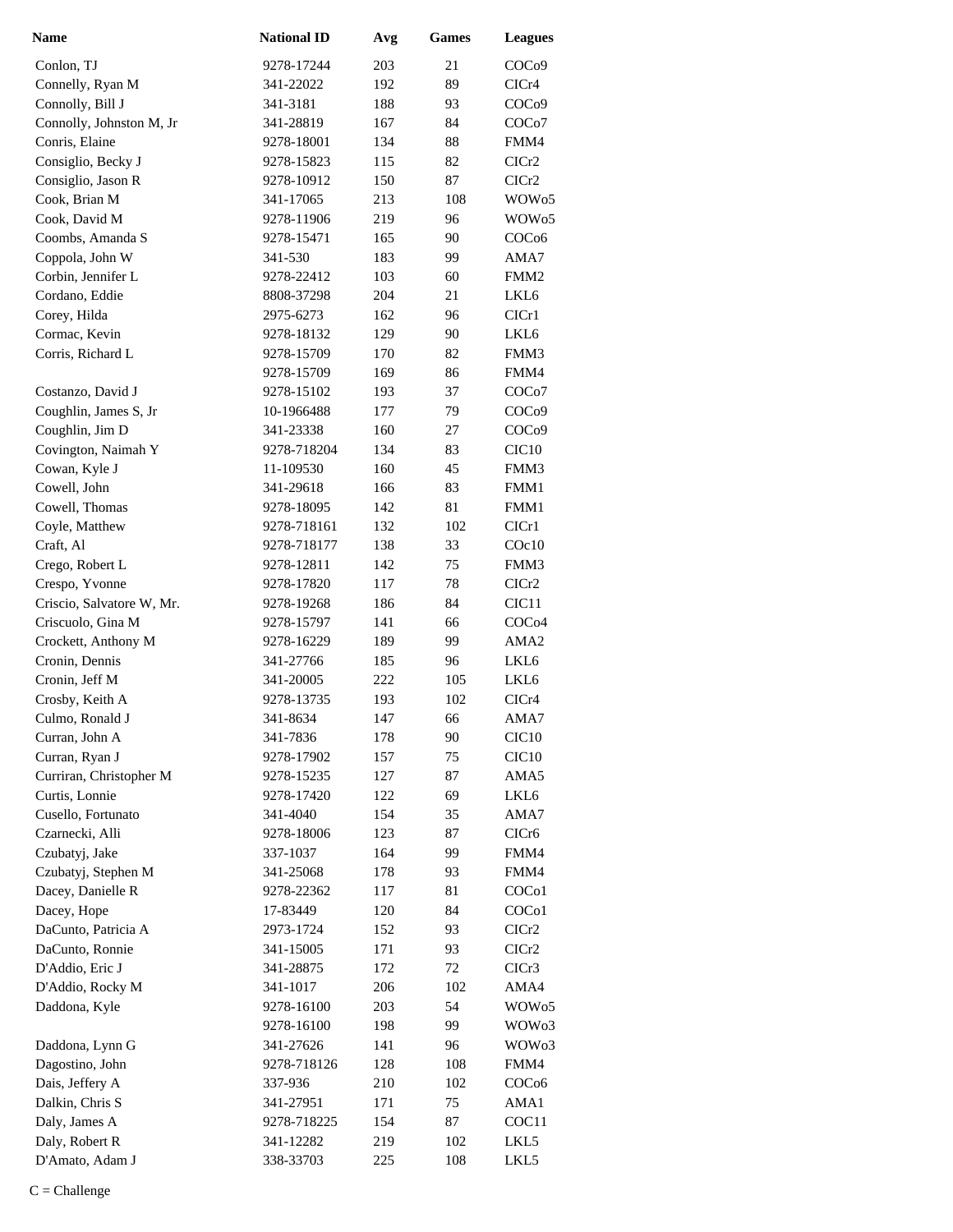| <b>Name</b>             | <b>National ID</b> | Avg  | <b>Games</b> | <b>Leagues</b>     |
|-------------------------|--------------------|------|--------------|--------------------|
|                         | 338-33703          | 223  | 120          | LKL3               |
| D'amico, Amanda M       | 9278-718125        | 96   | 96           | FMM4               |
| D'Amico, Jeanette L     | 2973-3756          | 127  | 84           | ClCr2              |
| D'Amico, Paul S         | 9278-16951         | 155  | 87           | CIC <sub>10</sub>  |
| Danna, Tony             | 341-25680          | 198  | 96           | LKL1               |
|                         | 341-25680          | 189  | 93           | LKL4               |
| Datchuck, Carolyn E     | 9278-718174        | 118  | 102          | COc10              |
| Datchuck, Evan N        | 9278-718155        | 178  | 102          | $C$ Oc $10$        |
|                         | 9278-718155        | 174  | 94           | COCo7              |
| Datchuck, Timothy A     | 9278-718245        | 127  | 71           | COc10              |
| D'Auria, Vincenzo J     | 341-9826           | 184  | 84           | FMM3               |
| Davidson, Brandon       | 9278-20312         | 149  | 81           | COC <sub>09</sub>  |
| D'Avino, Debra M        | 2973-1836          | 190  | 93           | WOW4               |
| Davis, Aida L           | 9278-15950         | 138  | 96           | CICr3              |
| Davis, Darrell          | 341-26350          | 166  | 84           | WOW01              |
| Davis, Deborah          | 2973-234           | 143  | 96           | CIC <sub>10</sub>  |
| Davis, Jonathan G       | 9278-15273         | 162  | 81           | FMM3               |
| Davis, Kemba D          | 9431-9565          | 120  | 75           | FMM <sub>6</sub>   |
| Davis, Laurie K         | 2973-541           | 143  | 86           | AMA7               |
| Davis, Leighton A       | 9278-15358         | 154  | 84           | CIC <sub>10</sub>  |
| Davis, Winston E        | 9278-15951         | 188  | 96           | CICr3              |
| Dean, Gerald O          | 9278-17663         | 165  | 90           | COCo7              |
| DeAndrus, Ronald R      | 9278-17305         | 140  | 96           | CIC <sub>10</sub>  |
| DeAndrus, Sharon M      | 9278-17304         | 110  | 96           | CIC <sub>10</sub>  |
| DeAngelis, Michael L    | 9278-12655         | 202  | 105          | LKL3               |
| Deangelo, Alex          | 9278-14368         | 163  | 75           | FMM3               |
| DeAntonio, Timothy M    | 9278-14152         | 164  | 30           | ClCr1              |
| DeBiase, David C        | 341-644            | 210  | 81           | FMM <sub>6</sub>   |
| Debiase, Marlo          | 9278-19245         | 111  | 75           | FMM6               |
| DeBlasi, David C        | 341-27819          | 120  | 21           | CICr1              |
| Decaprio, Anthony J, Jr | 341-5976           | 172  | 92           | AMA4               |
| Decaprio, Joseph P      | 9278-12933         | 189  | 96           | AMA4               |
| Decaprio, Michael L     | 9278-12934         | 184  | 90           | AMA4               |
| Dedmond, Bryan W        | 341-28329          | 197  | 102          | CICr4              |
| Delbasso, Kelly A       | 9278-718206        | 135  | 79           | CIC <sub>10</sub>  |
| Deleo, Scott E          | 341-4685           | 144  | 93           | ClCr1              |
| Delizio, John           | 341-27418          | 195  | 93           | AMA4               |
| Dellamonica, David      | 341-9086           | 199  | 96           | AMA7               |
| Dellavolpe, Peter P     | 341-4039           | 218  | 96           | AMA4               |
|                         | 341-4039           | 213  | 87           | AMA7               |
| Delmoro, Anthony        | 9278-17500         | 177  | 93           | COC <sub>09</sub>  |
| DeLoughery, Leanora A   | 2973-3381          | 119  | 81           | ClCr1              |
| DeLozier, Adam J        | 9278-11697         | 189  | 96           | FMM6               |
| Delozier, Erica L       | 2973-1838          | 159  | 92           | FMM6               |
| Delsole, Donna L        | 2973-2793          | 156  | 93           | FMM <sub>2</sub>   |
| Delucia, Tony           | 341-13969          | 204C | 85           | CICr8              |
| DeMarzo, Eddie          | 9278-15294         | 136  | 100          | CICr4              |
| DeMarzo, Vincent J, Jr  | 9278-13266         | 154  | 102          | CICr4              |
| DeMarzo, Wenda A        | 2973-6315          | 149  | 96           | CICr4              |
| DeMunda, John W         | 9278-11126         | 212  | 96           | AMA5               |
|                         | 9278-11126         | 204  | 84           | COC <sub>08</sub>  |
| DeNigris, Michael A     | 9278-13350         | 175  | 81           | FMM1               |
| Denny, Ronnie L         | 9278-11985         | 140  | 87           | CICr4              |
| Depalma, Jason R        | 341-25157          | 191C | 93           | CICr8              |
| Depalma, Richard D      | 341-3800           | 223  | 45           | AMA4               |
|                         | 341-3800           | 207C | 84           | CICr8              |
| DePonte, Richard D      | 341-10900          | 167  | 89           | COC <sub>09</sub>  |
| DePonte, William D      | 341-27806          | 151  | 93           | COC <sub>o</sub> 7 |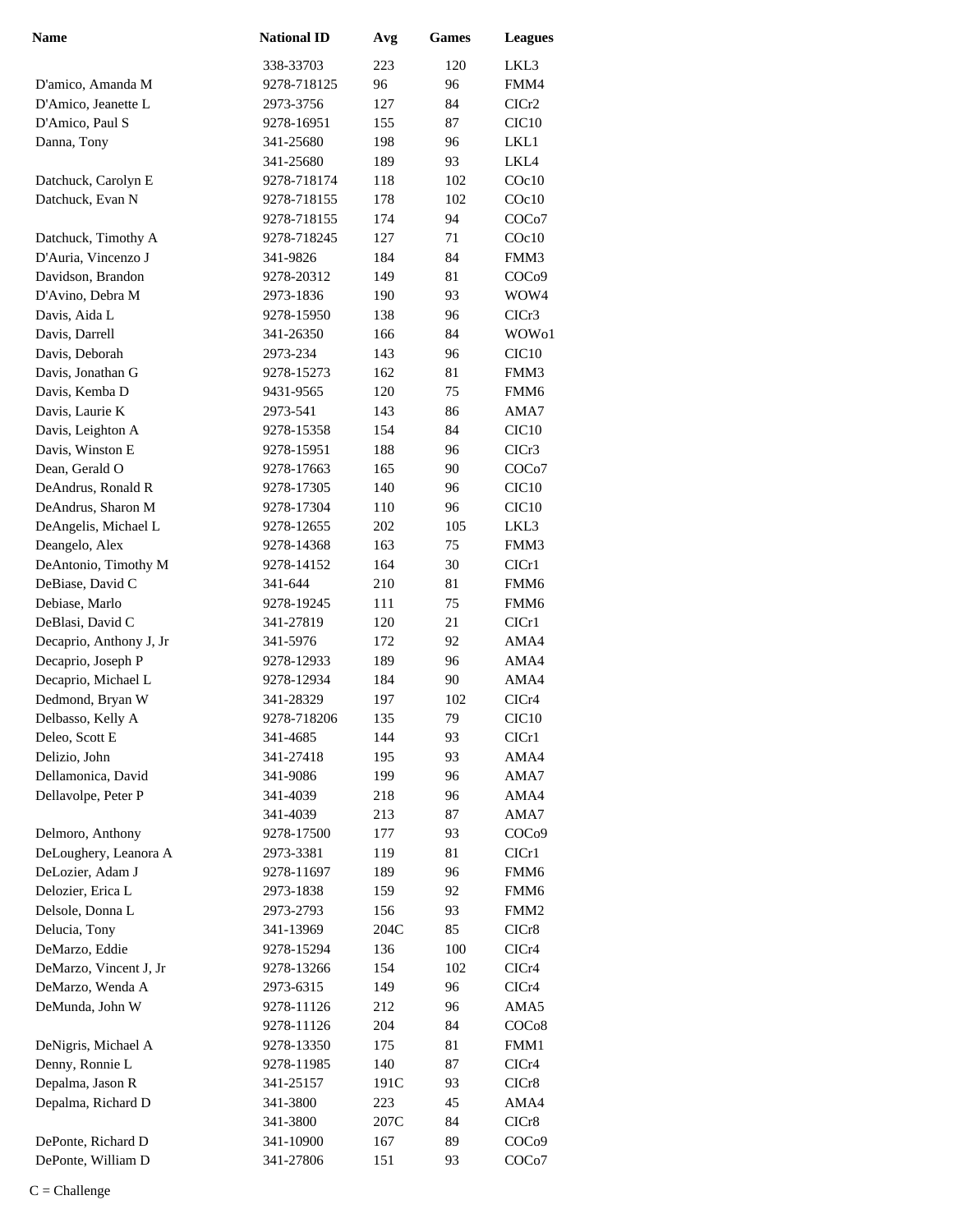| <b>Name</b>            | <b>National ID</b> | Avg  | Games | <b>Leagues</b>     |
|------------------------|--------------------|------|-------|--------------------|
| Derbacher, Karl F, Sr  | 9278-14411         | 179  | 87    | COC <sub>08</sub>  |
| Derbacher, Karl J, Jr  | 9278-14410         | 219  | 96    | COC <sub>08</sub>  |
| DeRosa, SILVANA        | 9278-19279         | 138  | 85    | CIC <sub>10</sub>  |
| Desautelle, Justin R   | 9278-15730         | 168  | 108   | FMM <sub>2</sub>   |
| Desautelle, Lauren B   | 9278-22414         | 105  | 94    | FMM <sub>2</sub>   |
| Desautels, Christine D | 2973-6527          | 147  | 99    | FMM4               |
|                        | 2973-6527          | 142  | 96    | CICr4              |
| DeStefano, David A     | 341-27401          | 138  | 84    | CICr <sub>6</sub>  |
| Devine, Susan P        | 2973-2577          | 155  | 87    | AMA1               |
| Devito, Erik           | 337-5496           | 227  | 66    | WOW <sub>02</sub>  |
|                        | 337-5496           | 227  | 93    | WOW4               |
|                        | 337-5496           | 227  | 99    | LKL5               |
| DeWarga, Chris J       | 9278-13079         | 205  | 93    | AMA5               |
| Diaz, Elvis            | 9278-16998         | 139  | 93    | CICr1              |
| DiBlasi, Jeffrey T     | 338-32976          | 203  | 99    | WOW <sub>05</sub>  |
| DiBona, Frank          | 341-3069           | 203  | 96    | WOW4               |
| DiCarlo, Vincent       | 341-5982           | 182  | 93    | AMA4               |
|                        | 341-5982           | 174  | 90    | FMM1               |
| Dickinson, Gary M      | 341-28919          | 174  | 57    | AMA3               |
| Dickson, Kevin S       | 9278-14463         | 198  | 78    | AMA7               |
| Dicostanzo, Steve B    | 341-3173           | 190  | 90    | COC <sub>08</sub>  |
| DiFederico, Al A       | 341-10324          | 206  | 96    | WOW4               |
| DiFederico, John S, Jr | 341-8392           | 222  | 117   | WOW <sub>02</sub>  |
|                        | 341-8392           | 215  | 105   | WOW4               |
| Diggs, Angel L         | 2973-1902          | 161  | 108   | COC <sub>06</sub>  |
| Diggs, Beverly A       | 2975-2045          | 165  | 99    | COC <sub>06</sub>  |
| Digioia, Anthony       | 9278-19232         | 142  | 89    | COC <sub>o</sub> 7 |
| Dillon, William E      | 341-2028           | 166  | 102   | COC <sub>09</sub>  |
| Dilorenzo, Joseph J    | 9278-20319         | 179  | 24    | COC <sub>09</sub>  |
| DiMasso, David R       | 8808-33479         | 202  | 33    | WOW <sub>03</sub>  |
| Dineson, D J           | 341-20105          | 178  | 96    | FMM <sub>6</sub>   |
| Dinicola, Gary A       | 341-8018           | 186  | 90    | COCo8              |
| Dionne, Daniel         | 9278-11130         | 212  | 99    | LKL4               |
| Diorio, Kimberly A     | 2972-4324          | 181  | 90    | LKL4               |
| Dipetto, Joseph A      | 5538-2795          | 226  | 36    | COC <sub>06</sub>  |
|                        | 5538-2795          | 226  | 40    | CICr3              |
|                        | 5538-2795          | 219  | 102   | AMA4               |
|                        | 5538-2795          | 216C | 93    | CICr8              |
| Dixon, Mark P          | 9278-11206         | 196  | 90    | AMA5               |
| Dixon, Sara R          | 2973-7040          | 177  | 93    | AMA5               |
| Dizinno, Nick J        | 9278-12631         | 192  | 105   | LKL5               |
| Doctor, Tyrone S       | 341-10527          | 185  | 101   | COC <sub>06</sub>  |
| Doerner, Pamela P      | 9278-11425         | 112  | 72    | COC <sub>o</sub> 1 |
| Dolny, David E         | 341-28340          | 180  | 33    | CIC <sub>10</sub>  |
| Domack, Josh           | 337-6114           | 199  | 54    | FMM1               |
| Dombkowski, Brenda J   | 2973-6156          | 153  | 81    | ClCr1              |
| Donaldson, Amanda B    | 9278-11700         | 131  | 78    | ClCr2              |
| Donovan, Garry A       | 338-5259           | 218  | 108   | LKL5               |
|                        | 338-5259           | 218  | 108   | LKL1               |
| Donovan, Patricia S    | 9278-14377         | 118  | 72    | COC <sub>11</sub>  |
| Donovan, Patrick       | 9278-718226        | 160  | 93    | COC <sub>11</sub>  |
| Doolittle, Bradley T   | 337-2670           | 198  | 105   | FMM4               |
| Doran, Raymond F, Jr   | 341-2516           | 211  | 63    | AMA4               |
| Dorazio, Michael J     | 8676-2024          | 191  | 72    | AMA4               |
| Dorsey, Olin D         | 337-393            | 215  | 96    | LKL4               |
| Doucette, Dennis J     | 341-29207          | 195  | 90    | AMA7               |
| Doucette, Michael D    | 341-1419           | 222  | 96    | AMA7               |
| Douglass, Lamont E     | 341-25684          | 206  | 108   | COC <sub>06</sub>  |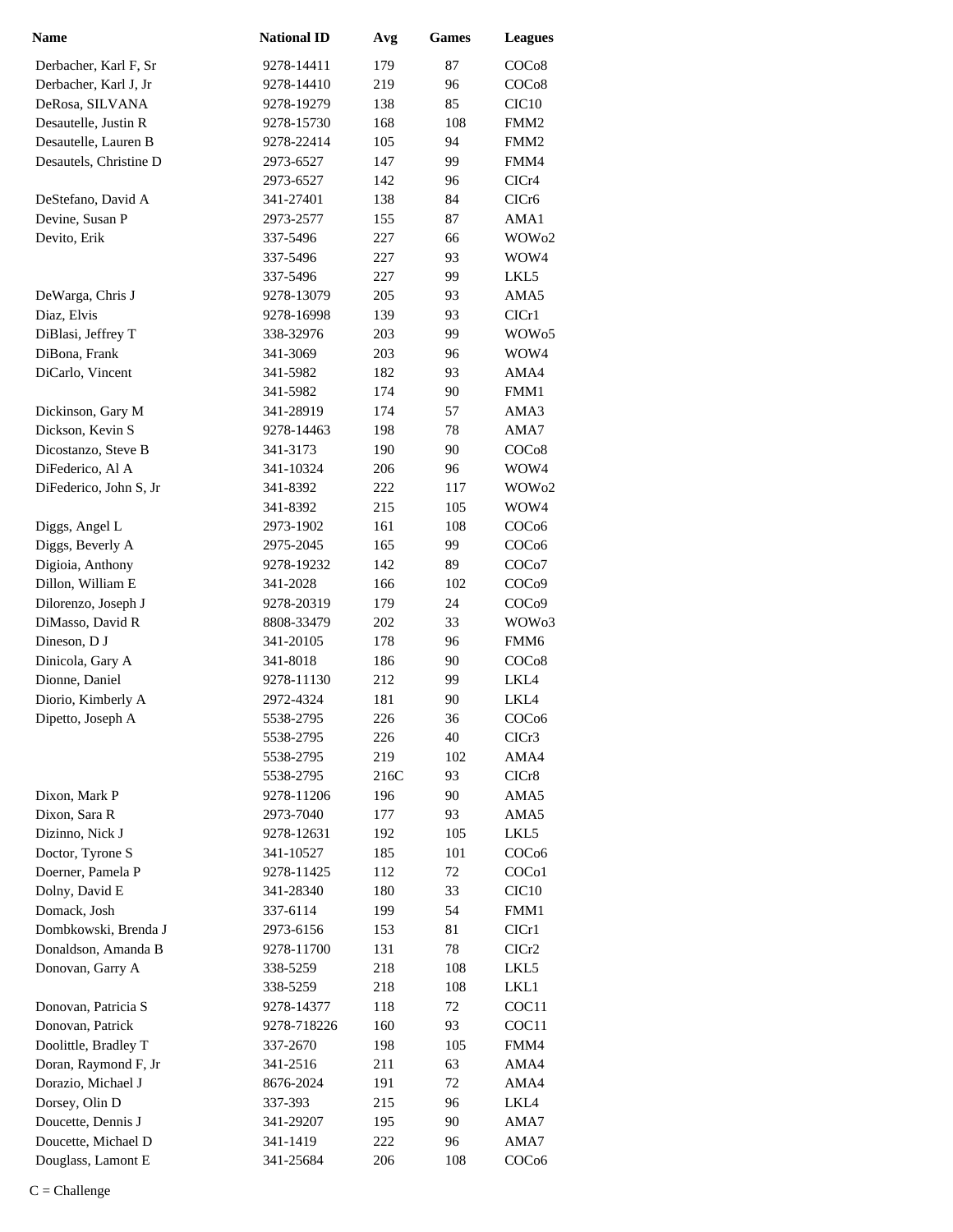| <b>Name</b>                         | <b>National ID</b>      | Avg        | <b>Games</b> | <b>Leagues</b>                       |
|-------------------------------------|-------------------------|------------|--------------|--------------------------------------|
|                                     | 341-25684               | 204        | 87           | CICr4                                |
|                                     | 341-25684               | 202        | 81           | COC <sub>08</sub>                    |
|                                     | 341-25684               | 195        | 101          | AMA2                                 |
| Dow, Alex                           | 10-1972238              | 202        | 99           | AMA4                                 |
|                                     | 10-1972238              | 191        | 93           | CICr3                                |
| Dow, Amanda                         | 9278-18044              | 131        | 84           | CICr3                                |
| Downey, Brian D                     | 9278-12730              | 187        | 81           | FMM4                                 |
| Downey, Paul H                      | 341-28723               | 169        | 105          | FMM <sub>2</sub>                     |
|                                     | 341-28723               | 164        | 84           | FMM4                                 |
| Downey, Rosanna M                   | 9278-12731              | 126        | 87           | FMM4                                 |
| Drohan, John E                      | 341-28959               | 189        | 87           | FMM1                                 |
| Drotos, Bill                        | 341-24609               | 197        | 80           | FMM1                                 |
| Duarte, Patricia A                  | 2973-1789               | 161        | 78           | FMM4                                 |
| Dubar, Jason                        | 8808-31920              | 211        | 93           | COC <sub>o</sub> 8                   |
| Dubar, Kenneth W                    | 341-535                 | 212        | 87           | COC <sub>o</sub> 8                   |
| DuBois, David A                     | 341-27015               | 206        | 96           | AMA4                                 |
| Duffy, Christopher E                | 341-28443               | 220        | 96           | LKL5                                 |
| Dunklin-Dorazio, Jennifer N         | 4215-529                | 207        | 83           | AMA4                                 |
|                                     | 4215-529                | 199        | 93           | COC <sub>06</sub>                    |
| Dunlop, William S                   | 9278-16440              | 172        | 85           | AMA7                                 |
| Dunn, Bernadine                     | 8808-29553              | 200        | 114          | LKL3                                 |
|                                     | 8808-29553              | 199        | 102          | LKL2                                 |
| Durand, Tom R                       | 341-17347               | 227        | 105          | COC <sub>06</sub>                    |
| D'Urbano, David M                   | 341-27650               | 232        | 120          | LKL3                                 |
|                                     | 341-27650               | 226        | 39           | LKL5                                 |
| Durley, John J                      | 341-28111               | 173        | 95           | AMA3                                 |
| Dussan, Diego A                     | 341-28032               | 184        | 60           | CIC <sub>9</sub>                     |
| Dydyn, Kevin F                      | 9278-16910              | 172        | 48           | COC11                                |
| Dyoyn, Joshua T                     | 9278-16909              | 167        | 90           | COC11                                |
| Easton, Robert W                    | 9278-718179             | 110        | 81           | COc10                                |
| Eavens, Zachary M                   | 18-20425                | 203        | 84           | AMA3                                 |
| Ebron, Phaedra A                    | 2973-6928               | 138        | 75           | AMA5                                 |
| Eckleberry, Denis                   | 341-29596               | 188C       | 93           | CICr8                                |
| Edens, Marcus K                     | 341-25636               | 199        | 96           | COC <sub>09</sub>                    |
| Edmonds, Richard F                  | 337-578                 | 217        | 96           | AMA <sub>2</sub>                     |
| Edwards, Larry D                    | 9278-16292              | 197        | 96           | COC <sub>06</sub>                    |
|                                     | 9278-16292              | 192        | 97           | FMM4                                 |
| Ehr, Jim D                          | 9278-17384              | 175        | 93           | $C$ Oc $10$                          |
| Ehr, Susan M                        | 9278-17385              | 152        | 87           | $C$ Oc $10$                          |
| Einfeldt, Michele L                 | 8808-37299              | 177        | 77           | LKL6                                 |
| Elliott, David S                    | 341-11032               | 197        | 97           | AMA <sub>2</sub>                     |
|                                     | 341-11032               | 193        | 105          | COC <sub>06</sub>                    |
|                                     | 341-11032               | 191        | 84           | CICr4                                |
| Ellison, Jayson L                   | 11-504126               | 212        | 93           | AMA <sub>2</sub>                     |
|                                     | 11-504126               | 210        | 102          | COC <sub>06</sub>                    |
| Engelhard, Howard D                 | 11-197570               | 201        | 102          | AMA4                                 |
|                                     | 11-197570               | 198        | 100          | AMA <sub>2</sub>                     |
| English, Billy T<br>Engtrakul, Luba | 341-28987               | 188<br>136 | 24<br>99     | CICr3<br>FMM <sub>2</sub>            |
| Engtrakul, Somchai                  | 9278-13893<br>341-24290 | 200        | 72           | FMM1                                 |
|                                     | 341-24290               | 193        | 105          | FMM <sub>2</sub>                     |
| Enright, John L                     | 9278-16020              | 166        | 99           |                                      |
| Enright, Kevin T                    | 9278-16018              | 169        | 101          | FMM <sub>2</sub><br>FMM <sub>2</sub> |
| Erodici, James E                    | 8808-26550              | 179        | 99           | AMA7                                 |
| Erodici, Michael                    | 9278-14773              | 197        | 99           | AMA7                                 |
| Esposito, David J                   | 341-3508                | 193        | 96           | FMM1                                 |
| Esposito, Philip A                  | 341-19169               | 190        | 87           | COC <sub>09</sub>                    |
| Estrada, Alex                       | 5538-1595               | 196        | 102          | LKL1                                 |
|                                     |                         |            |              |                                      |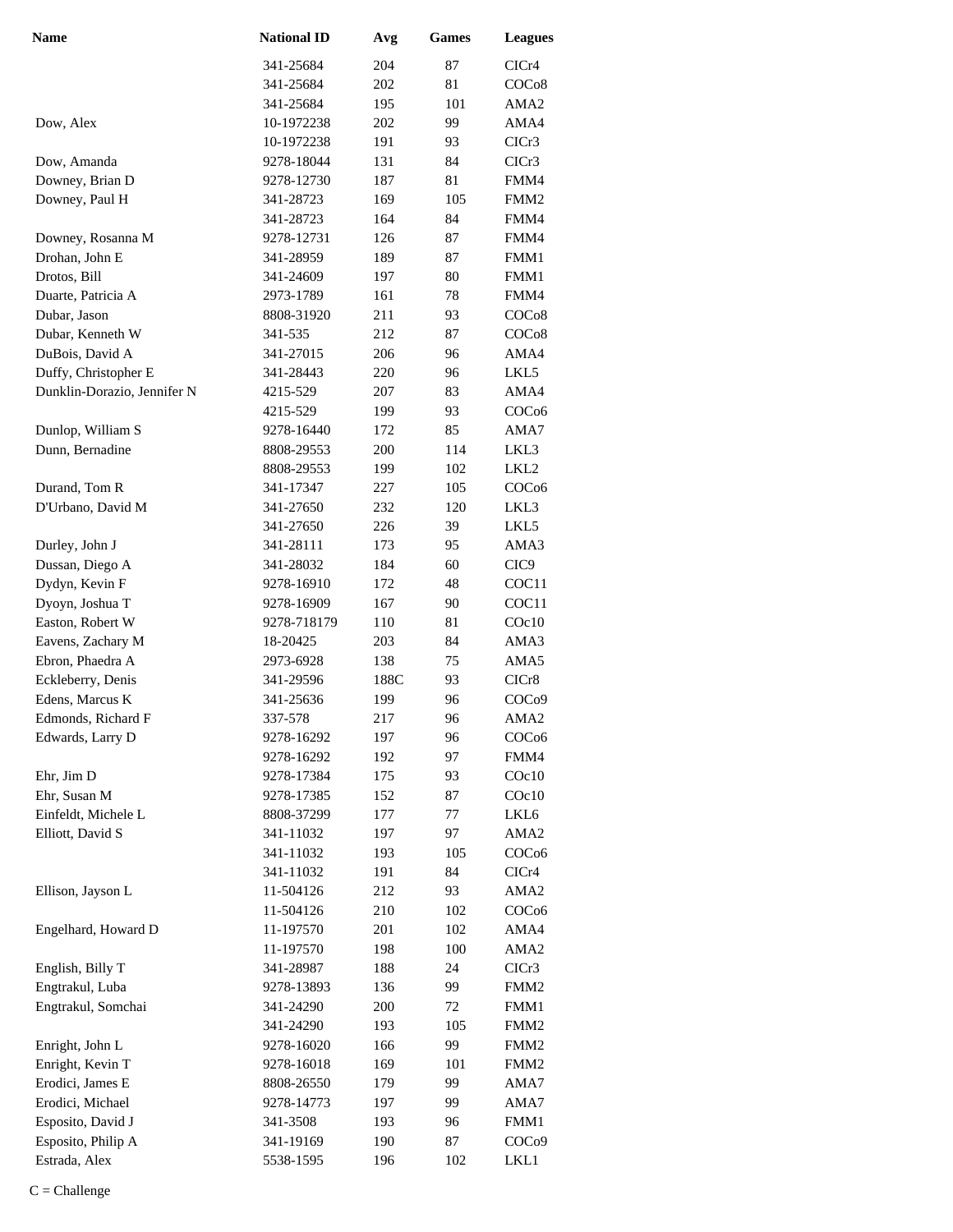| <b>Name</b>                            | <b>National ID</b>       | Avg        | <b>Games</b> | <b>Leagues</b>    |
|----------------------------------------|--------------------------|------------|--------------|-------------------|
| Estrada, Pac                           | 341-2885                 | 192        | 87           | WOW <sub>05</sub> |
| Eudy, John S                           | 341-5168                 | 155        | 33           | COC11             |
| Evan, John A                           | 341-27119                | 208        | 105          | LKL4              |
| Evangelista, Gennaro                   | 17-30537                 | 147        | 102          | WOW <sub>03</sub> |
| Everett, Bob                           | 341-27229                | 192        | 96           | FMM1              |
| Falcigno, Anthony P                    | 341-1398                 | 169        | 96           | ClCr3             |
| Falt, Gina M                           | 2974-3324                | 176        | 78           | CICr4             |
| Fann, April D                          | 2973-2795                | 165        | 87           | LKL <sub>2</sub>  |
| Farrow, Kirk B                         | 341-15623                | 228        | 42           | LKL5              |
|                                        | 341-15623                | 219        | 114          | WOW <sub>02</sub> |
| Faruolo, Carol L                       | 9278-15190               | 160        | 60           | AMA1              |
| Fasano, Jennifer                       | 9278-11091               | 209        | 120          | LKL3              |
|                                        | 9278-11091               | 206        | 78           | LKL1              |
|                                        | 9278-11091               | 205        | 104          | LKL5              |
|                                        | 9278-11091               | 203        | 93           | LKL4              |
| Faulkner, Charles, Jr                  | 341-1709                 | 188        | 96           | AMA7              |
| Faulkner, Paul C                       | 341-268                  | 222        | 87           | AMA7              |
| Favreau, Allison M                     | 9278-718135              | 118        | 99           | AMA5              |
| Favreau, Matthew L                     | 337-4253                 | 194        | 90           | AMA4              |
| Fazzina, Steve                         | 8808-29569               | 213        | 78           | COC <sub>08</sub> |
| Fazzino, Anthony                       | 9278-17814               | 169        | 87           | $C$ Oc $10$       |
| Fazzino, Brandon M                     | 9278-13720               | 208        | 102          | COC <sub>09</sub> |
|                                        | 9278-13720               | 205        | 36           | $C$ Oc $10$       |
| Ferguson, Reginald E                   | 341-3683                 | 158        | 108          | FMM4              |
| Ferguson, Theresa B                    | 2973-265                 | 129        | 80           | CIC <sub>10</sub> |
| Ferraiuolo, Gaetano P                  | 341-332                  | 185        | 39           | FMM1              |
| Ferranti, Linda L                      | 9278-16900               | 128        | 93           | FMM <sub>6</sub>  |
| Ferranti, Tony F                       | 9278-16899               | 175        | 96           | FMM <sub>6</sub>  |
| Ferrara, Thomas, Jr                    | 9278-11356               | 176        | 93           | CICr4             |
| Ferraro, Emilio A                      | 341-28065                | 194        | 39           | AMA4              |
| Ferrary, Laura                         | 9278-17914               | 116        | 102          | WOW <sub>03</sub> |
| Ferriolo, Helen L<br>Ferrucci, Anthony | 9278-16620               | 125        | 82           | CICr <sub>2</sub> |
| Festa, Chelsey J                       | 9278-15665<br>9278-14798 | 111<br>158 | 89<br>72     | ClCr2<br>FMM3     |
| Festa, Kimberly A                      | 2973-1330                | 151        | 93           | FMM3              |
| Festa, Robert F                        | 9278-14528               | 129        | 48           | CICr2             |
| Fiddler, Joseph R                      | 9278-15556               | 176        | 74           | AMA3              |
| Fiddler, Michael J, Jr                 | 5538-1024                | 222        | 21           | COC <sub>08</sub> |
| Fiddler, Michael J, Sr                 | 341-3374                 | 210        | 75           | COC <sub>08</sub> |
| Fiddler, Richard J                     | 9278-14564               | 164        | 72           | AMA7              |
|                                        | 9278-14564               | 154        | 66           | AMA3              |
| Figuenick, Merlin, Jr                  | 341-6623                 | 168        | 73           | CIC <sub>9</sub>  |
| Filanowski, Mike P                     | 9278-15557               | 157        | 65           | AMA6              |
| Fine, Joseph                           | 341-591                  | 128        | 102          | $C$ Oc $10$       |
| Finnegan, Nancy                        | 9278-15208               | 153        | 62           | WOW01             |
| Firmani, Dennis                        | 9278-16104               | 195        | 102          | WOW <sub>03</sub> |
| Fiske, Margaret A                      | 2973-6694                | 166        | 90           | AMA5              |
| Fistola, Anthony J                     | 9278-14486               | 193        | 87           | WOW <sub>05</sub> |
| Fitzpatrick, Dennis J                  | 9278-17331               | 137        | 90           | FMM3              |
| Fitzpatrick, Greg                      | 9278-16668               | 179        | 96           | FMM3              |
| Fitzsimmons, Tom                       | 337-276                  | 236        | 99           | AMA <sub>2</sub>  |
| Fitzsimons, Mark J                     | 341-28429                | 210        | 105          | WOW <sub>05</sub> |
| Flathers, Christopher A                | 341-26515                | 170        | 93           | FMM6              |
| Fletcher, George V                     | 341-28031                | 171        | 72           | CIC <sub>9</sub>  |
| Florentino, Michael                    | 11-617585                | 227        | 21           | COC <sub>06</sub> |
|                                        | 11-617585                | 215        | 24           | AMA4              |
|                                        | 11-617585                | 210C       | 87           | CICr8             |
| Flores, Albert J                       | 341-28853                | 203        | 87           | CICr3             |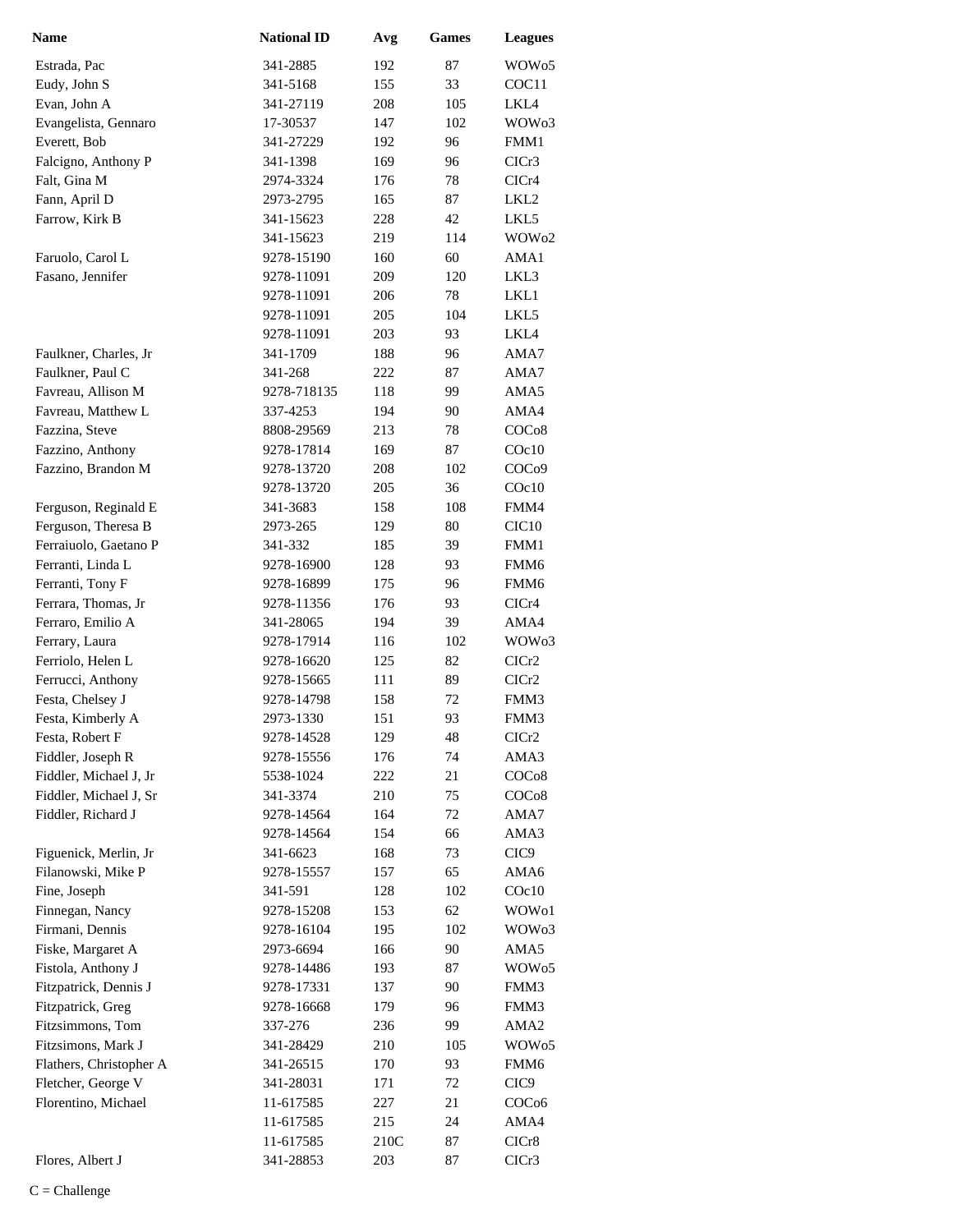| <b>Name</b>                            | <b>National ID</b>       | Avg        | <b>Games</b> | <b>Leagues</b>                         |
|----------------------------------------|--------------------------|------------|--------------|----------------------------------------|
| Floyd, Eric M                          | 9278-16399               | 153        | 75           | CICr <sub>2</sub>                      |
| Floyd, Herb                            | 9431-10073               | 201        | 102          | AMA <sub>2</sub>                       |
| Flynn, Shannon J                       | 9278-17734               | 145        | 73           | CIC <sub>10</sub>                      |
| Folcarelli, Mark A                     | 341-28120                | 194        | 23           | CIC <sub>9</sub>                       |
| Foley, Thomas J                        | 341-19626                | 179        | 33           | AMA6                                   |
| Forcier, Danny J                       | 9278-16693               | 214        | 33           | AMA7                                   |
|                                        | 9278-16693               | 204        | 90           | AMA6                                   |
|                                        | 9278-16693               | 190        | 96           | CICr3                                  |
| Ford, Angela S                         | 2973-470                 | 176        | 96           | LKL2                                   |
|                                        | 2973-470                 | 172        | 105          | FMM4                                   |
| Ford, Troy                             | 8808-33392               | 185        | 93           | COC11                                  |
| Forsberg, Ashlie R                     | 5538-2851                | 194        | 108          | CICr1                                  |
| Forsberg, Betty A                      | 2973-267                 | 169        | 108          | CICr1                                  |
| Forsberg, Edward W                     | 341-8118                 | 210        | 96           | COCo8                                  |
|                                        | 341-8118                 | 210        | 108          | COC <sub>06</sub>                      |
| Forsberg, Martin G                     | 341-8119                 | 211        | 107          | COC <sub>06</sub>                      |
| Forsberg, Rich K                       | 341-1112                 | 215        | 96           | CICr1                                  |
|                                        | 341-1112                 | 205        | 42           | COCo8                                  |
|                                        | 341-1112                 | 204        | 99           | COC <sub>06</sub>                      |
| Forsythe, Michael                      | 9278-718185              | 166        | 78           | FMM1                                   |
| Forte, Sharon A                        | 2973-2950                | 132        | 85           | ClCr2                                  |
| Fortier, Richard G                     | 9278-718116              | 161        | 30           | WOW <sub>03</sub>                      |
| Foster, Kent R, Sr                     | 341-24304                | 176        | 105          | FMM4                                   |
|                                        | 341-24304                | 174        | 99           | FMM <sub>2</sub>                       |
| Foster, Vancardi D                     | 9278-17233               | 123        | 77           | CICr4                                  |
| Foti, Lisa M                           | 9278-14503               | 152        | 93           | AMA3                                   |
|                                        | 9278-14503               | 151        | 90           | AMA5                                   |
| Fox, Irving M                          | 339-3309                 | 186        | 71           | FMM1                                   |
| Franceschet, Roy D                     | 9278-14412               | 175        | 96           | COC <sub>08</sub>                      |
| Franco, Antonio S                      | 9278-15340               | 185        | 90           | CICr1                                  |
| Francoeur, Mark                        | 341-21656                | 184        | 96           | AMA7                                   |
| Fraser, Doug G                         | 9278-718246              | 147        | 48           | COc10                                  |
| Frawley, Rich T                        | 9278-13856               | 156        | 87           | ClCr3                                  |
| Frazier, Ricky R                       | 10-1859059               | 192        | 104          | LKL <sub>2</sub>                       |
|                                        | 10-1859059               | 188        | 108          | LKL4                                   |
| Freeman, Caroline                      | 2973-6722                | 137        | 108          | FMM4                                   |
| Freeman, Nita                          | 9278-718152              | 120        | 99           | ClCr7                                  |
| French, Jeff R                         | 9278-14403               | 211        | 24           | AMA <sub>2</sub>                       |
|                                        | 9278-14403               | 203        | 96           | AMA4                                   |
| Frenis, Matt                           | 9278-17960               | 191        | 78           | LKL4                                   |
| Fresa, Lucian                          | 10-341457                | 172        | 99           | CICr4                                  |
| Frese, Paul R                          | 9278-15268               | 156        | 96           | CICr3                                  |
| Fritzsche, Robert T                    | 9278-12893               | 168        | 90           | AMA1                                   |
| Frouge, Clark D                        | 9278-17784               | 103        | 44           | FMM3                                   |
| Fry, Gary S                            | 9278-17777               | 166        | 84           | FMM3                                   |
| Fry, Michael A                         | 9278-17089               | 170        | 84           | FMM3                                   |
| Fuller, Frank L, 3rd                   | 8808-26180               | 234        | 105          | WOW <sub>02</sub>                      |
| Fuller, Shane M                        | 341-29321                | 207        | 99           | COCo9                                  |
| Funston, Bob B                         | 9278-16019               | 164        | 66           | FMM <sub>2</sub>                       |
| Fusco, Edward J                        | 341-6643                 | 163        | 84           | CIC <sub>9</sub>                       |
| Futschik, Christopher J                | 9278-16850               | 184        | 30           | CIC <sub>r6</sub>                      |
| Gagnon, Alan R                         | 9278-15320               | 176<br>140 | 98<br>86     | WOW <sub>05</sub><br>COC <sub>04</sub> |
| Gagnon, Carmela E<br>Gagnon, Michael G | 9278-13557               |            | 87           |                                        |
| Gainer, Kenneth                        | 9278-13558<br>9278-18003 | 180        | 102          | COC <sub>04</sub><br>AMA <sub>2</sub>  |
| Gaj, Daniel                            | 9278-11942               | 204<br>221 | 90           | AMA7                                   |
|                                        | 9278-11942               | 219        | 27           | AMA4                                   |
|                                        | 9278-11942               | 218        | 87           | AMA5                                   |
|                                        |                          |            |              |                                        |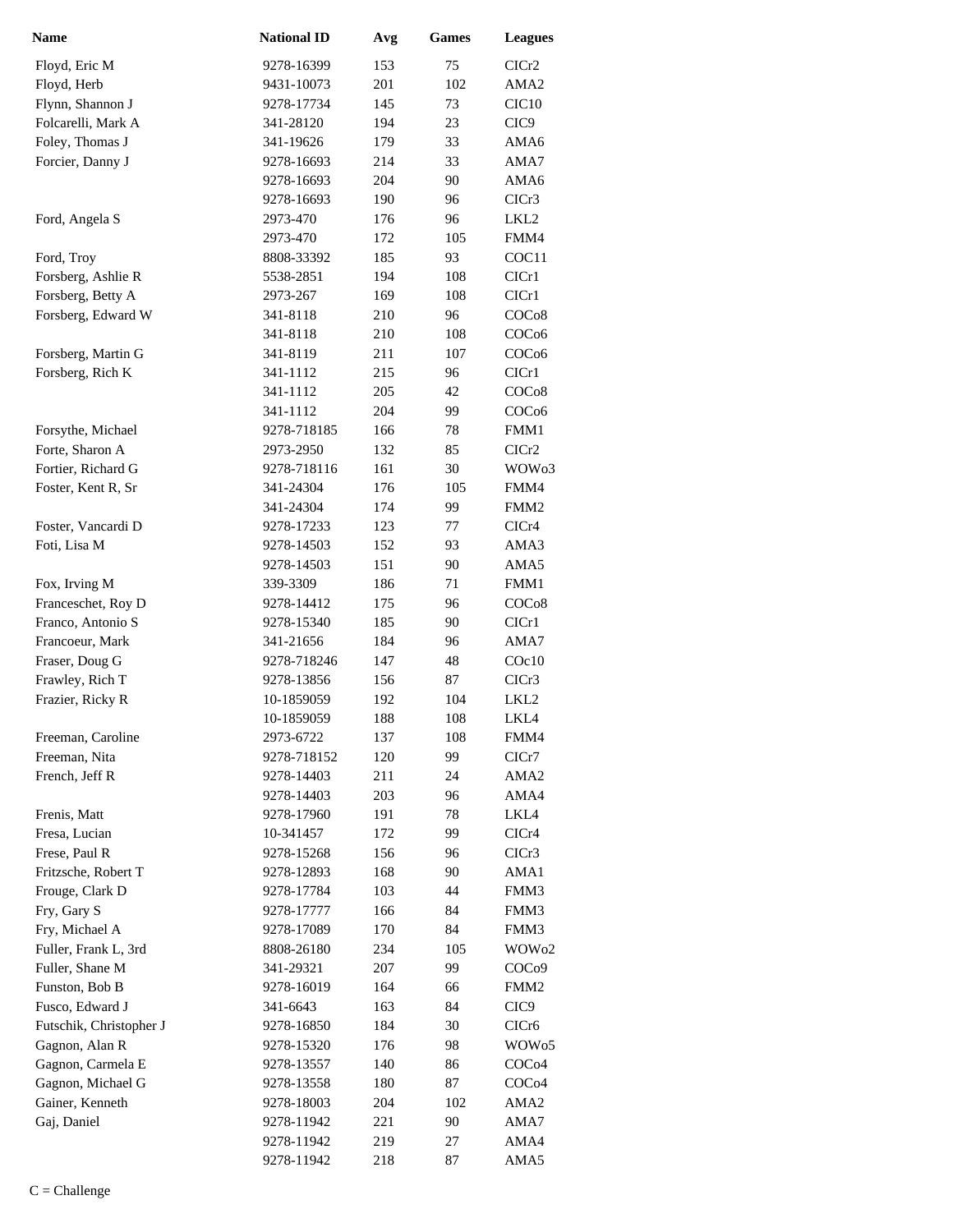| Name                   | <b>National ID</b> | Avg  | Games | <b>Leagues</b>    |
|------------------------|--------------------|------|-------|-------------------|
| Gaj, Lisa              | 9278-11943         | 154  | 63    | AMA5              |
|                        | 9278-11943         | 150  | 40    | AMA7              |
| Galgano, Gary          | 341-8716           | 157  | 93    | AMA5              |
| Gallagher, Ted         | 341-376            | 202  | 87    | COC <sub>08</sub> |
| Gallo, Carolyn J       | 9278-10943         | 167  | 57    | ClCr1             |
| Gallo, David A         | 341-14971          | 203  | 87    | AMA7              |
| Galloway, Bobby        | 341-29440          | 200  | 87    | AMA1              |
| Galloway, Earl E       | 341-4060           | 209  | 99    | LKL <sub>2</sub>  |
|                        | 341-4060           | 199  | 102   | FMM4              |
| Gambardella, Stephen M | 9278-15802         | 216  | 93    | AMA4              |
|                        | 9278-15802         | 215C | 90    | CICr8             |
| Gambino, Michael J     | 9278-15751         | 127  | 78    | COC <sub>05</sub> |
| Gamelli, Sara J        | 9278-16470         | 133  | 75    | CICr1             |
| Gamelli, William R, Jr | 9278-16999         | 152  | 90    | CICr1             |
| Garcia, Jordan         | 9278-13088         | 179  | 84    | CICr3             |
| Garcia, Rheb           | 9278-15728         | 149  | 83    | FMM <sub>2</sub>  |
| Gardner, Robert W      | 338-5119           | 232  | 99    | LKL5              |
|                        | 338-5119           | 221  | 90    | WOW4              |
| Garofalo, Frank        | 9278-11944         | 178  | 86    | AMA7              |
| Gayda, Robert W        | 341-16218          | 170  | 75    | AMA6              |
| Gaydos, Joseph A       | 341-17649          | 229  | 45    | LKL4              |
|                        | 341-17649          | 225  | 120   | LKL3              |
|                        | 341-17649          | 222  | 105   | LKL5              |
| Geffert, George A      | 341-2525           | 161  | 87    | AMA7              |
| Gehm, Brian W          | 341-29578          | 231  | 39    | LKL5              |
|                        | 341-29578          | 222  | 105   | LKL1              |
|                        | 341-29578          | 174  | 93    | CICr3             |
| Gehm, Ethan A          | 11-496861          | 181  | 51    | AMA5              |
| Gehm, John P           | 341-10493          | 200  | 90    | AMA6              |
| Gehm, John P, Jr       | 341-29576          | 222  | 66    | AMA3              |
|                        | 341-29576          | 210  | 95    | AMA4              |
| Gehm, Stephanie A      | 9278-15302         | 197  | 26    | LKL5              |
|                        | 9278-15302         | 187  | 98    | LKL1              |
|                        | 9278-15302         | 183  | 90    | CICr <sub>3</sub> |
| Genova, Steven, Jr     | 16-2323            | 194  | 96    | LKL1              |
| Gentile, Andrea M      | 2973-271           | 131  | 102   | CICr4             |
| George, Don            | 341-8908           | 215  | 96    | COC <sub>08</sub> |
| German, Donald         | 341-29075          | 145  | 87    | FMM1              |
| Germe, Anthony A       | 9278-14759         | 192  | 84    | COC <sub>08</sub> |
| Gesner, Sharon L       | 2973-5667          | 153  | 71    | AMA5              |
| Getrost, Gary M        | 9278-718214        | 125  | 36    | CIC <sub>10</sub> |
| Gherlone, Gary         | 9278-17332         | 176  | 90    | FMM3              |
| Ghiatis, Cassandra D   | 9278-718175        | 117  | 30    | $C$ Oc $10$       |
| Giammona, Toni-Ann     | 18-19446           | 83   | 72    | CICr6             |
| Giamo, Lou M           | 9278-14206         | 165  | 96    | COCo8             |
| Giamo, Mike            | 341-27737          | 198C | 93    | CICr8             |
| Gianakos, Jerry O      | 341-5595           | 167  | 90    | COC <sub>08</sub> |
| Giannattasio, Mickey   | 18-19462           | 91   | 81    | CICr <sub>6</sub> |
| Giardina, Dominic E    | 339-1086           | 211  | 88    | COC <sub>08</sub> |
| Giardina, Michelle L   | 2973-1440          | 205  | 48    | CIC <sub>r1</sub> |
| Gibbs, Daniel T        | 341-28066          | 181  | 39    | COC <sub>08</sub> |
| Gibson, Jonathan A, Sr | 341-1235           | 224  | 96    | AMA4              |
|                        | 341-1235           | 216  | 27    | AMA3              |
|                        | 341-1235           | 203  | 78    | CICr3             |
| Gientak, Ron           | 9278-22411         | 198  | 96    | FMM <sub>2</sub>  |
| Gilbert, Jennifer A    | 2973-6622          | 125  | 105   | FMM <sub>2</sub>  |
| Gilbert, Natasha A     | 2974-4017          | 193  | 96    | CIC <sub>10</sub> |
| Gilday, Ryan           | 18-48243           | 125  | 39    | CICr6             |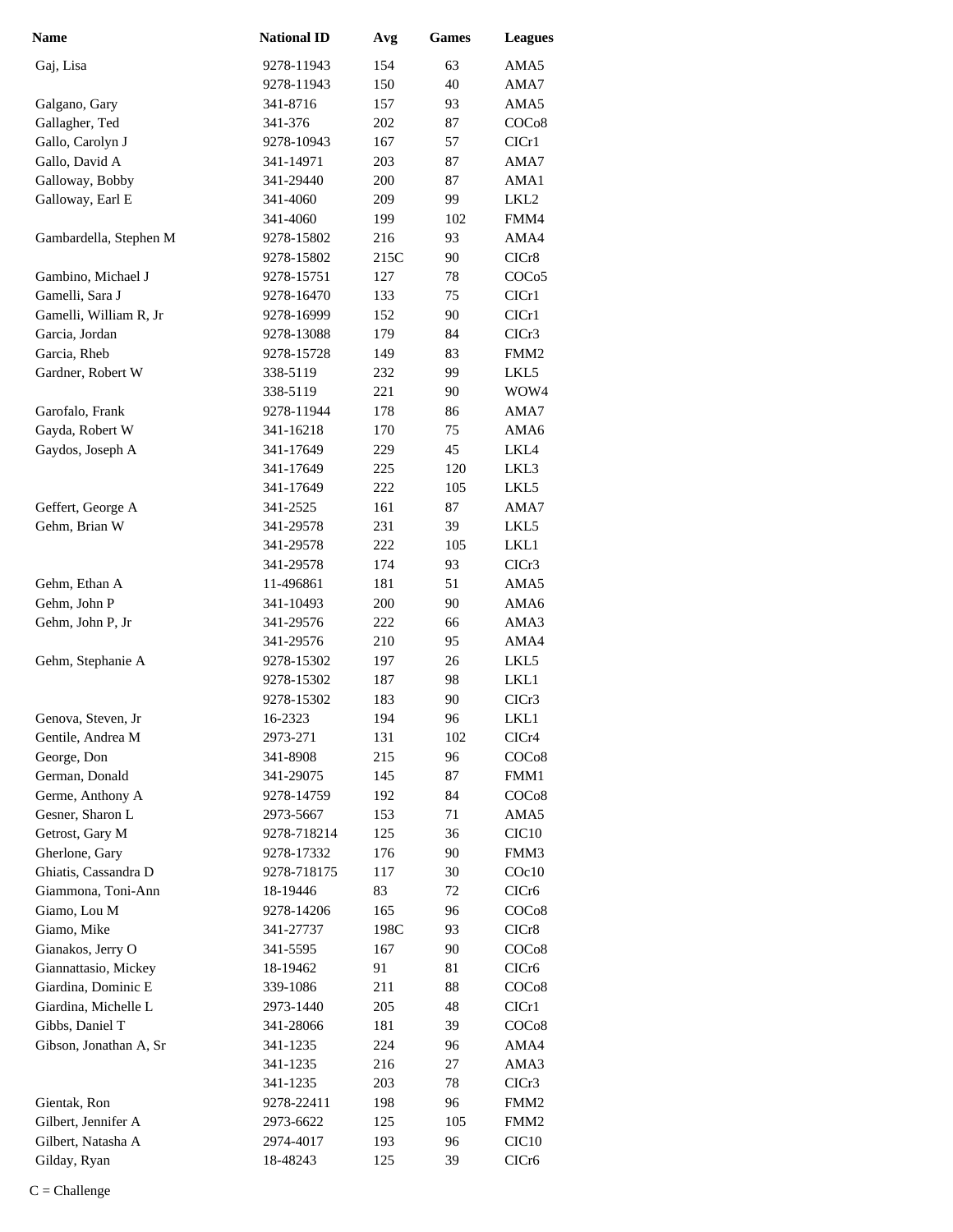| <b>Name</b>             | <b>National ID</b> | Avg | <b>Games</b> | <b>Leagues</b>     |
|-------------------------|--------------------|-----|--------------|--------------------|
| Gilkes, Bruce           | 9278-19217         | 167 | 90           | FMM6               |
| Gill, Ellis M           | 9278-15835         | 206 | 90           | COC <sub>04</sub>  |
|                         | 9278-15835         | 200 | 87           | COC <sub>09</sub>  |
|                         | 9278-15835         | 200 | 93           | CIC <sub>10</sub>  |
| Gill, Matthew           | 341-23405          | 140 | 93           | CIC <sub>10</sub>  |
| Gill, Sally Ann         | 2973-4275          | 124 | 92           | CIC <sub>10</sub>  |
| Gilliard, Charles E     | 341-25361          | 179 | 105          | COC <sub>06</sub>  |
| Gilliard, Sharon M      | 2973-1595          | 156 | 102          | COC <sub>06</sub>  |
| Gilligan, Gary W        | 341-5966           | 177 | 48           | COC <sub>08</sub>  |
|                         | 341-5966           | 176 | 55           | COC <sub>09</sub>  |
| Gilluly, Kyle P         | 11-777642          | 190 | 81           | COC <sub>08</sub>  |
| Ginger, Matthew M, Mr.  | 9278-19264         | 150 | 75           | CICr6              |
| Ginn, Michael E         | 341-23374          | 211 | 105          | WOW4               |
|                         | 341-23374          | 206 | 120          | WOW <sub>02</sub>  |
| Ginter, David M         | 341-4837           | 179 | 96           | COCo8              |
| Giuliano, Dante V       | 9278-16872         | 207 | 78           | AMA <sub>2</sub>   |
| Given, Christopher G    | 9278-15104         | 169 | 36           | COC <sub>o</sub> 7 |
| Givens, Brian           | 9278-17911         | 176 | 90           | FMM3               |
| Gizzie, Marc C          | 9278-16493         | 170 | 69           | LKL1               |
| Gladden, John H, Jr     | 1708-4200          | 183 | 108          | WOW4               |
| Gladney, Scott M        | 341-27241          | 189 | 45           | COC <sub>09</sub>  |
|                         | 341-27241          | 182 | 84           | COC <sub>o</sub> 7 |
| Gladue, Barry           | 9278-14540         | 128 | 84           | CICr <sub>6</sub>  |
| Gleason, Jordan J       | 9278-17393         | 161 | 30           | COC <sub>09</sub>  |
| Glenn, Bob W            | 9278-11761         | 204 | 33           | COC <sub>08</sub>  |
| Glisson, Willie         | 341-26950          | 191 | 90           | LKL <sub>2</sub>   |
| Glover, Adgar L         | 9278-17762         | 149 | 84           | ClCr3              |
| Goldin, Coleen          | 9278-16209         | 161 | 87           | CICr <sub>3</sub>  |
| Goldin, Scott C         | 337-1258           | 207 | 78           | CICr <sub>3</sub>  |
| Golias, Angela C        | 2975-1494          | 146 | 87           | FMM4               |
| Gomez, Marcos A         | 9278-17189         | 192 | 84           | WOW <sub>03</sub>  |
| Gomez, Michael P        | 9278-718136        | 184 | 99           | AMA5               |
| Gomez, Sabrina M        | 9278-17981         | 113 | 93           | AMA5               |
| Gomez, Sherry A         | 9278-718137        | 118 | 96           | AMA5               |
| Goncalo, Gary M         | 341-29419          | 192 | 60           | AMA6               |
| Gontarek, Gabrielle     | 5538-2913          | 197 | 27           | CICr1              |
| Gontarek, John F, III   | 341-11401          | 204 | 100          | ClCr1              |
| Gontarek, John F, IV    | 5538-3605          | 185 | 24           | ClCr1              |
| Gonzalez, Javier E      | 341-21872          | 182 | 87           | COC <sub>08</sub>  |
| Gonzalves, Alexander A  | 9278-718163        | 204 | 87           | AMA6               |
| Goodness, Richard R, Jr | 9278-15177         | 80  | 93           | COC <sub>04</sub>  |
| Goss, Kenneth J         | 341-7175           | 189 | 96           | LKL3               |
| Grabber, Ernie          | 10-1847911         | 191 | 88           | AMA6               |
| Graham, Catherine       | 9278-14644         | 158 | 88           | FMM6               |
| Graham, Dave            | 9278-16885         | 121 | 91           | COC <sub>09</sub>  |
| Graham, Edward R        | 8808-27075         | 155 | 102          | COC <sub>09</sub>  |
| Graham, Jonathan T      | 5539-1780          | 217 | 96           | AMA7               |
|                         | 5539-1780          | 214 | 87           | CICr3              |
| Graham, Kevin J         | 341-12178          | 194 | 75           | AMA3               |
| Graham, Linda L         | 2973-6578          | 160 | 93           | AMA7               |
| Graham, Mark            | 337-6473           | 146 | 99           | AMA7               |
|                         | 337-6473           | 141 | 84           | CICr3              |
| Graham, Norma           | 9278-16964         | 112 | 21           | FMM <sub>2</sub>   |
| Graham, Susan J         | 9278-16191         | 114 | 69           | CICr3              |
| Graham, Walter          | 338-13885          | 195 | 48           | COC <sub>09</sub>  |
| Graham, William, Jr     | 8808-31271         | 203 | 21           | COC <sub>09</sub>  |
| Gray, Dan E, Jr         | 341-29078          | 198 | 72           | AMA6               |
| Gray, Eric R            | 9278-13316         | 208 | 102          | WOW <sub>05</sub>  |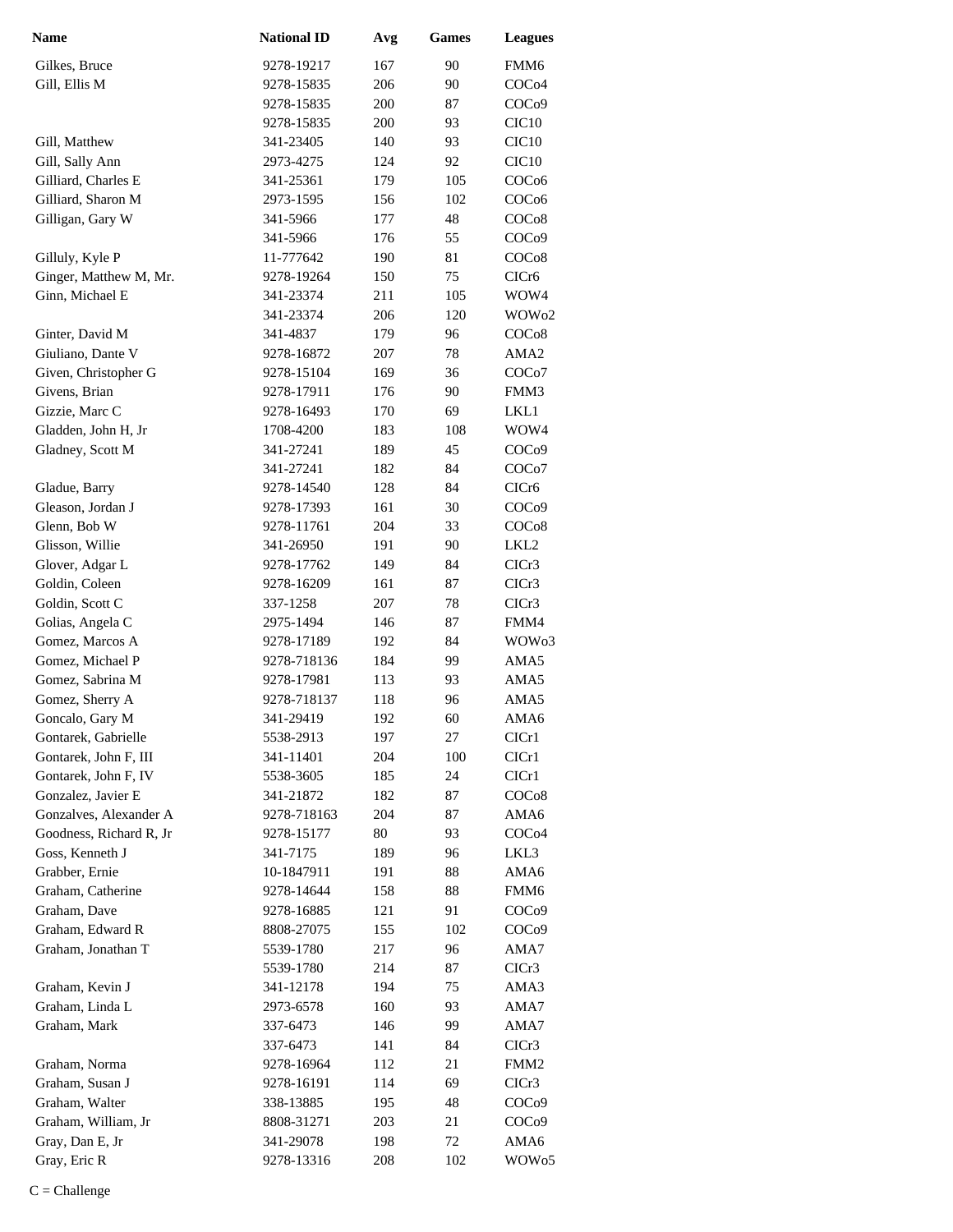| <b>Name</b>            | <b>National ID</b> | Avg | <b>Games</b> | <b>Leagues</b>     |
|------------------------|--------------------|-----|--------------|--------------------|
| Greco, Michael A       | 5538-1410          | 197 | 27           | COCo8              |
| Greene, Robert N       | 9431-8693          | 219 | 24           | AMA4               |
| Gregoire, Jennifer A   | 341-29009          | 169 | 95           | AMA4               |
|                        | 341-29009          | 165 | 29           | CICr3              |
| Grennan, Thomas E      | 341-6244           | 183 | 36           | COC <sub>o</sub> 7 |
| Griffin, Jaret A       | 9278-15746         | 175 | 96           | ClCr7              |
| Griffin, William J     | 341-242            | 190 | 90           | FMM1               |
| Grogan, Keith J        | 341-1124           | 199 | 90           | FMM <sub>2</sub>   |
|                        | 341-1124           | 194 | 87           | FMM1               |
| Gronau, Jeanne E       | 9278-16048         | 146 | 78           | $C$ Oc $10$        |
| Gronau, Thomas G       | 9278-17812         | 156 | 99           | LKL1               |
|                        | 9278-17812         | 148 | 100          | $C$ Oc $10$        |
| Grosjean, John R       | 341-11618          | 213 | 87           | AMA3               |
|                        | 341-11618          | 207 | 39           | COC <sub>o</sub> 7 |
| Grubka, Maggie         | 9278-14875         | 187 | 57           | COC <sub>06</sub>  |
| Guadagnino, Charles A  | 341-2433           | 144 | 46           | CICr4              |
| Gualtieri, Matthew D   | 9278-17927         | 190 | 31           | CIC <sub>10</sub>  |
| Guandalini, David F    | 9278-16108         | 143 | 99           | WOW <sub>03</sub>  |
| Guandalini, Tomilene J | 9278-16109         | 129 | 99           | WOW <sub>03</sub>  |
| Guardiani, Thomas J    | 341-3873           | 184 | 90           | LKL1               |
| Guckian, Colleen M     | 9278-17605         | 155 | 90           | COC <sub>04</sub>  |
|                        | 9278-17605         | 151 | 90           | CIC <sub>10</sub>  |
| Gudshuk, Jonathan A    | 9278-17143         | 139 | 95           | FMM <sub>2</sub>   |
| Guernsey, Bill P       | 9278-17150         | 128 | 102          | FMM <sub>2</sub>   |
| Guerrera, Joseph T     | 9278-21362         | 167 | 99           | WOW <sub>01</sub>  |
| Gugliemo, James P      | 9278-14415         | 215 | 96           | COC <sub>09</sub>  |
| Gulienetti, Noele E    | 9278-18096         | 131 | 96           | WOW <sub>01</sub>  |
| Gulley, Philip         | 341-26271          | 183 | 99           | AMA <sub>2</sub>   |
| Gulley, Rodney A       | 341-29496          | 166 | 84           | AMA2               |
| Guthrie, Kevin J       | 9278-15392         | 195 | 90           | AMA5               |
| Guthrie, Michael J     | 18-3903            | 144 | 90           | CICr <sub>6</sub>  |
| Gutierrez, Jennifer    | 9278-22419         | 102 | 93           | CICr3              |
| Guyette, Brian K       | 341-968            | 183 | 87           | COCo8              |
|                        | 341-968            | 180 | 87           | COc10              |
| Guyette, Tracy M       | 2973-114           | 202 | 84           | COc10              |
| Guzman, Robert F       | 16-155991          | 204 | 102          | LKL5               |
|                        | 16-155991          | 200 | 105          | LKL1               |
| Gwilliam, Tom          | 9278-17576         | 154 | 63           | FMM1               |
| Hackley, Cara A        | 341-28311          | 183 | 62           | CICr3              |
| Hagerty, James         | 9278-15876         | 197 | 93           | COC <sub>o</sub> 7 |
| Haight, Scott T        | 390-27247          | 156 | 75           | CICr6              |
| Halchak, Dan, Jr       | 9278-15366         | 182 | 78           | AMA7               |
| Halchak, Dan, Sr       | 341-2611           | 157 | 75           | AMA7               |
| Hall, Michael B        | 341-3572           | 209 | 96           | COC <sub>09</sub>  |
|                        | 341-3572           | 201 | 96           | COC <sub>08</sub>  |
| Hall, Phil T           | 9278-17598         | 169 | 84           | FMM4               |
| Hall, Thomas J         | 341-3562           | 211 | 81           | COC <sub>08</sub>  |
| Handy, Courtland F, Jr | 341-26125          | 159 | 102          | ClCr7              |
| Handy, Everlena M      | 2973-3547          | 137 | 107          | ClCr7              |
| Hanley, Dave M         | 341-4340           | 224 | 105          | LKL5               |
|                        | 341-4340           | 223 | 117          | LKL3               |
|                        | 341-4340           | 220 | 23           | LKL4               |
|                        | 341-4340           | 218 | 99           | LKL1               |
| Hanna, Willie J        | 341-4726           | 218 | 99           | COC <sub>06</sub>  |
|                        | 341-4726           | 216 | 48           | AMA4               |
|                        | 341-4726           | 214 | 102          | AMA2               |
| Hanson, Philip B, Jr   | 341-6427           | 156 | 90           | COC <sub>09</sub>  |
|                        | 341-6427           | 152 | 96           | COC <sub>04</sub>  |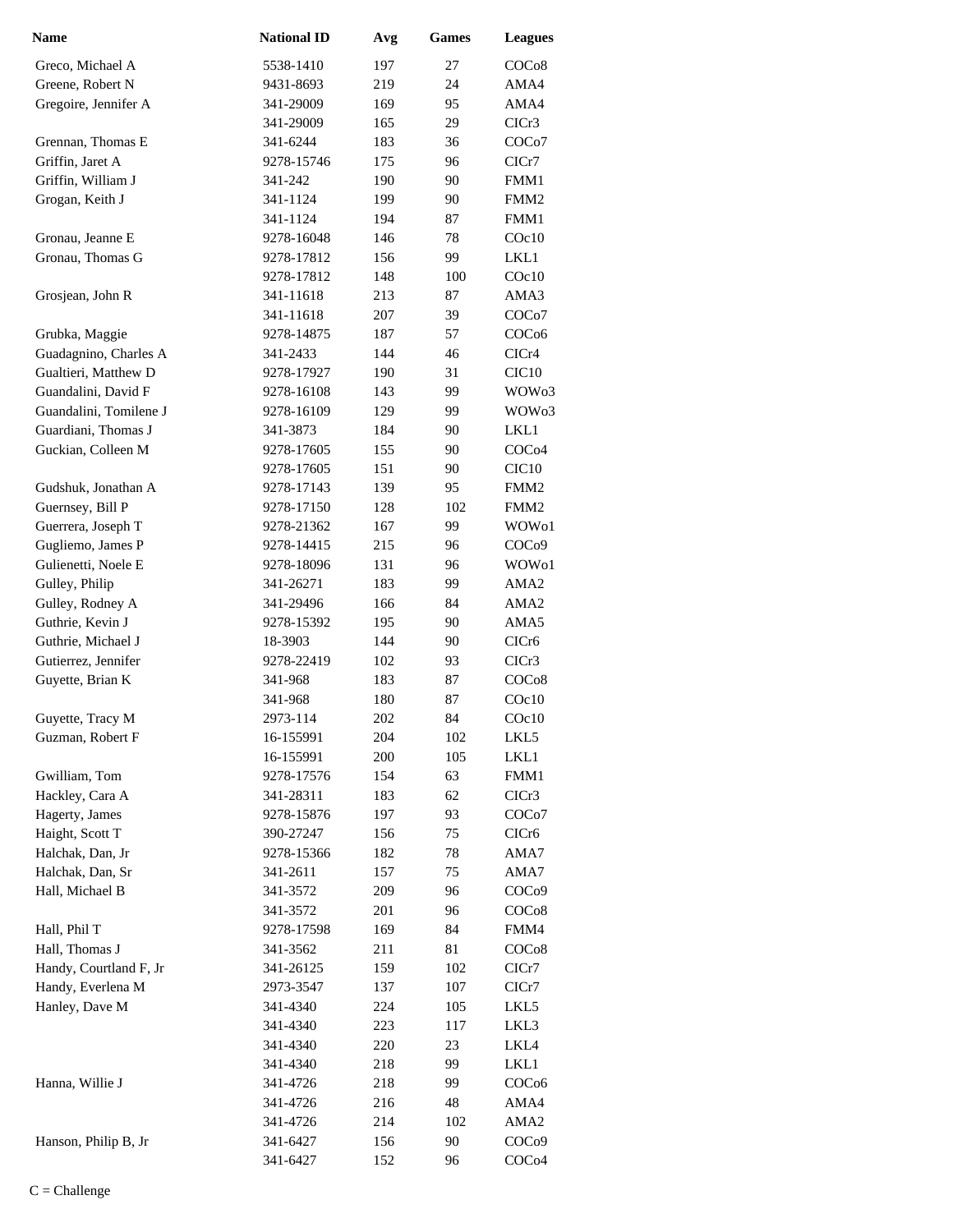| <b>Name</b>              | <b>National ID</b> | Avg        | <b>Games</b> | <b>Leagues</b>    |
|--------------------------|--------------------|------------|--------------|-------------------|
| Harger, Don L, III       | 341-10524          | 221        | 96           | COC <sub>09</sub> |
| Hargrove, James L        | 9278-13860         | 156        | 87           | FMM4              |
| Harkin, James J          | 9278-718167        | 172        | 27           | COCo8             |
| Harrigan, Kevin W        | 9278-16221         | 172        | 108          | FMM <sub>2</sub>  |
| Harris, Anthony W        | 9278-15832         | 154        | 69           | CIC <sub>10</sub> |
| Harrison, Kellie L       | 9278-15431         | 136        | 96           | FMM3              |
| Hart, Harold J           | 341-26337          | 118        | 93           | COC <sub>09</sub> |
| Hart, Timothy J          | 341-8737           | 200        | 102          | WOW <sub>03</sub> |
|                          | 341-8737           | 199        | 108          | LKL5              |
| Hartlett, Tom J          | 341-21479          | 211        | 75           | AMA <sub>2</sub>  |
| Hartman, Aaron T         | 341-27537          | 174        | 96           | WOW <sub>03</sub> |
| Hartnett, Jack           | 341-29263          | 164        | 39           | ClCr3             |
| Hassinger, Brent W, Jr   | 341-28406          | 196        | 49           | LKL6              |
| Hassinger, Christopher M | 341-29205          | 216        | 96           | LKL5              |
| Hassinger, Donna M       | 9278-11138         | 137        | 78           | LKL6              |
| Hathway, Annie D         | 9278-11945         | 132        | 21           | AMA7              |
| Hathway, Keith A         | 9278-11946         | 182        | 48           | AMA7              |
| Hattenback, Michael P    | 6324-12315         | 203        | 93           | ClCr1             |
| Hawkins, Katie G         | 9278-13697         | 137        | 78           | AMA1              |
| Hawkins, Paul S          | 341-7968           | 181        | 84           | AMA1              |
| Hay, Michael M           | 9278-19206         | 146        | 87           | CICr3             |
| Hayes, Michael J         | 341-11422          | 142        | 53           | AMA7              |
| Haynes, Jaison A         | 10-1237647         | 231        | 36           | LKL3              |
|                          | 10-1237647         | 227        | 102          | COC <sub>06</sub> |
|                          | 10-1237647         | 226        | 102          | LKL5              |
| Haynes, Marvin           | 341-29020          | 187        | 53           | COC <sub>06</sub> |
| Heck, John K, Jr         | 341-28374          | 216        | 90           | COC <sub>09</sub> |
|                          | 341-28374          | 210        | 84           | COC <sub>08</sub> |
| Hein, Robert E           | 341-14663          | 155        | 87           | LKL6              |
| Heller, Bill             | 341-24801          | 194        | 75           | AMA1              |
| Henderson, Dyran         | 9278-11411         | 211        | 48           | LKL4              |
|                          | 9278-11411         | 205        | 105          | LKL3              |
|                          | 9278-11411         | 202        | 102          | LKL1              |
| Hendrickson, Venus L     | 9278-15642         | 144        | 90           | WOW <sub>o1</sub> |
| Herbst, Susan A          | 2973-40            | 142        | 75           | COC <sub>o1</sub> |
| Hernandez, Chris         | 9278-16275         | 205        | 98           | LKL1              |
| Hernandez, Eliu          | 341-26949          | 211        | 105          | LKL1              |
|                          | 341-26949          | 207        | 102          | LKL4              |
| Hernandez, Maria R       | 2973-3620          | 136        | 93           | LKL <sub>2</sub>  |
| Herrick, Suzette J       | 9278-18184         | 115        | 57           | CIC <sub>9</sub>  |
| Heusser, Frank           | 9278-12749         | 164        | 87           | AMA7              |
| Hiatt, Stephen P         | 519-12783          | 212        | 99           | AMA4              |
|                          | 519-12783          | 196        | 24           | FMM1              |
| Hickey, Joe N            | 338-1846           | 178        | 102          | LKL1              |
| Hickey, Lydell           | 338-14456          | 237        | 102          | LKL5              |
| Hicks, Jason R           | 341-29481          | 210        | 51           | COCo8             |
| Higgins, Jeffrey L       | 157-28646          | 218        | 84           | FMM <sub>2</sub>  |
| Higley, Madelaine R      | 9278-17507         | 133        | $28\,$       | ClCr1             |
|                          | 9278-17507         | 128        | 102          | CICr4             |
| Hill, Alvin              | 9278-17599         | 178        | 96           | COC <sub>06</sub> |
|                          | 9278-17599         | 173        | 92           | FMM4              |
| Hill, Cliff D            | 9278-17228         | 180        | 37           | COC <sub>09</sub> |
| Hill, Jeremy L           | 5538-3324          | 184        | 21           | CICr3             |
| Hillman, Anita           | 2973-1488          | 154        | 96           | AMA3              |
| Hillman, Marsha S        | 2973-1488          | 153<br>189 | 99<br>48     | AMA5<br>AMA5      |
| Hillman, Martin          | 341-18529          | 201        | 96           |                   |
|                          | 341-15202          | 199        | 99           | AMA3              |
|                          | 341-15202          |            |              | AMA5              |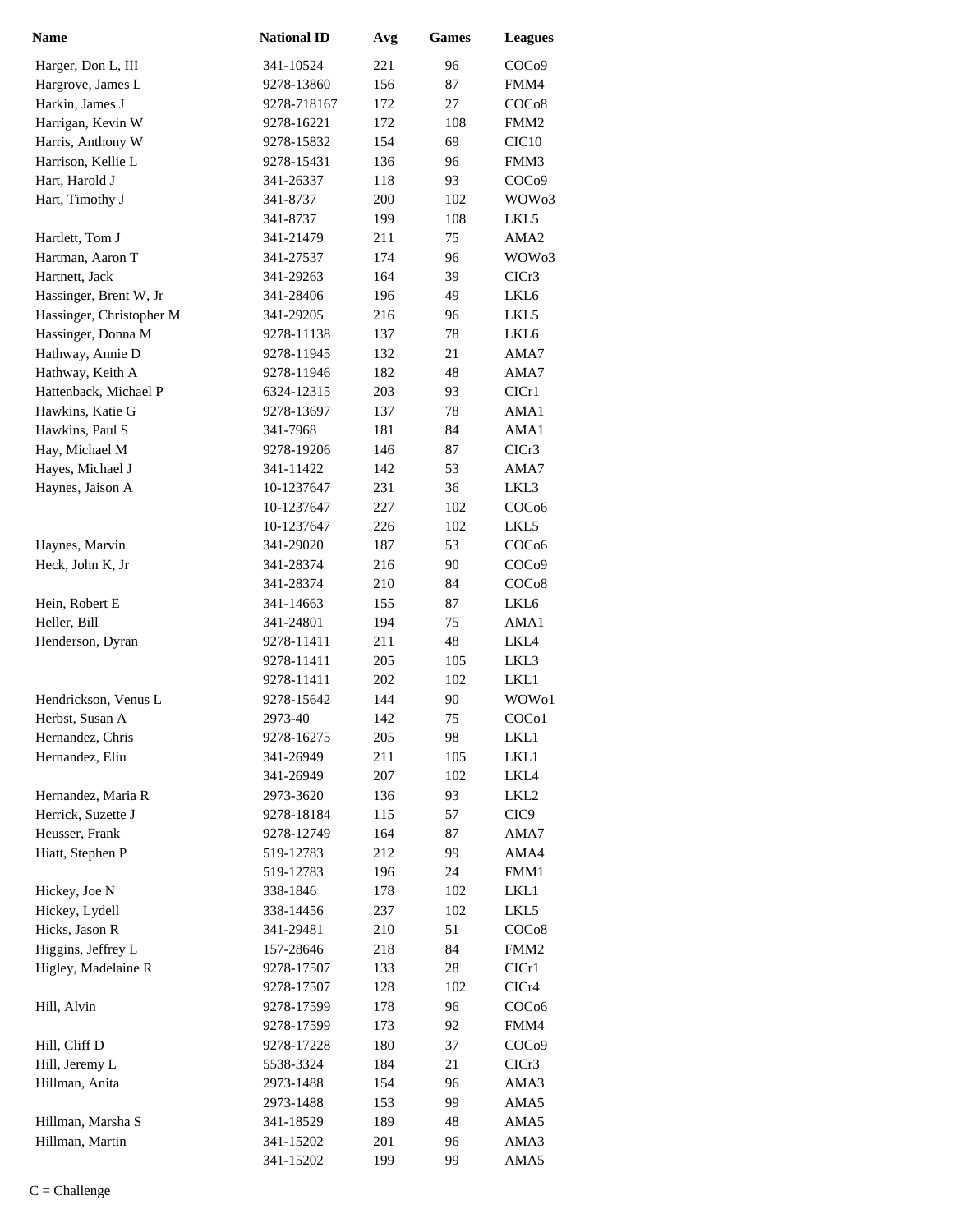| <b>Name</b>               | <b>National ID</b> | Avg  | <b>Games</b> | <b>Leagues</b>     |
|---------------------------|--------------------|------|--------------|--------------------|
| Hine, Darryl H            | 9278-13881         | 168  | 63           | FMM <sub>2</sub>   |
| Hines, Edward E           | 341-16387          | 151  | 97           | COC <sub>06</sub>  |
| Hislop, Jennifer L        | 9278-19205         | 143  | 90           | CICr3              |
| Hocurscak, Jennifer       | 18-643             | 201  | 96           | COC <sub>06</sub>  |
|                           | 18-643             | 193  | 102          | FMM4               |
| Holda, Richard E          | 341-2049           | 197  | 90           | COC <sub>09</sub>  |
| Holloway, Shirley         | 2973-5034          | 133  | 102          | ClCr7              |
| Holmgren, Matt C          | 9278-17416         | 177  | 94           | FMM <sub>6</sub>   |
| Holyst, Dave M            | 9278-718201        | 144  | 96           | CIC <sub>10</sub>  |
| Hood, Chris M             | 341-24434          | 173C | 84           | CICr8              |
| Hood, Terry W             | 341-17765          | 195C | 87           | CICr8              |
| Horgan, Evelyn A          | 9278-18041         | 141  | 65           | COCo <sub>5</sub>  |
| Horner, William L         | 341-11467          | 176  | 69           | CICr3              |
| Hovey, Jason              | 9278-718156        | 125  | 90           | COC <sub>o</sub> 7 |
| Howard, Andrew B          | 5538-2971          | 219  | 35           | AMA3               |
|                           | 5538-2971          | 216  | 82           | AMA <sub>2</sub>   |
|                           | 5538-2971          | 213  | 105          | WOW4               |
|                           | 5538-2971          | 211  | 96           | AMA5               |
| Howard, Brian H           | 341-21020          | 178  | 87           | AMA5               |
| Howard, Jeremy P          | 9278-13715         | 195  | 66           | WOW01              |
| Howard, Stephanie E       | 5538-2973          | 213  | 59           | AMA5               |
| Hubeny, Shane M           | 9278-14379         | 224  | 93           | LKL5               |
|                           | 9278-14379         | 220  | 84           | LKL4               |
| Hudyma, James J           | 9278-20318         | 194  | 57           | COC <sub>09</sub>  |
| Huffman, Tom I            | 9278-718215        | 143  | 39           | CIC <sub>10</sub>  |
| Hughes, Betty S           | 2973-2291          | 112  | 70           | LKL6               |
| Hughes, James T           | 341-29218          | 166  | 104          | LKL6               |
| Hugo, Steve T             | 341-25995          | 210  | 87           | COC <sub>08</sub>  |
| Hull, Frank               | 9278-15868         | 139  | 52           | AMA7               |
| Hull, Tom E               | 341-133            | 216  | 96           | COCo8              |
|                           | 341-133            | 202  | 81           | CIC <sub>11</sub>  |
| Humbles, Derrick, Sr      | 341-29571          | 202  | 120          | LKL3               |
| Humiston, Ron J           | 9278-20320         | 161  | 21           | COC <sub>11</sub>  |
| Hutchinson, Christopher E | 341-27246          | 178  | 93           | COC <sub>09</sub>  |
| Hyder, Debra A            | 2973-275           | 153  | 96           | CIC <sub>10</sub>  |
| Hyder, Kristin L          | 9278-19271         | 117  | 96           | CIC <sub>10</sub>  |
| Iacobellis, Joseph        | 341-28996          | 183  | 96           | FMM1               |
| Ieraci, Joseph            | 338-29915          | 156  | 66           | COC <sub>o</sub> 7 |
| Ifill, Tony               | 341-29023          | 184  | 96           | COC <sub>06</sub>  |
| Ignoto, Alphonse, Jr      | 341-2676           | 200  | 60           | COC <sub>08</sub>  |
| Imme, Michael             | 341-29212          | 120  | 105          | COC <sub>06</sub>  |
| Ireland, Jeanne M         | 9278-16160         | 162  | 90           | CICr3              |
| Irizarry, Damian I, Jr    | 9278-17824         | 145  | 93           | LKL <sub>2</sub>   |
| Irizarry, Damian I, Sr    | 341-25945          | 182  | 84           | LKL <sub>2</sub>   |
| Izzi, Carmen M, III       | 8808-31522         | 209  | 21           | WOW4               |
|                           | 8808-31522         | 208  | 80           | WOW <sub>03</sub>  |
|                           | 8808-31522         | 194  | 30           | WOW <sub>02</sub>  |
| Izzi, Carmen M, Jr        | 5538-1464          | 182  | 99           | WOW <sub>03</sub>  |
| Izzi, Lisa A              | 8808-28466         | 176  | 90           | WOW <sub>03</sub>  |
| Izzi, Vincent F           | 5538-1508          | 200  | 102          | WOW <sub>03</sub>  |
| Jabarr, Akeem A           | 5538-3290          | 220  | 105          | LKL4               |
| Jackson, Timothy M        | 9278-11172         | 195  | 87           | WOW <sub>05</sub>  |
| Jacques, Paul E           | 341-2259           | 189  | 60           | FMM1               |
| Jadach, Eric M            | 9278-17355         | 157  | 86           | AMA6               |
| James, Al J               | 341-29382          | 201  | 95           | COC <sub>09</sub>  |
| Jannetty, Donald A        | 10-1990217         | 228  | 30           | LKL4               |
|                           | 10-1990217         | 228  | 87           | LKL5               |
|                           | 10-1990217         | 225  | 111          | LKL3               |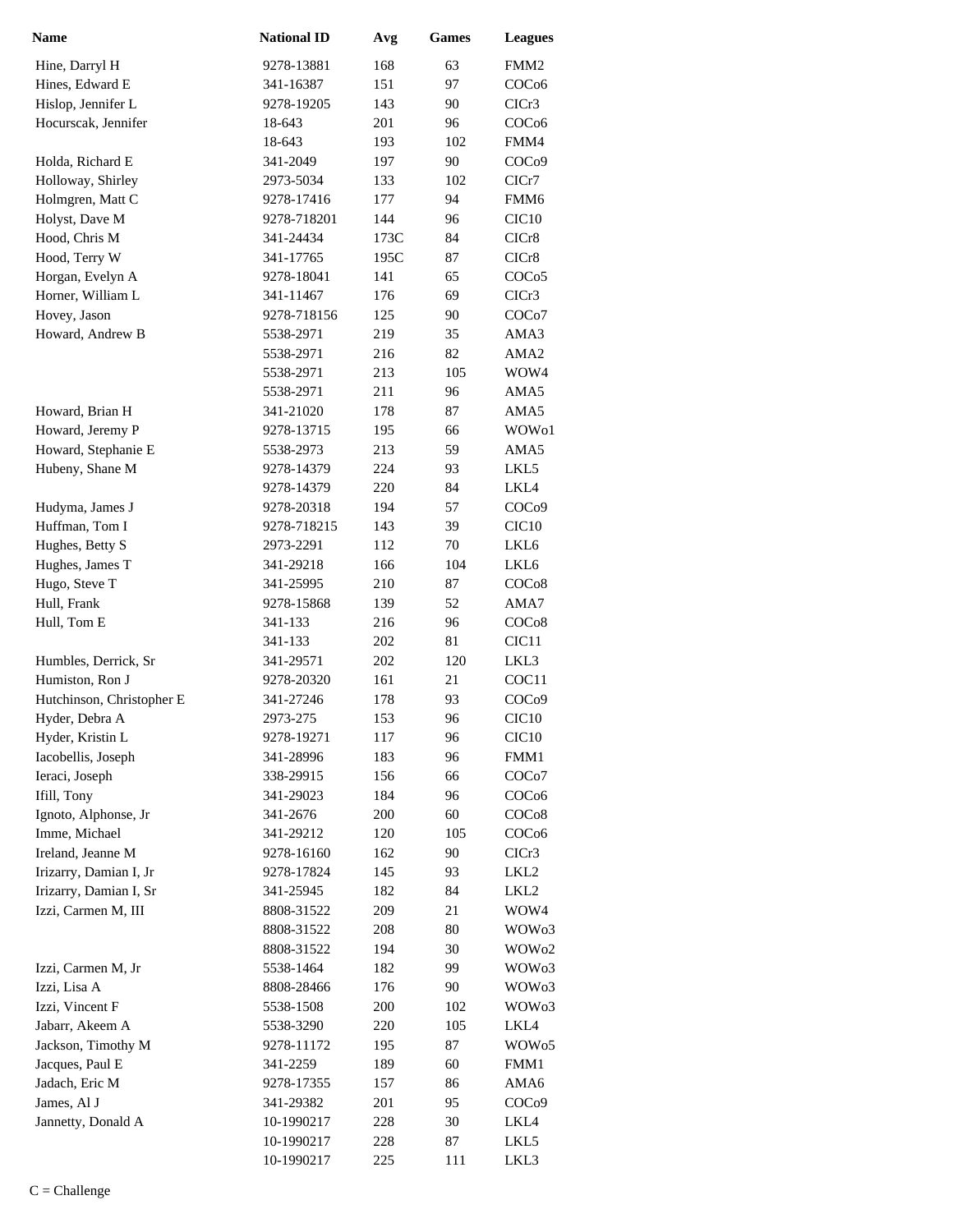| Name                   | <b>National ID</b> | Avg  | <b>Games</b> | <b>Leagues</b>     |
|------------------------|--------------------|------|--------------|--------------------|
| Janota, Maryann        | 9278-22422         | 111  | 84           | CICr <sub>3</sub>  |
| Jansen, Wayne J        | 9431-9509          | 183  | 102          | FMM <sub>2</sub>   |
| Jellison, Bill A       | 9278-15309         | 135  | 60           | COC <sub>05</sub>  |
| Jenkins, John L        | 341-24831          | 180  | 72           | CICr <sub>6</sub>  |
| Jeong, Hun             | 1635-109604        | 203C | 93           | CICr8              |
| Jeong, Joo             | 341-25685          | 179C | 93           | CICr8              |
| Jessie, Kyle P         | 9278-718238        | 141  | 45           | COC11              |
| Johnson, Calvin        | 9278-15818         | 170  | 39           | COC <sub>o</sub> 7 |
|                        | 9278-15818         | 168  | 105          | COC <sub>06</sub>  |
|                        | 9278-15818         | 156  | 42           | AMA6               |
| Johnson, Christopher A | 16-149120          | 203  | 108          | LKL1               |
| Johnson, Clark A       | 9278-16424         | 206  | 87           | COC <sub>09</sub>  |
| Johnson, Derrick       | 341-28937          | 199  | 99           | COC <sub>09</sub>  |
| Johnson, Kenneth R     | 341-28830          | 151  | 105          | FMM <sub>2</sub>   |
| Johnson, Leon J        | 341-1319           | 177  | 102          | WOW <sub>05</sub>  |
|                        | 341-1319           | 173  | 114          | LKL3               |
| Johnson, Michael       | 18-37604           | 120  | 69           | CICr6              |
| Johnson, Milton        | 9278-17823         | 207  | 21           | LKL5               |
|                        | 9278-17823         | 192  | 108          | LKL1               |
| Johnson, Ray L         | 9278-18152         | 156  | 63           | CIC10              |
| Johnson, Ron E         | 9278-16772         | 196  | 93           | FMM4               |
|                        | 9278-16772         | 191  | 105          | COC <sub>06</sub>  |
| Johnson, Shelly        | 9278-15116         | 150  | 93           | CIC <sub>10</sub>  |
| Jones, Arnie           | 9278-18159         | 134  | 81           | AMA6               |
| Jones, Beth A          | 2973-127           | 163  | 87           | CIC <sub>10</sub>  |
| Jones, Betty D         | 9278-19197         | 112  | 100          | ClCr7              |
| Jones, Eustace T       | 341-5241           | 195  | 81           | FMM4               |
| Jones, Jaimee          | 9278-718162        | 119  | 86           | AMA6               |
| Jones, James H         | 5538-3153          | 196  | 43           | CIC <sub>10</sub>  |
| Jones, Kenneth F       | 9278-17790         | 118  | 88           | CICr7              |
| Jones, Leonard P       | 341-16675          | 206C | 84           | CICr8              |
|                        | 341-16675          | 201  | 93           | COC <sub>08</sub>  |
| Jones, McClendon       | 341-2711           | 178  | 105          | COC <sub>06</sub>  |
| Joo, Jay               | 9278-14591         | 196C | 81           | CICr8              |
| Joyce, Mike J          | 9278-19269         | 150  | 93           | CIC <sub>10</sub>  |
| Joyce, Norman          | 341-3386           | 212  | 81           | COC <sub>08</sub>  |
| Julian, Guy A          | 338-28958          | 230  | 108          | LKL5               |
| Jurczak, Jason E       | 341-19511          | 215  | 60           | CICr4              |
| Kalkowski, James G     | 341-546            | 188  | 48           | COC <sub>08</sub>  |
| Kaminsky, Lou L        | 341-1802           | 161  | 81           | CICr4              |
| Kandetzki, Kevin R     | 11-496857          | 174  | 93           | CICr3              |
| Kane, Darlene          | 9278-11599         | 173  | 96           | ClCr1              |
| Kapavitch, John        | 341-1857           | 173  | 82           | COC <sub>09</sub>  |
| Kapinos, Christopher J | 5538-1563          | 216  | 105          | ClCr1              |
| Kapinos, Frank R, III  | 5538-1562          | 208  | 27           | CICr4              |
|                        | 5538-1562          | 194  | 21           | CICr2              |
|                        | 5538-1562          | 193  | 102          | ClCr1              |
| Kapitan, Thomas J, Sr  | 337-250            | 208  | 66           | AMA4               |
| Kapitan, Tom J, Jr     | 337-2476           | 220  | 27           | AMA4               |
| Kapsanis, Tony         | 341-12080          | 171  | 30           | FMM1               |
| Karrass, Sharon M      | 9278-11973         | 113  | 90           | COC <sub>o</sub> 1 |
| Kasey, John            | 341-21748          | 171  | 81           | AMA6               |
|                        | 341-21748          | 163  | 99           | FMM <sub>2</sub>   |
| Kasprzycki, Ryan R     | 9278-14186         | 174  | 93           | CICr4              |
| Kasten, Raymond, Sr    | 341-27925          | 169  | 99           | AMA5               |
| Katynski, Kevin M      | 9278-11844         | 204  | 42           | ClCr2              |
| Kearney, John J        | 8651-6050          | 210  | 96           | AMA3               |
|                        | 8651-6050          | 204  | 99           | AMA4               |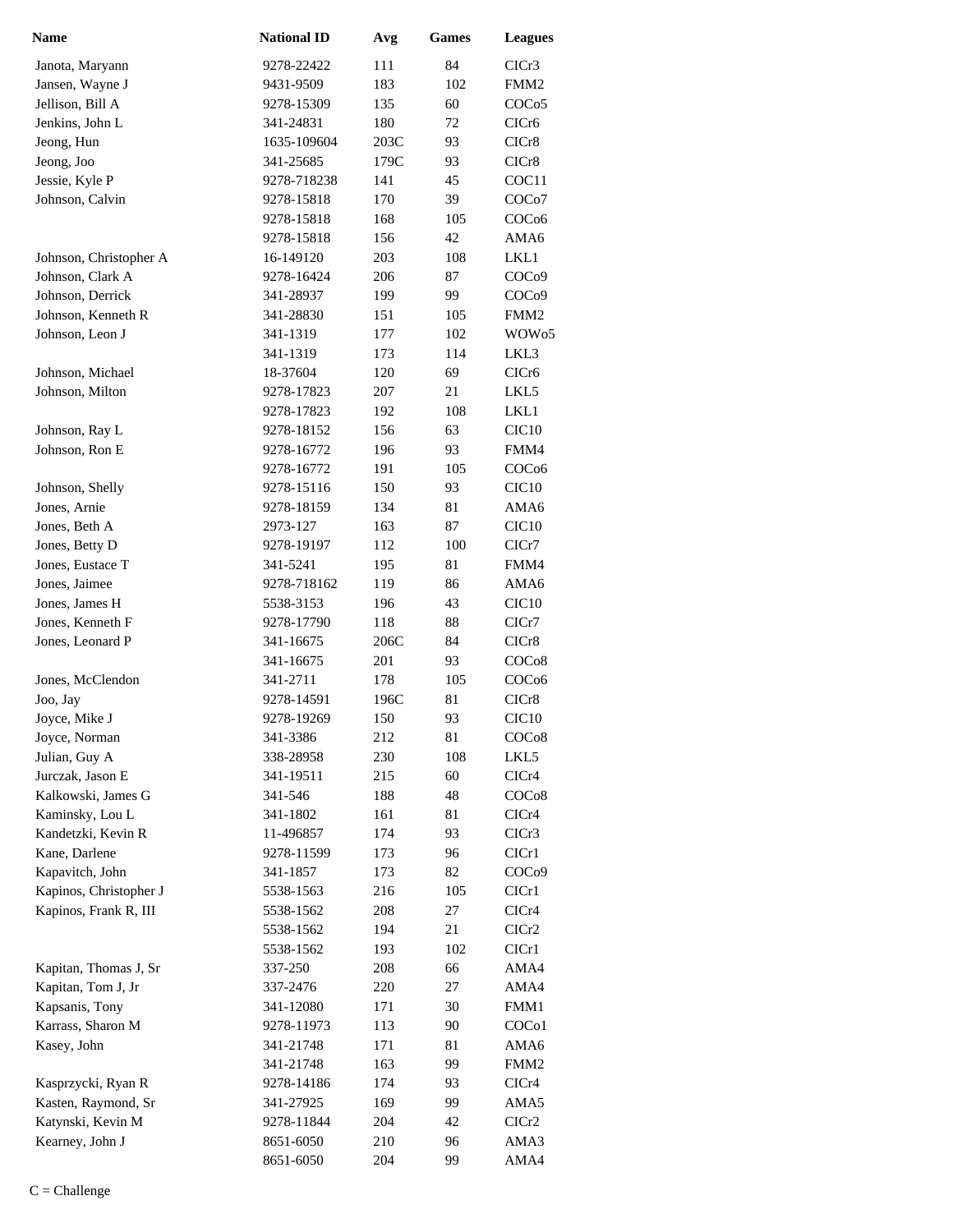| <b>Name</b>           | <b>National ID</b>      | Avg        | <b>Games</b> | <b>Leagues</b>     |
|-----------------------|-------------------------|------------|--------------|--------------------|
| Kearse, Aaron         | 341-27674               | 210        | 96           | AMA2               |
|                       | 341-27674               | 210        | 99           | COC <sub>06</sub>  |
|                       | 341-27674               | 199        | 30           | COC <sub>08</sub>  |
| Keddy, Kaitlyn E      | 9278-17191              | 134        | 90           | WOW03              |
| Keddy, Timothy E      | 341-27151               | 199        | 93           | WOW03              |
| Keeler, Robert        | 341-19874               | 167        | 108          | FMM4               |
| Keena, Cathy          | 9278-15459              | 107        | 84           | $C$ Oc $10$        |
| Keena, Melody A       | 9278-15463              | 145        | 102          | $C$ Oc $10$        |
| Keiser, Steven R      | 343-6447                | 204        | 96           | COC <sub>09</sub>  |
| Kelly, James W        | 341-5143                | 169        | 72           | COC <sub>08</sub>  |
| Kelvey, Jim E         | 341-3137                | 167        | 95           | COC <sub>09</sub>  |
| Kemp, Richard P       | 341-4023                | 180        | 51           | AMA7               |
| Kern, Patricia L      | 9278-718242             | 113        | 87           | $C$ Oc $10$        |
| Kerski, Kyle D        | 5538-1921               | 234        | 30           | WOW4               |
| King, Dan R           | 9278-14198              | 163        | 99           | ClCr1              |
| King, Joseph J        | 341-2920                | 186        | 87           | COC <sub>o</sub> 7 |
| Kipperman, Andrew S   | 341-2712                | 208        | 60           | COC <sub>08</sub>  |
| Kipperman, Ashlie S   | 8293-52489              | 204        | 83           | LKL5               |
| Klatzkin, Ed M        | 9278-16005              | 154        | 90           | FMM3               |
| Klatzkin, Joe C       | 9278-16003              | 193        | 96           | FMM3               |
| Klein, Matt           | 9278-12985              | 230        | 108          | WOW02              |
|                       | 9278-12985              | 225        | 105          | WOW4               |
| Klisus, Kevin         | 9278-11395              | 193        | 75           | FMM1               |
| Klisus, William F     | 341-4922                | 182        | 93           | FMM1               |
| Klohr, Michael        | 337-2544                | 215        | 101          | AMA <sub>2</sub>   |
| Kluth, Michael T, Sr  | 341-328                 | 204C       | 93           | CICr8              |
| Knepple, John J, III  | 341-4253                | 213        | 96           | AMA4               |
| Kogelis, Aaron R      | 5538-956                | 228        | 96           | LKL1               |
| Kohler, Chris         | 9278-19243              | 179        | 93           | FMM3               |
| Kohler, Pam           | 9278-19244              | 130        | 93           | FMM3               |
| Konner, Paul J        | 341-28634               | 138        | 66           | AMA7               |
| Kopchak, Alan R       | 339-2581                | 162        | 96           | FMM1               |
| Kopchak, Kenneth A    | 9278-11619              | 199        | 90           | FMM1               |
| Kopylec, Jeremy W     | 9278-17392              | 168        | 66           | COC <sub>09</sub>  |
| Korsko, Anthony J     | 9278-16115              | 220        | 85           | WOW <sub>03</sub>  |
|                       | 9278-16115              | 214        | 108          | WOW4               |
|                       | 9278-16115              | 212        | 108          | WOW02              |
|                       | 9278-16115              | 209        | 99           | AMA5               |
| Kos, Mathew R         | 9278-16115<br>341-27726 | 191        | 23           | AMA4               |
|                       |                         | 220        | 98           | AMA4<br>LKL5       |
|                       | 341-27726<br>341-27726  | 219<br>208 | 99<br>27     | WOW4               |
| Kos, Rachel M         | 15-47144                | 121        | 96           | AMA3               |
| Kos, Shawn T          | 9278-16560              | 186        | 36           | AMA3               |
| Kosa, Thomas J        | 341-17605               | 196        | 90           | FMM <sub>6</sub>   |
|                       | 341-17605               | 188        | 78           | CICr3              |
| Koval, Amanda S       | 9278-17325              | 118        | 69           | FMM3               |
| Kovalsky, Paul B      | 341-2139                | 128        | 96           | COC <sub>09</sub>  |
| Kozak, Scott B        | 9278-16937              | 194        | 93           | COC <sub>09</sub>  |
| Krause, Daniel E      | 18-10854                | 129        | 76           | CIC <sub>10</sub>  |
| Krause, Denise        | 9278-17398              | 127        | 87           | CIC <sub>10</sub>  |
| Krieger, Brian E      | 9278-718139             | 172        | 96           | AMA5               |
| Kristjansson, David M | 9278-718181             | 156        | 33           | COc10              |
| Kuemper, Roger A      | 343-634                 | 166        | 75           | AMA5               |
| Kupsik, Fran A        | 9278-16427              | 153        | 75           | FMM6               |
| Kurensky, Gary, Jr    | 337-2227                | 234        | 83           | CIC <sub>r</sub> 1 |
|                       | 337-2227                | 231        | 96           | AMA4               |
|                       | 337-2227                | 229C       | 93           | CICr8              |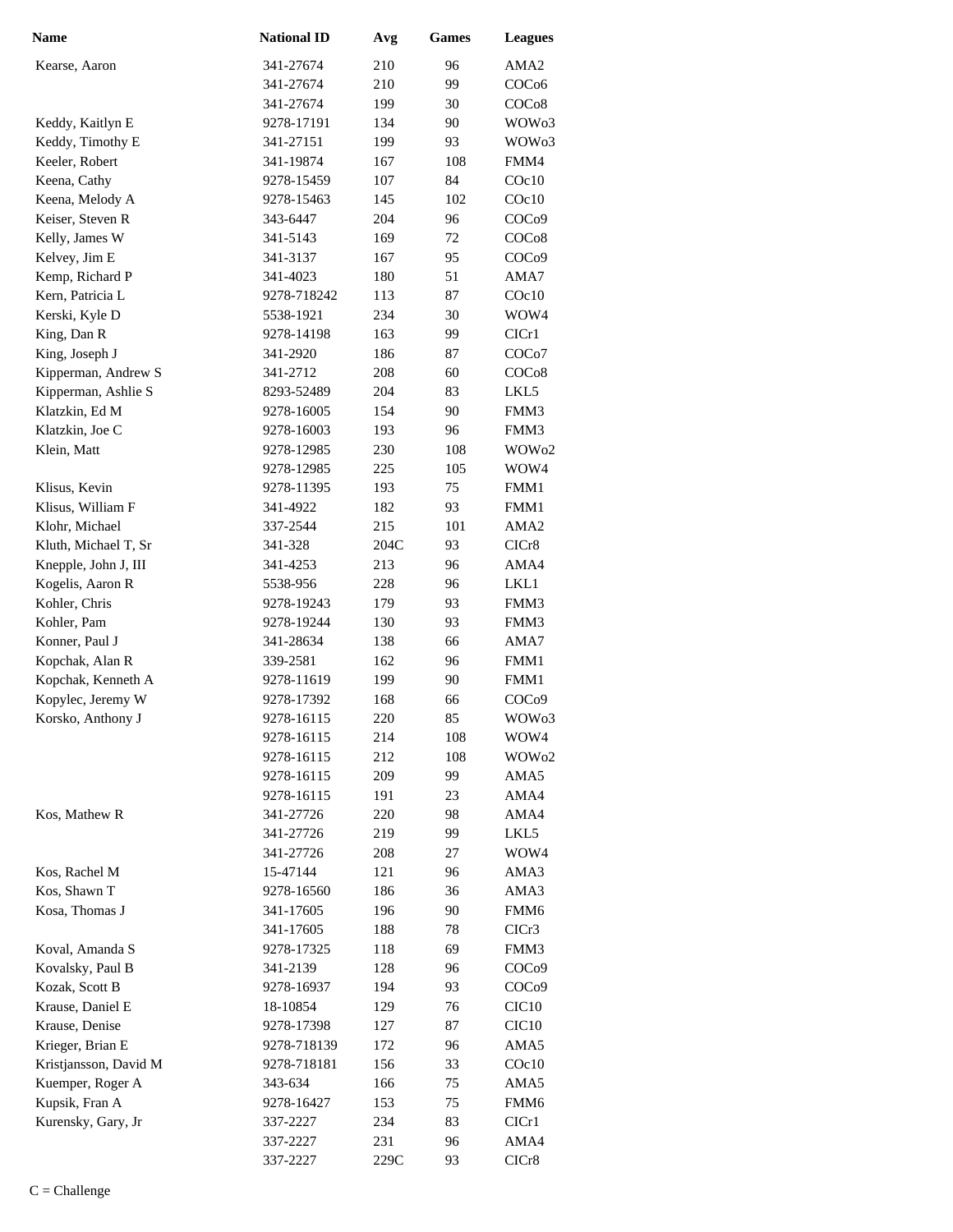| <b>Name</b>              | <b>National ID</b> | Avg  | <b>Games</b> | <b>Leagues</b>     |
|--------------------------|--------------------|------|--------------|--------------------|
|                          | 337-2227           | 218  | 21           | COC <sub>09</sub>  |
|                          | 337-2227           | 218  | 84           | COC <sub>06</sub>  |
| Kurty, Paul J            | 9278-13819         | 236  | 24           | AMA <sub>2</sub>   |
| Kyle, Dave W, III        | 341-1534           | 202  | 87           | AMA4               |
|                          | 341-1534           | 197C | 87           | CICr8              |
| Labonte, Thomas J        | 341-4094           | 195  | 108          | LKL3               |
|                          | 341-4094           | 191  | 99           | LKL4               |
| Lackman, Catherine C     | 9278-15794         | 117  | 84           | COC <sub>o</sub> 1 |
| Lafleur, Joseph A        | 9278-19183         | 118  | 24           | COC <sub>o</sub> 8 |
| Lafleur, Robert J        | 341-23142          | 204  | 96           | COC <sub>o</sub> 8 |
| Lafrance, Bryan W        | 341-23688          | 159  | 99           | CICr4              |
| LaGrave, Sandie A        | 9278-16121         | 124  | 72           | WOW <sub>03</sub>  |
| Lambert, Suzanne         | 9278-20335         | 117  | 93           | FMM <sub>6</sub>   |
| Lamontagne, Laurie A     | 2973-2135          | 162  | 99           | LKL4               |
| Lanche, Bernard, Mr.     | 9278-19265         | 128  | 75           | CIC <sub>r6</sub>  |
| Landino, Frank C         | 9278-15339         | 166  | 93           | COC <sub>o</sub> 8 |
| Lando, Chad E            | 1687-17179         | 180  | 78           | COCo <sub>5</sub>  |
| Lang, Diane L            | 2975-651           | 140  | 99           | FMM <sub>2</sub>   |
| Langley, Eddie F         | 338-614            | 161  | 34           | COC <sub>09</sub>  |
|                          | 338-614            | 158  | 67           | COC <sub>06</sub>  |
| Lanza, Charles W         | 341-3481           | 217  | 57           | LKL1               |
| Lanza, Chelsea M         | 5538-2370          | 185  | 87           | LKL1               |
| Lanza, Cory C            | 5538-945           | 234  | 105          | LKL5               |
|                          | 5538-945           | 226  | 99           | LKL4               |
|                          | 5538-945           | 224  | 78           | LKL1               |
| Lanzara, Robert E        | 9278-11168         | 208  | 96           | WOW <sub>05</sub>  |
| Lanzillotta, MaryJo      | 9278-14494         | 109  | 32           | CICr6              |
| Lapiccirella, Brittney L | 9278-18086         | 179  | 26           | WOW <sub>03</sub>  |
|                          | 9278-18086         | 175  | 90           | AMA5               |
|                          | 9278-18086         | 172  | 99           | WOW <sub>02</sub>  |
| Larese, Todd A           | 9278-15534         | 184  | 84           | COC <sub>08</sub>  |
| Larmond, Donnata T       | 18-1732            | 94   | 87           | CIC <sub>r6</sub>  |
| Larson, Glenn O          | 341-4639           | 205  | 99           | COC <sub>09</sub>  |
|                          | 341-4639           | 203  | 96           | CICr2              |
| Laskowski, Charlie J     | 341-8514           | 220  | 117          | LKL3               |
|                          | 341-8514           | 219  | 102          | LKL5               |
|                          | 341-8514           | 215  | 102          | LKL1               |
|                          | 341-8514           | 212  | 39           | WOW4               |
| Lathrop, Christopher     | 9278-16161         | 147  | 99           | FMM4               |
| Laudano, Sal J           | 341-4460           | 194  | 93           | COC <sub>08</sub>  |
| Lavoie, Cassandra        | 9278-18137         | 107  | 80           | AMA1               |
| Lavoie, Cindy            | 9278-16898         | 136  | 84           | FMM6               |
| Lavoie, Paul             | 9278-16897         | 175  | 78           | FMM6               |
| Lavoie, Spring D         | 2973-100           | 182  | 78           | COC <sub>o</sub> 1 |
| Lavricella, Bill         | 9278-22406         | 196  | 75           | FMM1               |
| Lawrence, Alexis         | 9278-14022         | 124  | 93           | FMM4               |
| Lawrence, Norman C       | 9278-16354         | 195  | 90           | FMM3               |
|                          | 9278-16354         | 194  | 108          | FMM4               |
| Lawrence, Patricia A     | 3207-3787          | 129  | 81           | FMM4               |
| Lea, Michael L           | 341-28362          | 182  | 93           | FMM <sub>2</sub>   |
| Leach, Dennis N          | 341-17416          | 166  | 83           | AMA6               |
| Leach, Donald W, III     | 18-2595            | 120  | 87           | CICr <sub>6</sub>  |
| Leak, Sean L             | 341-1667           | 214  | 105          | COC <sub>06</sub>  |
| Leblanc, Kenneth E       | 3613-156           | 228  | 93           | WOW4               |
|                          | 3613-156           | 224  | 87           | AMA4               |
| Lecza, Mike F            | 341-420            | 220  | 96           | ClCr2              |
| Lee, Dandre L            | 9278-718199        | 94   | 36           | CIC <sub>10</sub>  |
| Lee, Joocheol            | 341-24025          | 207  | 99           | AMA4               |
|                          |                    |      |              |                    |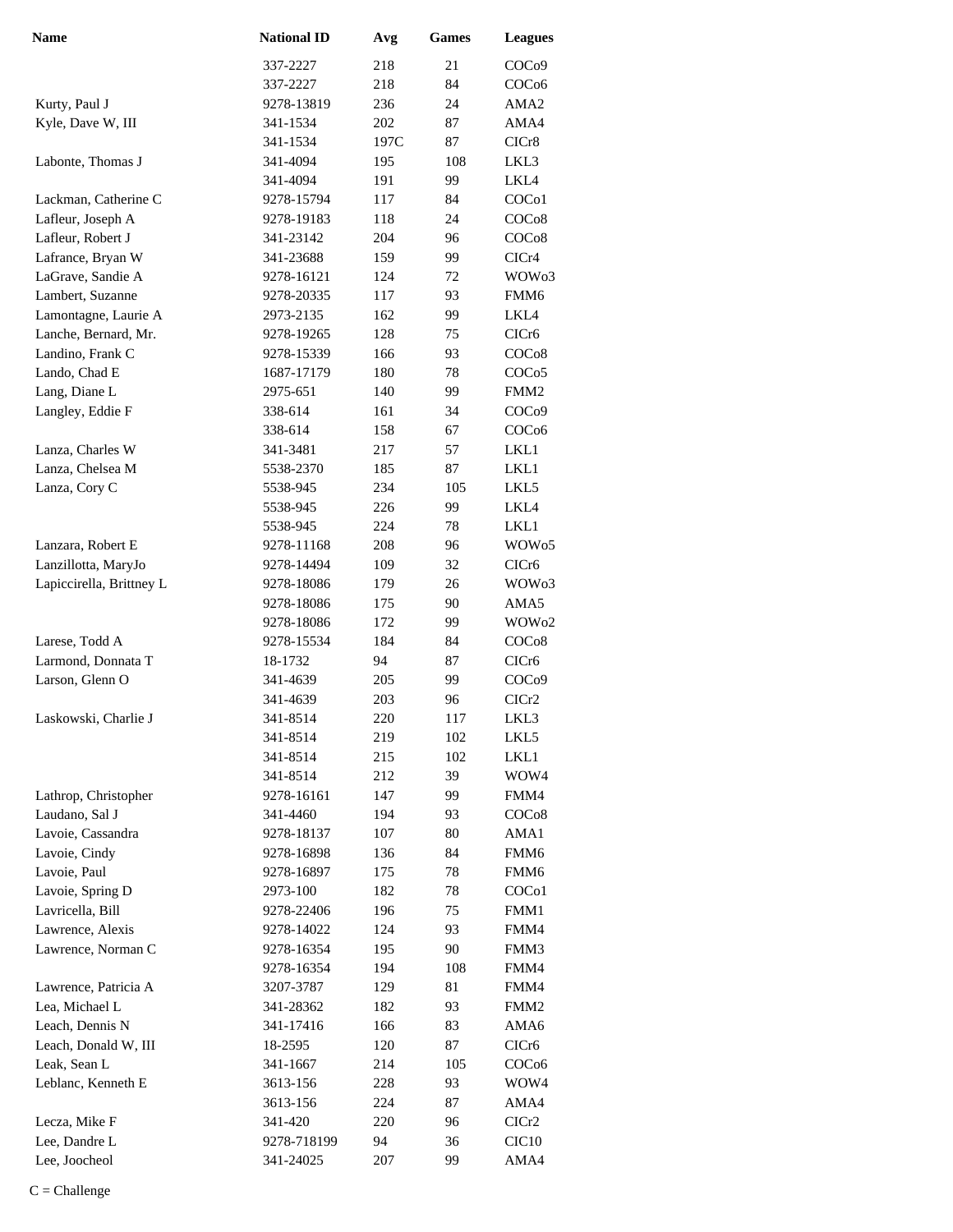| <b>Name</b>             | <b>National ID</b> | Avg  | <b>Games</b> | <b>Leagues</b>     |
|-------------------------|--------------------|------|--------------|--------------------|
| Lee, Sabrina G          | 9278-19195         | 154  | 42           | CICr7              |
| Leeper, Joan            | 9278-16148         | 118  | 73           | CIC <sub>10</sub>  |
| Legere, Glen S          | 338-27476          | 207  | 96           | COC <sub>08</sub>  |
| Leibowitz, Jack D       | 341-26229          | 184  | 42           | COC <sub>09</sub>  |
| Lenches, David          | 338-26527          | 218  | 102          | LKL3               |
|                         | 338-26527          | 216  | 90           | LKL1               |
| Lentine, Mark A         | 341-3588           | 219  | 93           | WOW4               |
| Lentini, Barth J        | 9278-718244        | 123  | 42           | COc10              |
| Lentini, Jonathan A     | 5535-2661          | 210  | 54           | COC <sub>09</sub>  |
| Leonardo, Donna M       | 2973-3714          | 154  | 66           | AMA5               |
| Lepak, Ronald J         | 341-8462           | 181  | 78           | COC <sub>o</sub> 7 |
| Lerma, Jason A          | 341-20838          | 205  | 72           | FMM4               |
|                         | 341-20838          | 204  | 63           | CICr3              |
|                         | 341-20838          | 204  | 81           | FMM <sub>2</sub>   |
|                         | 341-20838          | 201  | 69           | FMM <sub>6</sub>   |
| Lerner, Cindi           | 9278-18036         | 129  | 75           | COCo5              |
| Lesczczynski, Christine | 9278-12762         | 160  | 81           | CIC10              |
| Leslie, Lawanda         | 2973-2811          | 157  | 95           | COC <sub>06</sub>  |
| Lester, Terry L         | 341-27325          | 172  | 96           | COC <sub>09</sub>  |
| Levatino, Steve, Jr.    | 9278-18075         | 158  | 96           | AMA5               |
| Levatino, Steve J       | 341-28324          | 220  | 96           | AMA5               |
|                         | 341-28324          | 208  | 93           | COCo8              |
| Levesque, Robert E      | 338-5235           | 224  | 89           | LKL5               |
| Levy, Louis R           | 9278-18035         | 116  | 72           | COCo5              |
| Lewis, Chris M          | 337-6033           | 230  | 96           | AMA3               |
|                         | 337-6033           | 221  | 87           | AMA4               |
|                         | 337-6033           | 219  | 96           | WOW4               |
| Lewis, Frank B          | 341-865            | 192C | 93           | CICr8              |
| Lewis, Linda            | 2973-2996          | 145  | 93           | AMA5               |
|                         | 2973-2996          | 144  | 90           | AMA3               |
| Lewis, Michelle M       | 9278-15456         | 139  | 81           | FMM3               |
| Lewis, Tony T           | 337-2343           | 213  | 96           | AMA4               |
| Libby, Keith E          | 341-3410           | 190  | 21           | COC <sub>08</sub>  |
|                         | 341-3410           | 180C | 90           | CICr8              |
| Libby, Robert D         | 341-778            | 207  | 102          | COC <sub>09</sub>  |
| Likley, Robert K, Jr    | 5538-3832          | 224  | 120          | LKL3               |
|                         | 5538-3832          | 219  | 108          | LKL5               |
| Likley, Robert K, Sr    | 9278-13009         | 176  | 102          | LKL3               |
| Lindberg, Michael J     | 9278-11317         | 203  | 49           | FMM <sub>2</sub>   |
| Lindholm, Elizabeth     | 2973-6207          | 109  | 93           | LKL6               |
| Lionetti, Leo           | 341-2680           | 183  | 51           | COC <sub>09</sub>  |
| Liptak, Patricia A      | 2973-2294          | 109  | 98           | FMM <sub>2</sub>   |
| Livigne, Matt           | 9278-17234         | 157  | 84           | COC <sub>08</sub>  |
| Livolsi, Jon A          | 9278-13521         | 201  | 54           | AMA7               |
| Lockman, Ralph P        | 341-2734           | 202  | 99           | COC <sub>09</sub>  |
| Logan, Larry E          | 341-3708           | 162  | 72           | COC <sub>09</sub>  |
| Lohr, Peter A           | 341-18219          | 182  | 93           | COC <sub>09</sub>  |
| Lombardi, Joseph F      | 341-8504           | 182  | 87           | AMA3               |
|                         | 341-8504           | 177  | 78           | AMA7               |
| Lombardi, Rocco V, Jr   | 341-3243           | 194  | 78           | COC <sub>08</sub>  |
| Lombardo, Joseph S      | 9278-18165         | 178  | 90           | LKL4               |
| Long, Bobby             | 341-9013           | 194  | 78           | COC <sub>06</sub>  |
| Longhi, David J         | 338-32811          | 234  | 108          | LKL3               |
|                         | 338-32811          | 231  | 105          | LKL1               |
|                         | 338-32811          | 227  | 93           |                    |
|                         |                    |      |              | LKL5               |
| Longley, Kristen        | 9278-22425         | 119  | 87           | CICr4              |
| Longobardi, Richard V   | 9278-19234         | 165  | 90           | COC <sub>o</sub> 7 |
| Longway, Timothy M      | 9278-17249         | 171  | 92           | CIC <sub>10</sub>  |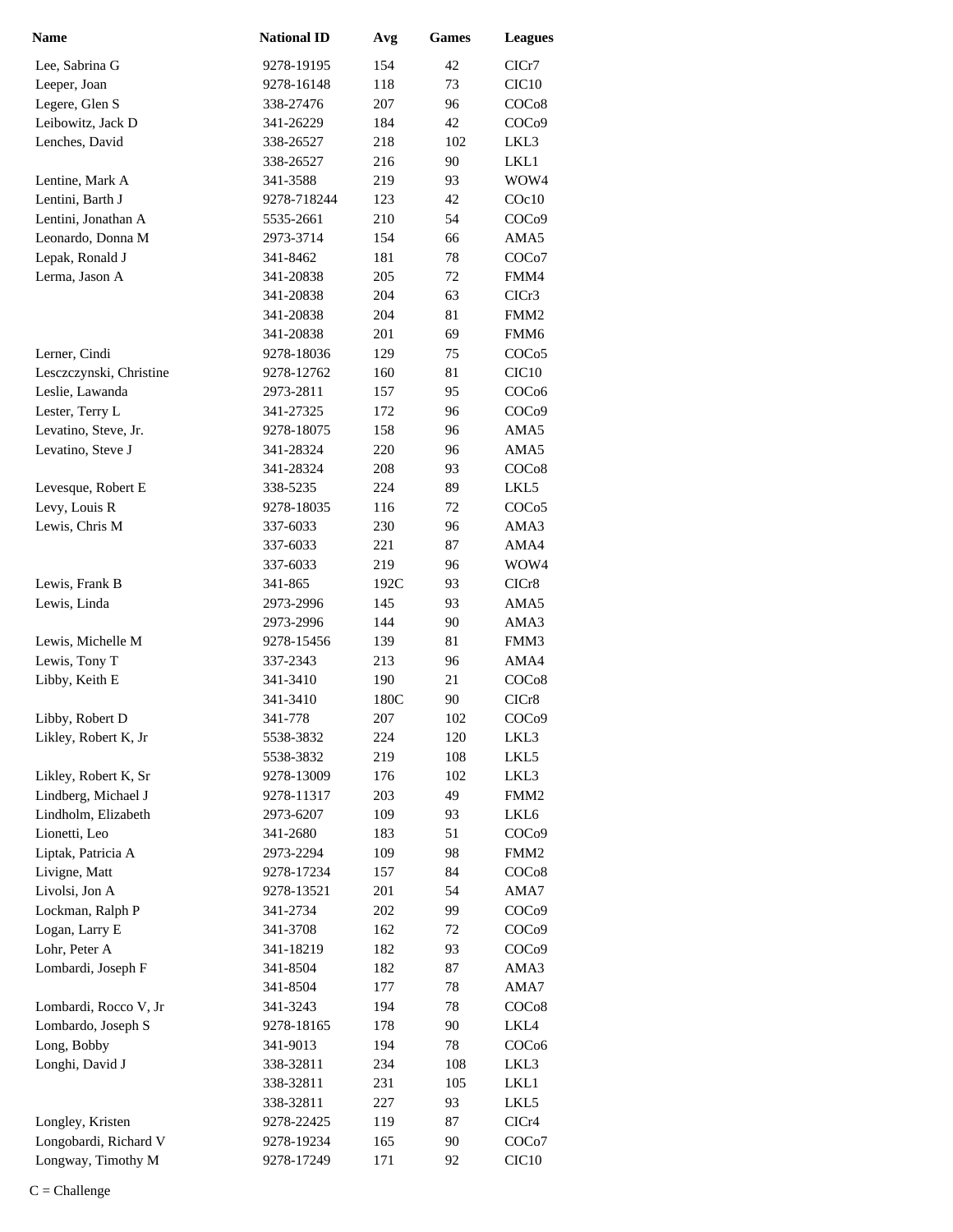| <b>Name</b>           | <b>National ID</b> | Avg  | <b>Games</b> | <b>Leagues</b>     |
|-----------------------|--------------------|------|--------------|--------------------|
| Lopez, Alejandro      | 341-24293          | 171  | 93           | FMM6               |
| Lopez, Angelo R       | 341-29026          | 124  | 87           | AMA1               |
| LoPresto, Kory        | 5538-3553          | 221  | 84           | AMA <sub>2</sub>   |
| Losnes, Donald W      | 341-6187           | 123  | 93           | CICr4              |
| Losnes, Wanda S       | 2973-244           | 154  | 87           | CIC10              |
|                       | 2973-244           | 148  | 93           | CICr4              |
| Lowery, Ralph         | 9278-17913         | 182  | 59           | WOW <sub>03</sub>  |
| Lucero, Eric          | 9278-718140        | 108  | 89           | AMA5               |
| Lucia, Jason D        | 9278-15503         | 210  | 99           | LKL5               |
| Lucuk, Ivan           | 9278-18158         | 165  | 75           | AMA6               |
| Lugauskas, Andrew V   | 341-1330           | 222  | 120          | LKL3               |
| Lugo, Danny J         | 9278-15656         | 204C | 72           | CICr8              |
|                       | 9278-15656         | 196  | 102          | CIC <sub>r1</sub>  |
|                       | 9278-15656         | 188  | 96           | FMM <sub>2</sub>   |
| Lugo, Raquel          | 2973-1708          | 130  | 102          | LKL <sub>2</sub>   |
| Lukos, Randy          | 9278-13297         | 200  | 99           | WOW <sub>05</sub>  |
|                       | 9278-13297         | 192  | 27           | WOW <sub>03</sub>  |
| Lukos, Robert M       | 341-4064           | 216  | 99           | WOW <sub>05</sub>  |
| Lupo, Debbie E        | 9278-17078         | 158  | 84           | COC <sub>o1</sub>  |
|                       | 9278-17078         | 158  | 96           | COC <sub>06</sub>  |
| Lupo, Ruth R          | 2973-1643          | 196  | 91           | COC <sub>06</sub>  |
|                       | 2973-1643          | 195  | 78           | COC <sub>o</sub> 1 |
| Lynch, Candice E      | 9278-15953         | 120  | 84           | FMM6               |
| Lynch, Cathleen M     | 2973-1507          | 140  | 77           | FMM <sub>2</sub>   |
| Lynch, Kelly          | 9278-18037         | 120  | 72           | COC <sub>05</sub>  |
| Lynch, Steven L       | 341-3051           | 200  | 36           | WOW <sub>03</sub>  |
|                       | 341-3051           | 191  | 108          | WOW <sub>05</sub>  |
| Lynch, Terry A        | 337-5264           | 180  | 102          | COC <sub>06</sub>  |
| Lynn, Stephen A       | 341-28560          | 223  | 60           | AMA4               |
|                       | 341-28560          | 221C | 84           | CICr8              |
|                       | 341-28560          | 218  | 65           | COC <sub>06</sub>  |
| Lyons, Kahlil H       | 341-21321          | 196  | 102          | AMA <sub>2</sub>   |
|                       | 341-21321          | 194  | 105          | COC <sub>06</sub>  |
|                       | 341-21321          | 193  | 33           | COC <sub>08</sub>  |
| Maars, Dave W         | 341-26118          | 193  | 102          | CICr1              |
| Maars, Robert R       | 9278-15295         | 164  | 108          | CICr1              |
| MacMillen, Robert S   | 9278-11144         | 159  | 96           | CICr4              |
| Madden, Nikia S       | 11-209686          | 186  | 27           | FMM4               |
|                       | 11-209686          | 185  | 101          | COC <sub>06</sub>  |
| Madden, Nikisha       | 9278-718112        | 108  | 96           | COC <sub>06</sub>  |
| Madeux, Jessica L     | 9278-17167         | 117  | 90           | CICr3              |
| Madonna, Steve        | 9278-14046         | 160  | 30           | CIC <sub>9</sub>   |
| Magliochetti, Joseph  | 341-4291           | 191  | 106          | ClCr1              |
| Magliochetti, Michael | 341-27752          | 196  | 99           | CIC <sub>r1</sub>  |
| Magrane, Gregory P    | 9278-18166         | 169  | 91           | LKL4               |
| Magrath, Kerry L      | 2973-5803          | 175  | 87           | COC <sub>o</sub> 1 |
| Magrath, Michael E    | 9278-13002         | 170  | 51           | AMA5               |
| Maheu, Gary R         | 341-26575          | 200  | 99           | LKL1               |
| Maillet, Renee F      | 9278-16006         | 129  | 87           | CICr3              |
| Maisonet, Jose        | 341-27275          | 163  | 95           | COC <sub>09</sub>  |
|                       |                    |      |              |                    |
| Majewski, Phillip M   | 341-16456          | 156  | 69           | COC <sub>05</sub>  |
| Makara, Michael C     | 9278-17380         | 164  | 36           | CIC <sub>r1</sub>  |
| Maksymiw, Chris B     | 9278-15558         | 185  | 69           | AMA6               |
| Malaro, David P       | 341-3798           | 209  | 93           | AMA4               |
| Malavasi, Mark A      | 341-3896           | 199  | 30           | COC <sub>09</sub>  |
|                       | 341-3896           | 190  | 93           | COC <sub>08</sub>  |
| Maldonado, Robert, Sr | 11-216017          | 207  | 87           | CICr3              |
|                       | 11-216017          | 204  | 96           | FMM <sub>2</sub>   |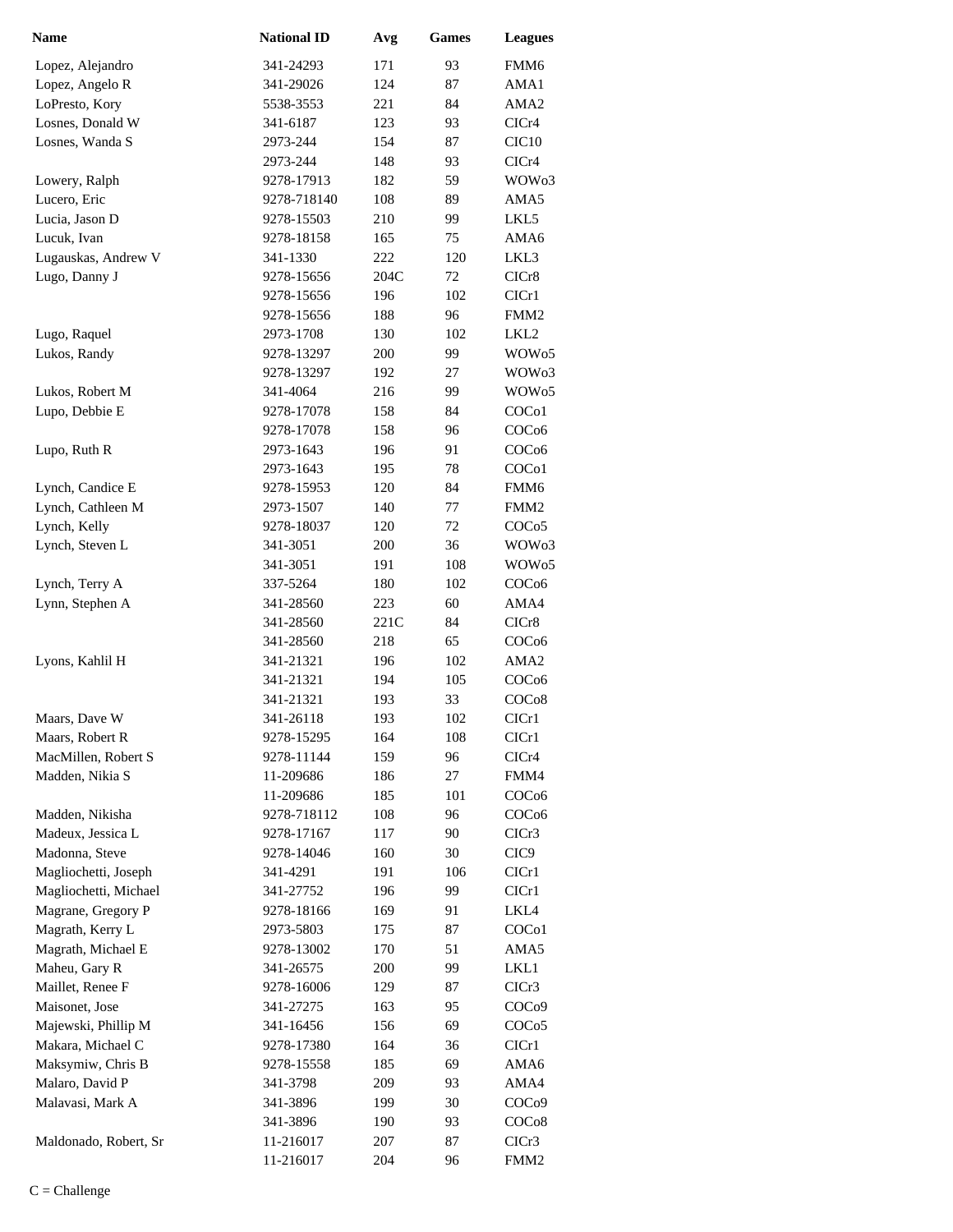| Name                                     | <b>National ID</b>  | Avg        | <b>Games</b> | <b>Leagues</b>                        |
|------------------------------------------|---------------------|------------|--------------|---------------------------------------|
| Malena, Chris J                          | 341-25452           | 211        | 93           | WOW01                                 |
| Malena, Gail A                           | 2973-5421           | 136        | 83           | WOW01                                 |
| Malerba, Ron D, Sr                       | 341-27350           | 183        | 21           | COC <sub>08</sub>                     |
| Malone, Edward                           | 5538-2596           | 184        | 42           | CIC <sub>10</sub>                     |
|                                          | 5538-2596           | 183        | 81           | CIC <sub>9</sub>                      |
| Maloney, Juleen A                        | 9278-13768          | 130        | 81           | AMA7                                  |
| Mancini, Garrett                         | 9278-718195         | 139        | 93           | FMM6                                  |
| Mann, David F                            | 9278-17374          | 165        | 102          | COC <sub>09</sub>                     |
| Manning, John, Jr                        | 8808-32474          | 213        | 117          | LKL3                                  |
|                                          | 8808-32474          | 204        | 108          | LKL5                                  |
| Marcelis, Anthony                        | 9278-17551          | 197        | 102          | LKL1                                  |
| Marchese, John C                         | 337-2175            | 167        | 96           | FMM3                                  |
| Marchitto, John J, Sr                    | 341-1354            | 104        | 93           | CICr2                                 |
| Marcus, Donna M                          | 9278-18062          | 98         | 81           | CICr3                                 |
| Maresca, Marge                           | 9278-17728          | 120        | 93           | CIC <sub>10</sub>                     |
| Marfino, Justin A                        | 9278-17542          | 160        | 104          | ClCr1                                 |
| Marguy, Toney S, Jr                      | 341-29127           | 156        | 108          | FMM4                                  |
| Marinelli, Virgilio P, 3rd               | 9278-718209         | 145        | 28           | ClCr2                                 |
| Marino, Scott                            | 8808-29603          | 227        | 105          | LKL3                                  |
|                                          | 8808-29603          | 224        | 33           | LKL5                                  |
| Mark, Mary-Jo                            | 2973-3202           | 151        | 81           | FMM <sub>2</sub>                      |
| Markowicz, Laura J                       | 9278-17644          | 141        | 39           | COC <sub>o</sub> 1                    |
| Markowicz, Mark                          | 341-26291           | 191        | 99           | $C$ Oc $10$                           |
|                                          | 341-26291           | 190        | 90           | COC <sub>09</sub>                     |
| Marotta, Mike A                          | 341-21945           | 219        | 96           | WOW4                                  |
| Marotto, Vic                             | 341-17176           | 216        | 96           | WOW4                                  |
| Marottolo, Carmen F                      | 341-19183           | 160        | 93           | COC <sub>09</sub>                     |
| Marsolf, Cole A                          | 9278-17951          | 135        | 72           | FMM6                                  |
| Martancik, Andrea N                      | 2973-53             | 125        | 69           | COC <sub>o</sub> 1                    |
| Marti, Jamie L                           | 9278-15003          | 151        | 84           | AMA7                                  |
| Martinez, Brian                          | 9431-12433          | 153        | 81           | AMA7                                  |
| Martinez, Theresa                        | 9278-18170          | 143        | 87           | AMA7                                  |
| Martorella, Cathy C                      | 2973-148            | 194        | 96           | COC <sub>06</sub>                     |
| Martorella, David J<br>Maselli, Dorene M | 341-135<br>2973-358 | 200<br>150 | 102<br>90    | COC <sub>06</sub><br>FMM <sub>2</sub> |
| Masotta, Vin P                           | 341-431             | 169        | 87           | COC <sub>08</sub>                     |
| Massaro, Frank                           | 341-28423           | 194        | 78           | CIC <sub>9</sub>                      |
| Masserelli, Bonnie                       | 2973-658            | 157        | 93           | CIC <sub>10</sub>                     |
|                                          | 2973-658            | 153        | 81           | CICr2                                 |
| Massicott, Roy S                         | 341-8432            | 218        | 24           | COC <sub>o</sub> 7                    |
|                                          | 341-8432            | 218        | 84           | COC <sub>04</sub>                     |
|                                          | 341-8432            | 210        | 99           | COC <sub>09</sub>                     |
| Massicott, Susan M                       | 2973-1618           | 128        | 69           | COC <sub>04</sub>                     |
| Mastriano, Robert P                      | 341-4453            | 133        | 35           | CICr4                                 |
| Mastroianni, Joseph M                    | 9278-13989          | 213        | 108          | LKL5                                  |
|                                          | 9278-13989          | 208        | 105          | LKL4                                  |
|                                          | 9278-13989          | 205        | 117          | LKL3                                  |
| Mathe, Kevin                             | 341-26475           | 215        | 90           | COC <sub>09</sub>                     |
| Matts, Joan                              | 9278-11703          | 133        | 72           | ClCr2                                 |
| Matts, Phillip N                         | 9278-11706          | 201        | 90           | CICr2                                 |
| Mauger, Jodi-Lyn                         | 2973-56             | 160        | 27           | CICr1                                 |
|                                          | 2973-56             | 154        | 70           | CICr4                                 |
| Maule, David J                           | 338-33761           | 157        | 24           | LKL1                                  |
| Mauro, Chris B                           | 341-210             | 198        | 84           | COC <sub>09</sub>                     |
| Mazzaferro, Jim L, Jr                    | 341-22681           | 197        | 93           | LKL4                                  |
|                                          | 341-22681           | 195        | 99           | WOW03                                 |
| Mazzaferro, Lisa L                       | 2973-812            | 191        | 99           | WOW03                                 |
| McBride, Jeffrey A                       | 9278-16187          | 161        | 87           | COC <sub>0</sub> 7                    |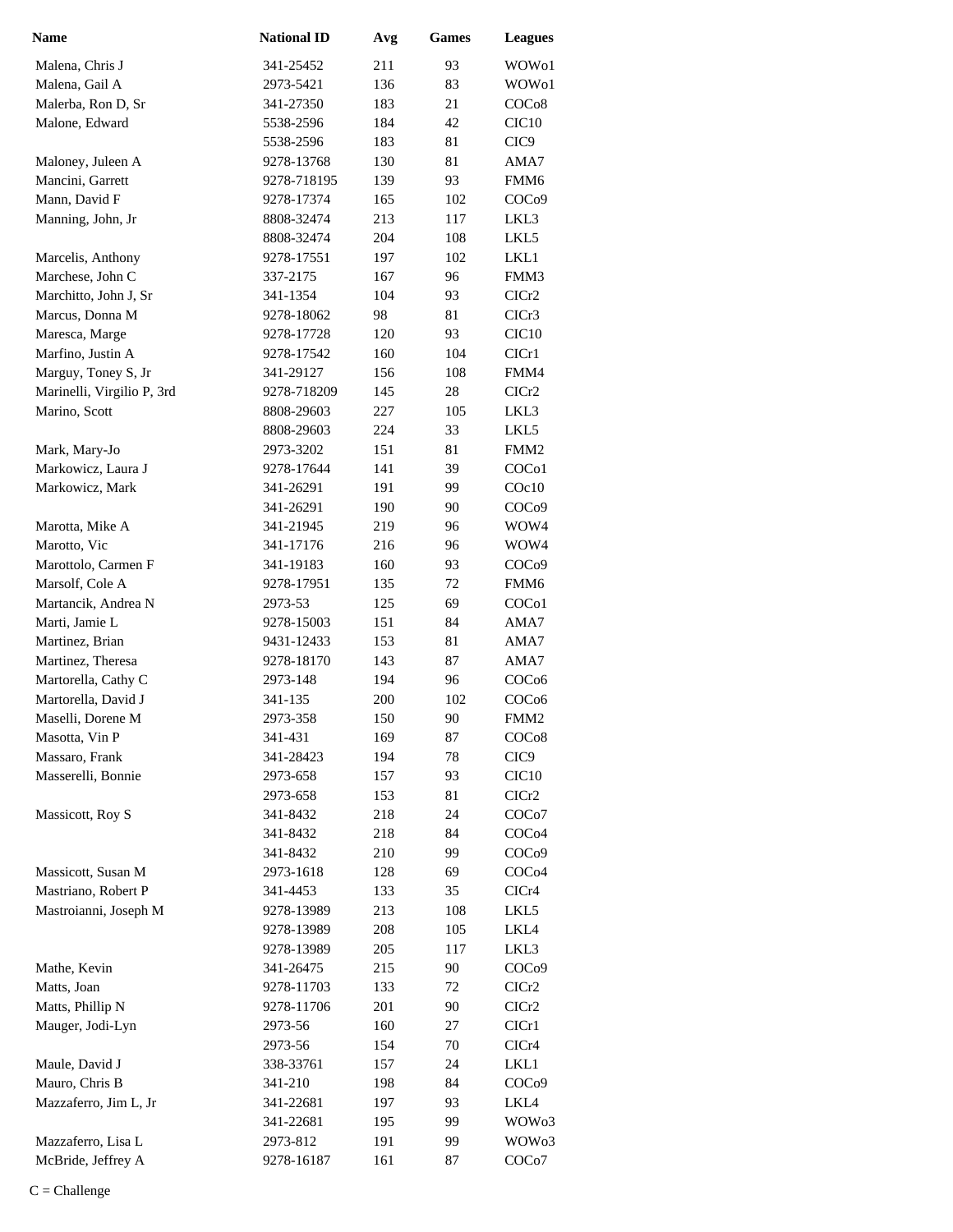| <b>Name</b>             | <b>National ID</b> | Avg | <b>Games</b> | <b>Leagues</b>     |
|-------------------------|--------------------|-----|--------------|--------------------|
| McCann, Bridget M       | 9278-11041         | 142 | 81           | CIC <sub>10</sub>  |
| McCarthy, Edward J, III | 341-19671          | 141 | 54           | COC11              |
| McCarthy, Kevin D       | 341-23322          | 135 | 93           | COC11              |
| McCaskill, Jean         | 9278-718188        | 115 | 87           | FMM6               |
| McClendon, Anthony C    | 341-13549          | 197 | 93           | COC <sub>06</sub>  |
| McDaniel, Allan L, Jr   | 5538-3343          | 180 | 81           | CICr3              |
| McDaniel, Kimberly A    | 9278-14454         | 154 | 81           | ClCr3              |
| McDuffie, Kevin M       | 341-2537           | 212 | 89           | AMA7               |
|                         | 341-2537           | 210 | 87           | AMA4               |
| Mcgeehan, Richard M     | 341-28253          | 161 | 86           | CIC <sub>9</sub>   |
| McGirr, David P         | 9278-16294         | 193 | 90           | COC <sub>o</sub> 7 |
| Mcgovern, John          | 5538-3590          | 150 | 99           | CICr4              |
| Mcguire, Jay P          | 341-3473           | 224 | 93           | LKL3               |
|                         | 341-3473           | 217 | 72           | LKL5               |
|                         | 341-3473           | 216 | 30           | LKL1               |
| McHugh, Scott P         | 341-26553          | 195 | 87           | AMA3               |
|                         | 341-26553          | 189 | 93           | AMA7               |
| McIntyre, Mike B        | 9278-718224        | 200 | 93           | COC11              |
| McLane, Rod J           | 9278-15329         | 190 | 66           | COC <sub>08</sub>  |
| Mclaughlin, Sean M      | 341-13020          | 192 | 75           | CIC <sub>9</sub>   |
| McMahon, William J      | 9278-16580         | 178 | 105          | CICr1              |
|                         | 9278-16580         | 171 | 90           | CICr <sub>2</sub>  |
| McNair, Damon L         | 337-1411           | 209 | 105          | AMA <sub>2</sub>   |
| McNamara, Kelly         | 9278-11524         | 165 | 87           | COC <sub>06</sub>  |
| McNary, Kevin L         | 9278-17901         | 195 | 69           | LKL1               |
| McNeill, John K         | 341-5201           | 181 | 84           | COC <sub>08</sub>  |
|                         | 341-5201           | 181 | 102          | COC <sub>06</sub>  |
| McNerney, Cindy L       | 2973-2458          | 159 | 99           | WOW01              |
| McNerney, David         | 9278-16866         | 219 | 101          | WOW <sub>05</sub>  |
| McNerney, Thomas J      | 341-2361           | 211 | 93           | WOW01              |
| McNiff, Megan E         | 9278-13932         | 142 | 86           | CICr3              |
| Mcsheffrey, Jason P     | 9278-17648         | 145 | 72           | COC <sub>08</sub>  |
| Medley, Buck            | 10-1203539         | 135 | 108          | ClCr7              |
| Meier, Matthew A        | 9278-16122         | 187 | 99           | WOW <sub>05</sub>  |
| Melendez, James N, Jr   | 5538-705           | 203 | 93           | LKL6               |
| Melendez, Stephanie L   | 9278-14972         | 156 | 93           | LKL6               |
| Mena, Marinella         | 9278-11788         | 160 | 75           | WOW <sub>03</sub>  |
| Mena, Raul E            | 9278-11787         | 199 | 96           | WOW <sub>03</sub>  |
| Mendillo, James         | 9278-22371         | 114 | 75           | AMA1               |
| Mennillo, Anthony E     | 9278-17791         | 200 | 99           | WOW01              |
|                         | 9278-17791         | 195 | 103          | WOW <sub>05</sub>  |
| Mennillo, Daniel J, 4th | 9278-22360         | 151 | 92           | WOW01              |
| Mennillo, Daniel J, III | 341-20455          | 208 | 87           | WOW <sub>05</sub>  |
| Mennillo, Dean A, Sr    | 341-8390           | 218 | 108          | WOW <sub>05</sub>  |
| Mennillo, Mark S        | 341-25135          | 163 | 66           | WOW <sub>05</sub>  |
| Merola, Nicky L         | 341-25654          | 214 | 78           | LKL4               |
|                         | 341-25654          | 211 | 66           | LKL5               |
|                         | 341-25654          | 193 | 90           | COC <sub>06</sub>  |
| Merritt, Aaron T, Sr    | 341-28661          | 195 | 78           | CIC11              |
| Merritt, Anthony J      | 9278-15433         | 195 | 72           | WOW4               |
| Merritt, Mage M         | 2973-3534          | 166 | 105          | COC <sub>06</sub>  |
| Merritt, Mike           | 341-21826          | 218 | 105          | AMA2               |
|                         | 341-21826          | 205 | 33           | COC <sub>06</sub>  |
| Messenger, Brandon J    | 9278-18136         | 195 | 75           | AMA1               |
| Messenger, James B, Jr  | 341-24456          | 175 | 63           | AMA1               |
| Michaud, Aaron C        | 9278-12462         | 162 | 99           | LKL6               |
| Michaud, David G        | 9278-17954         | 161 | 96           | FMM6               |
| Michaud, Earvin         | 9278-718197        | 152 | 90           | FMM6               |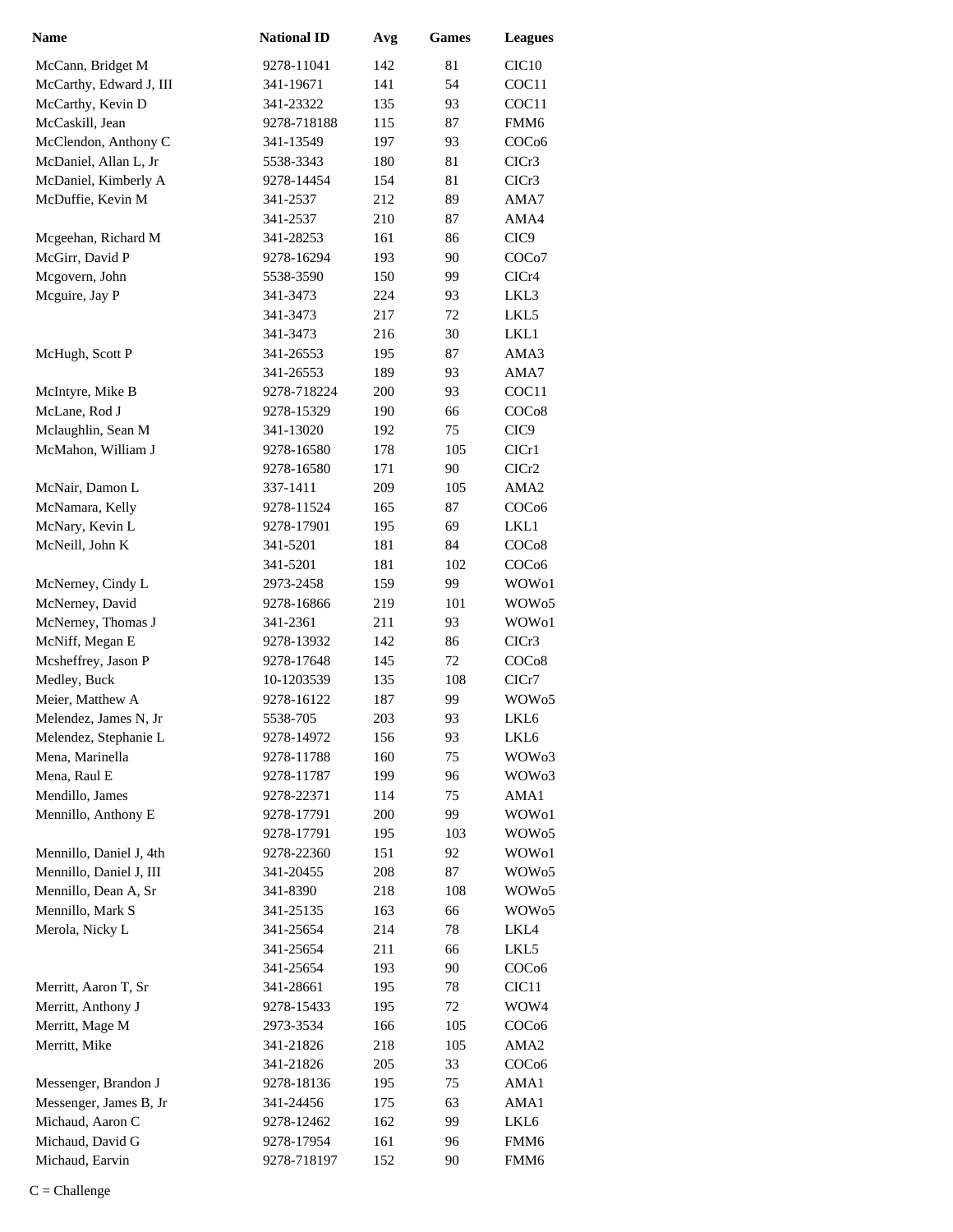| Name                        | <b>National ID</b> | Avg | <b>Games</b> | <b>Leagues</b>     |
|-----------------------------|--------------------|-----|--------------|--------------------|
| Michaud, Mariah M           | 9278-17815         | 116 | 81           | FMM2               |
| Michaud, Mary D             | 9278-17953         | 134 | 96           | FMM6               |
| Midolo, Joseph A, Jr        | 341-1869           | 207 | 99           | COC <sub>09</sub>  |
| Miessau, Johnathan W        | 341-22021          | 186 | 102          | CICr4              |
| Mieth, Christopher S        | 9278-11549         | 192 | 96           | LKL1               |
| Might, Daryl S              | 9278-15222         | 229 | 99           | AMA7               |
| Miklos, Mary Ann            | 2973-5375          | 122 | 72           | AMA5               |
| Milardo, Matt V, Jr         | 341-20184          | 150 | 48           | AMA7               |
| Millea, Edward K, III       | 341-27413          | 197 | 78           | AMA7               |
| Miller, Cheryl A            | 9278-17783         | 131 | 81           | FMM <sub>6</sub>   |
|                             | 9278-17783         | 131 | 96           | FMM3               |
| Miller, Edward A            | 9278-18133         | 159 | 99           | LKL6               |
| Miller, Ernestine P         | 2973-528           | 120 | 81           | ClCr2              |
|                             | 2973-528           | 116 | 93           | CIC <sub>10</sub>  |
| Miller, Joseph              | 341-6450           | 163 | 103          | AMA <sub>2</sub>   |
| Miller, Sidney L            | 341-28472          | 169 | 78           | CIC <sub>10</sub>  |
| Miner, Eric J               | 341-25514          | 179 | 91           | AMA7               |
| Miskolczi, Roger S          | 5538-2345          | 240 | 24           | AMA <sub>2</sub>   |
|                             | 5538-2345          | 237 | 82           | LKL5               |
|                             | 5538-2345          | 220 | 73           | WOW4               |
| Moccia-Worrell, Steffanie G | 9278-13747         | 151 | 93           | CIC <sub>10</sub>  |
| Monaco, Joseph W            | 9278-18063         | 170 | 92           | AMA3               |
|                             | 9278-18063         | 165 | 84           | CICr3              |
| Montagna, Gail E            | 2973-1716          | 137 | 91           | FMM <sub>2</sub>   |
| Montanez, Angel D           | 341-25235          | 162 | 75           | CICr <sub>3</sub>  |
| Montero, Jonathan           | 9278-11489         | 176 | 99           | COC <sub>06</sub>  |
| Moore, Charlie, Jr          | 9278-13004         | 180 | 108          | CICr7              |
| Moquin, Tony                | 9278-10914         | 171 | 72           | CICr <sub>2</sub>  |
| Mora, Greg                  | 9278-17637         | 163 | 81           | FMM6               |
| Moran, Ashley M             | 5538-3365          | 197 | 30           | WOW4               |
|                             | 5538-3365          | 197 | 102          | WOW02              |
|                             | 5538-3365          | 191 | 66           | COC <sub>06</sub>  |
|                             | 5538-3365          | 190 | 39           | LKL4               |
| Moran, Carole J             | 2973-1200          | 120 | 71           | COC <sub>04</sub>  |
| Moreno, Alex                | 9278-15542         | 173 | 79           | LKL <sub>6</sub>   |
| Morgan, Christine           | 9278-13279         | 115 | 77           | CICr4              |
| Morgan, Justin P            | 9278-718122        | 156 | 84           | FMM3               |
| Morgan, Kimberly A          | 2973-3503          | 148 | 77           | CICr <sub>6</sub>  |
| Morin, Travis               | 15-172477          | 215 | 102          | WOW <sub>05</sub>  |
|                             | 15-172477          | 210 | 21           | WOW4               |
| Moritz, Mike                | 9278-16833         | 150 | 93           | FMM3               |
| Morosko, Ronald             | 9278-13177         | 169 | 93           | AMA7               |
| Morris, Denzell D           | 9278-718111        | 188 | 62           | COC <sub>06</sub>  |
| Morris, Ronald D            | 9278-13953         | 175 | 60           | CICr7              |
| Morrison, Michael           | 9278-17746         | 228 | 60           | LKL3               |
| Morrison, Natasha E         | 6306-1941          | 204 | 117          | WOW <sub>02</sub>  |
|                             | 6306-1941          | 195 | 99           | WOW4               |
| Morrison, Philip S          | 9278-718217        | 172 | 42           | CIC <sub>10</sub>  |
| Morrow, Bob C, Jr.          | 9278-718127        | 167 | 66           | LKL1               |
| Mott, Candice M             | 9278-14923         | 111 | 24           | CIC <sub>11</sub>  |
| Mott, Glenn S, Jr           | 9278-14939         | 197 | 83           | CIC <sub>10</sub>  |
|                             | 9278-14939         | 189 | 66           | CIC <sub>11</sub>  |
| Moyher, Mark F              | 9431-8345          | 191 | 93           | FMM1               |
| Mucherino, Shane E          | 9278-17983         | 188 | 60           | AMA5               |
| Muir, Lisa L                | 9278-18007         | 116 | 87           | CICr6              |
| Mullally, James F           | 341-845            | 208 | 96           | WOW4               |
|                             | 341-845            | 195 | 84           | COC <sub>08</sub>  |
| Mullally, Linda S           | 9278-18141         | 136 | 78           | COC <sub>o</sub> 1 |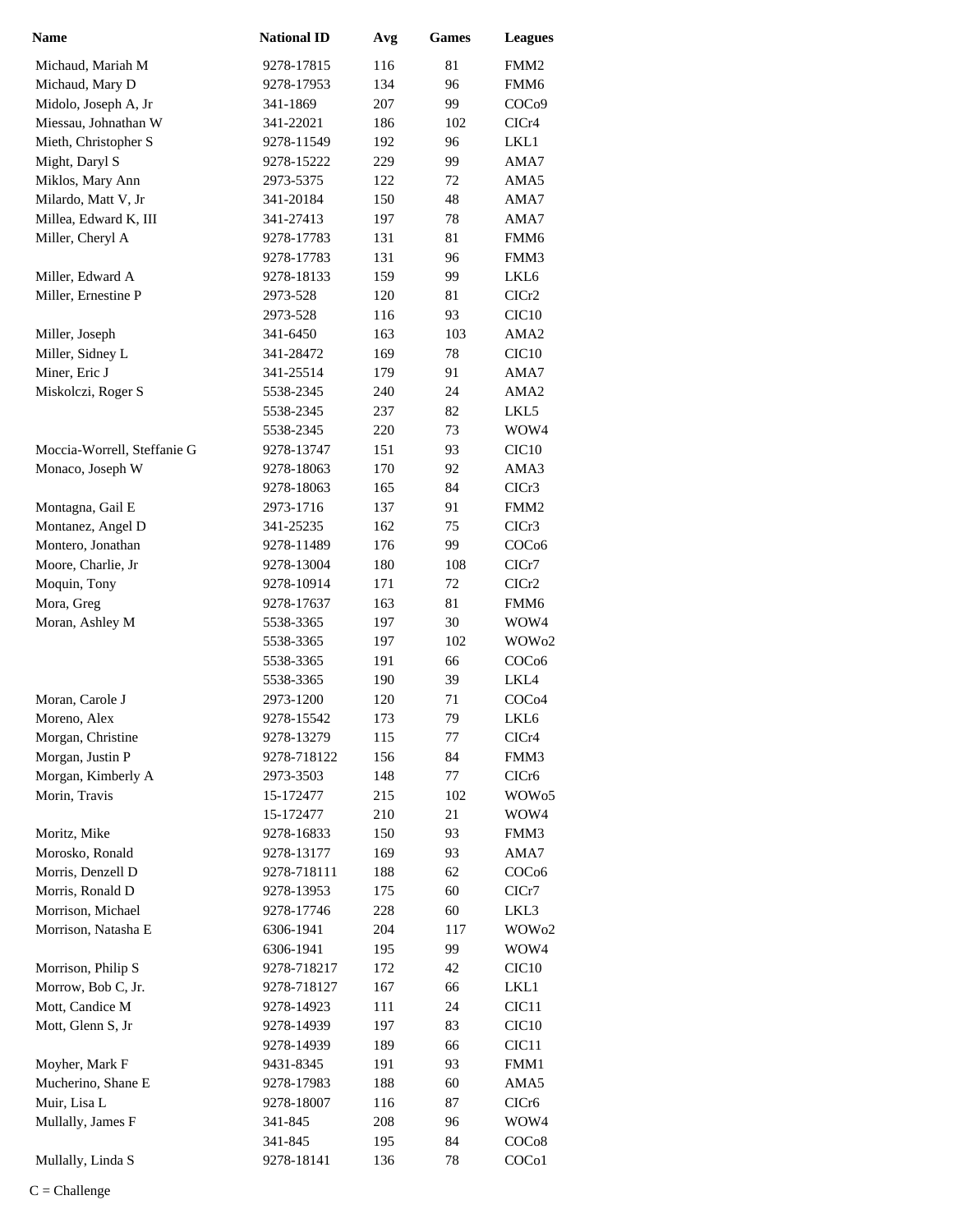| <b>Name</b>                              | <b>National ID</b>    | Avg        | <b>Games</b> | <b>Leagues</b>     |
|------------------------------------------|-----------------------|------------|--------------|--------------------|
| Mullen, Brian P                          | 341-7354              | 124        | 44           | COCo <sub>5</sub>  |
| Mulvey, James J                          | 341-12947             | 177        | 69           | CICr4              |
| Murgatroy, Frank                         | 341-7179              | 224        | 108          | LKL5               |
|                                          | 341-7179              | 218        | 48           | LKL4               |
|                                          | 341-7179              | 214        | 120          | LKL3               |
| Murphy, Corey                            | 9278-718172           | 176        | 72           | LKL6               |
| Murphy, Kathleen F                       | 2973-845              | 143        | 80           | AMA1               |
| Murphy, Regina N                         | 9278-16861            | 121        | 93           | WOW <sub>03</sub>  |
| Murphy, Richard B, Jr                    | 341-3556              | 165        | 93           | AMA4               |
| Murphy, Richard M                        | 9278-16860            | 176        | 102          | WOW <sub>03</sub>  |
| Murphy, Rodney A                         | 341-891               | 156        | 81           | COC <sub>09</sub>  |
| Murphy, Sean P                           | 9278-15735            | 168        | 78           | FMM3               |
| Murphy, Thomas J, 3rd.                   | 338-17004             | 197        | 96           | WOW4               |
| Murray, Christal                         | 9431-8364             | 200        | 90           | AMA5               |
|                                          | 9431-8364             | 197        | 96           | AMA <sub>2</sub>   |
|                                          | 9431-8364             | 196        | 96           | COC <sub>06</sub>  |
|                                          | 9431-8364             | 186        | 32           | ClCr1              |
| Murray, Jerome R                         | 341-18376             | 163        | 105          | COC <sub>06</sub>  |
| Musco, George A                          | 341-3820              | 198        | 84           | COC <sub>08</sub>  |
| Mushinski, Joe                           | 9278-15603            | 185        | 96           | COC <sub>o</sub> 7 |
|                                          | 9278-15603            | 180        | 96           | COC <sub>09</sub>  |
| Musso, Paul J, Jr                        | 341-24814             | 196        | 90           | WOW <sub>03</sub>  |
| Musso, Theresa C                         | 9278-16123            | 126        | 84           | WOW <sub>03</sub>  |
| Myer, Nicole M                           | 5538-3221             | 190        | 78<br>90     | AMA6<br>ClCr3      |
|                                          | 5538-3221<br>341-3177 | 187<br>172 | 95           | COC <sub>08</sub>  |
| Narrow, James E, Sr.<br>Nash, Jacqueline | 9278-18172            | 148        | 46           | AMA7               |
| Nastri, Erik D                           | 341-27908             | 200C       | 81           | CICr8              |
| Natale, Brandon J                        | 9278-18065            | 156        | 78           | CIC <sub>10</sub>  |
| Natter, Vincent J                        | 341-27881             | 184C       | 93           | CICr8              |
| Navarro, Anthony                         | 341-23873             | 189        | 72           | COCo <sub>5</sub>  |
| Neal, Dan                                | 9278-718117           | 138        | 96           | WOW <sub>03</sub>  |
| Negron, Mike P                           | 9278-17098            | 162        | 90           | ClCr2              |
| Neidt, Scott W                           | 341-4810              | 205        | 105          | WOW <sub>05</sub>  |
| Nemec, Rick A                            | 341-29273             | 200        | 90           | LKL4               |
| Nemet, Lois                              | 2973-556              | 145        | 93           | AMA3               |
| Nemeth, Sandy C, Jr                      | 337-2553              | 221        | 105          | LKL5               |
|                                          | 337-2553              | 217        | 33           | LKL4               |
| Newbauer-Krieger, Lisa                   | 9278-718147           | 155        | 93           | AMA5               |
| Newsome, Perry L, Jr                     | 341-9744              | 179        | 105          | LKL3               |
|                                          | 341-9744              | 179        | 108          | LKL4               |
|                                          | 341-9744              | 174        | 108          | LKL1               |
| Newton, Willie                           | 341-24121             | 160        | 84           | COC <sub>06</sub>  |
| Nichols, Barbara D                       | 2973-3033             | 159        | 63           | LKL6               |
| Nichols, Bob E, Jr.                      | 9278-20315            | 138        | 93           | COC11              |
| Nichols, Bruce A                         | 341-29074             | 134        | 78           | FMM1               |
| Nichols, Geoff                           | 9278-20313            | 139        | 84           | COC11              |
| Nichols, Rodney F                        | 2357-14583            | 232        | 99           | LKL5               |
|                                          | 2357-14583            | 228        | 114          | LKL3               |
|                                          | 2357-14583            | 225        | 93           | LKL1               |
| Nichols, Ryan F                          | 9278-17090            | 208        | 99           | LKL1               |
|                                          | 9278-17090            | 205        | 111          | LKL3               |
| Nicholson, Calvin                        | 341-29438             | 177        | 84           | AMA <sub>2</sub>   |
| Nied, Ralph E                            | 341-7962              | 181        | 66           | AMA1               |
| Nieves, Daniel J                         | 9278-14516            | 179        | 105          | COCo6              |
|                                          | 9278-14516            | 170        | 81           | COC <sub>o</sub> 7 |
| Nihill, Todd M                           | 341-21512             | 189        | 84           | AMA7               |
| Nikles, Aaron                            | 9278-17627            | 166        | 90           | FMM6               |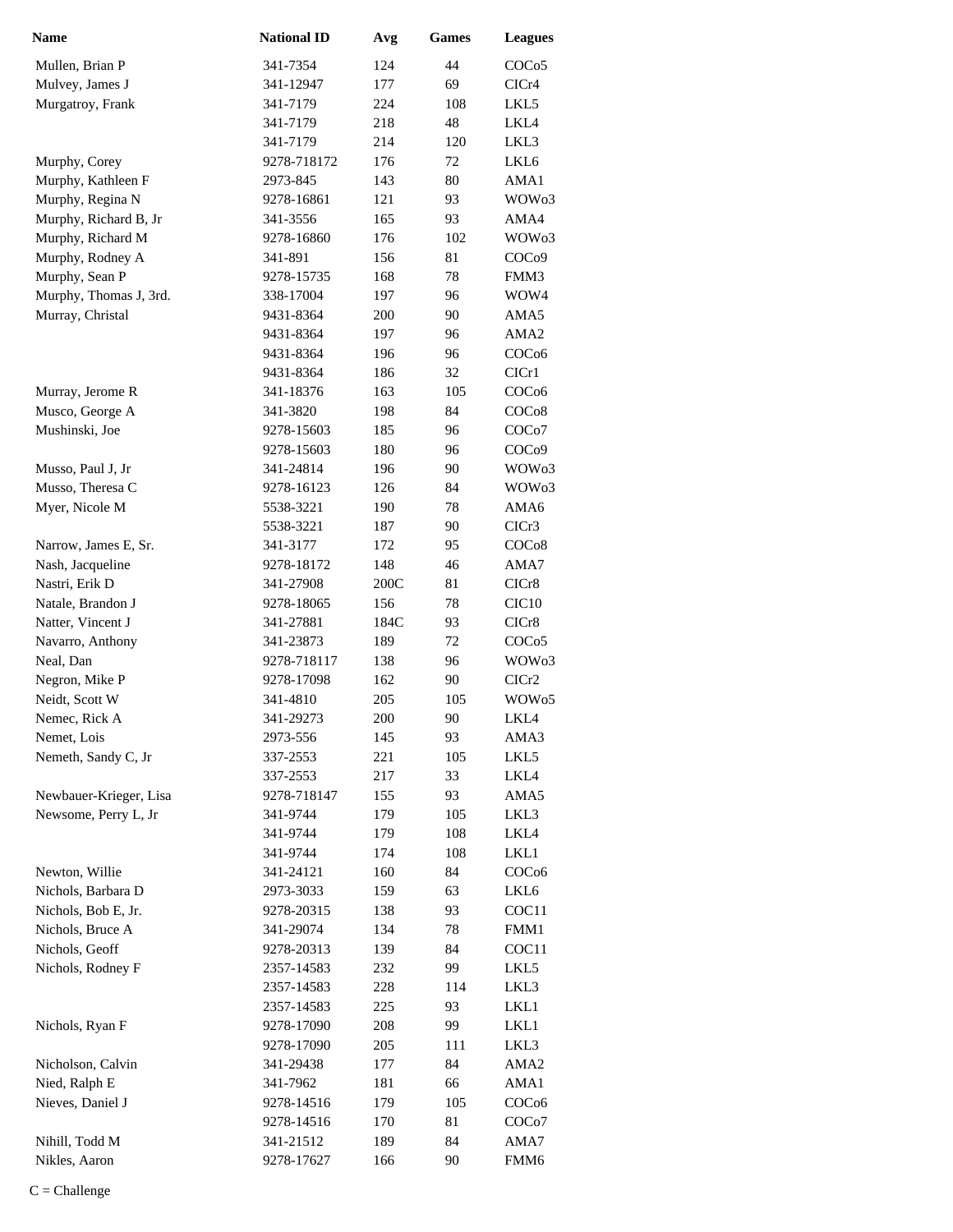| <b>Name</b>                               | <b>National ID</b>      | Avg        | <b>Games</b> | <b>Leagues</b>     |
|-------------------------------------------|-------------------------|------------|--------------|--------------------|
| Nimons, Albert P                          | 341-2589                | 167        | 99           | AMA7               |
| Niro, Frank J                             | 341-1878                | 213        | 93           | COC <sub>08</sub>  |
| Noonan, Joann F                           | 2973-7067               | 104        | 84           | COC <sub>o</sub> 1 |
| Norman, Deborah                           | 9278-22385              | 78         | 78           | COC <sub>05</sub>  |
| Normand, Jennifer R                       | 9278-18091              | 145        | 52           | LKL2               |
| Normand, Kenneth R                        | 9278-18092              | 159        | 102          | LKL2               |
| Normand, Pamela M                         | 9278-18093              | 109        | 105          | LKL <sub>2</sub>   |
| Novaco, Bryan J                           | 9278-17754              | 203        | 78           | LKL5               |
| Novaco, Jason A                           | 341-22403               | 217C       | 78           | CICr8              |
| Nunley, Arthur T, III                     | 9278-14827              | 156        | 54           | FMM1               |
| Nurnberg, Charles J                       | 341-26622               | 197        | 93           | CIC <sub>10</sub>  |
| Nuzzo, Michael                            | 341-14487               | 167        | 69           | CIC <sub>9</sub>   |
| Nyholt, Elaine G                          | 9278-19266              | 112        | 57           | CIC <sub>11</sub>  |
| Nyholt, Michael D                         | 9278-16261              | 186C       | 84           | CICr8              |
|                                           | 9278-16261              | 186        | 84           | CIC <sub>11</sub>  |
| O'Brien, Daniel P                         | 9278-16848              | 138        | 72           | COCo5              |
| Obymachow, Tim T                          | 9278-718211             | 142        | 36           | CIC10              |
| O'Connor, Joe R                           | 9278-17517              | 173        | 21           | CICr4              |
| Oliver, Ernest A, Sr                      | 341-4134                | 165        | 60           | AMA6               |
| Oliver, James C                           | 341-1007                | 181        | 69           | COC <sub>06</sub>  |
| Oliver, Robert D                          | 341-4133                | 179        | 65           | AMA6               |
| Olsen, John R                             | 9278-16601              | 170        | 102          | CICr4              |
| Olson, Ed C                               | 341-5137                | 141        | 87           | COC <sub>08</sub>  |
| Olszewski, John J                         | 341-26167               | 200C       | 81           | CICr8              |
| O'Neil, James F                           | 341-4993                | 192        | 50           | FMM1               |
| O'Neil, Jonathan P                        | 341-27983               | 190        | 27           | FMM1               |
| Onofrio, John F                           | 341-4448                | 197        | 87           | AMA6               |
|                                           | 341-4448                | 186        | 98           | FMM <sub>2</sub>   |
| Oram, Robyn                               | 9278-13424              | 156        | 87           | COC <sub>o</sub> 1 |
| Ortiz, Mikey A                            | 9278-15804              | 187        | 68           | COC <sub>09</sub>  |
| Osanitsch, Art                            | 8808-31246              | 179        | 81           | AMA6               |
|                                           | 8808-31246              | 179        | 105          | LKL5               |
| Ostrowski, Kristen A                      | 9278-17172              | 142        | 78           | CICr3              |
| Otero, Miguel A                           | 341-26938               | 223        | 120          | LKL3               |
|                                           | 341-26938               | 217        | 108          | LKL4               |
| Otfinoski, Brandon A                      | 9278-718235             | 140        | 87           | COC <sub>11</sub>  |
| Otfinski, Matthew                         | 9278-20321              | 130        | 93           | COC11              |
| Oun, Nick J                               | 10-1846600              | 207        | 96           | LKL5               |
|                                           | 10-1846600              | 202        | 117          | WOW <sub>02</sub>  |
| Outlaw, Michael D                         | 9278-15241              | 168        | 60           | CICr2              |
| Owen, Patrick D                           | 341-16142               | 220        | 96           | COC <sub>08</sub>  |
| Owens, Donald W, Jr                       | 9278-16125              | 180        | 86           | WOW <sub>03</sub>  |
| Owens, George B, IV                       | 9278-16858              | 157        | 102          | WOW <sub>03</sub>  |
| Owens, Leroy, Jr                          | 341-279                 | 195        | 30           | AMA2               |
|                                           | 341-279                 | 195        | 85           | COC <sub>06</sub>  |
| Owens, Valerie J                          | 9278-16126              | 157        | 97           | WOW <sub>03</sub>  |
| Pace, Chris L                             | 9278-16263              | 180        | 96           | COCo8              |
| Packo, Edward C, Jr                       | 341-11597               | 203        | 99           | AMA2               |
| Padden, Mary M<br>Pagliaro, Christopher J | 2973-3255<br>9278-14442 | 121<br>168 | 81<br>87     | CICr4<br>AMA7      |
| Pagliaro, Ernest H, III                   | 341-28162               |            | 93           | AMA7               |
| Pagliaro, Ernie H, Jr                     | 341-6708                | 210<br>176 | 96           | AMA7               |
| Pal, Botond                               |                         |            | 84           |                    |
| Pallace, Robert                           | 9278-15988<br>341-24406 | 181<br>191 | 39           | ClCr2<br>CICr4     |
| Pallatto, Mary                            | 9278-17620              | 118        | 88           | CICr3              |
| Palmer, Glenn F                           | 341-1882                | 212C       | 87           | CICr8              |
| Palmieri, Angela M                        | 2973-3197               | 117        | 99           | CICr4              |
| Palumbo, David L                          | 9278-13136              | 212        | 31           | CICr1              |
|                                           |                         |            |              |                    |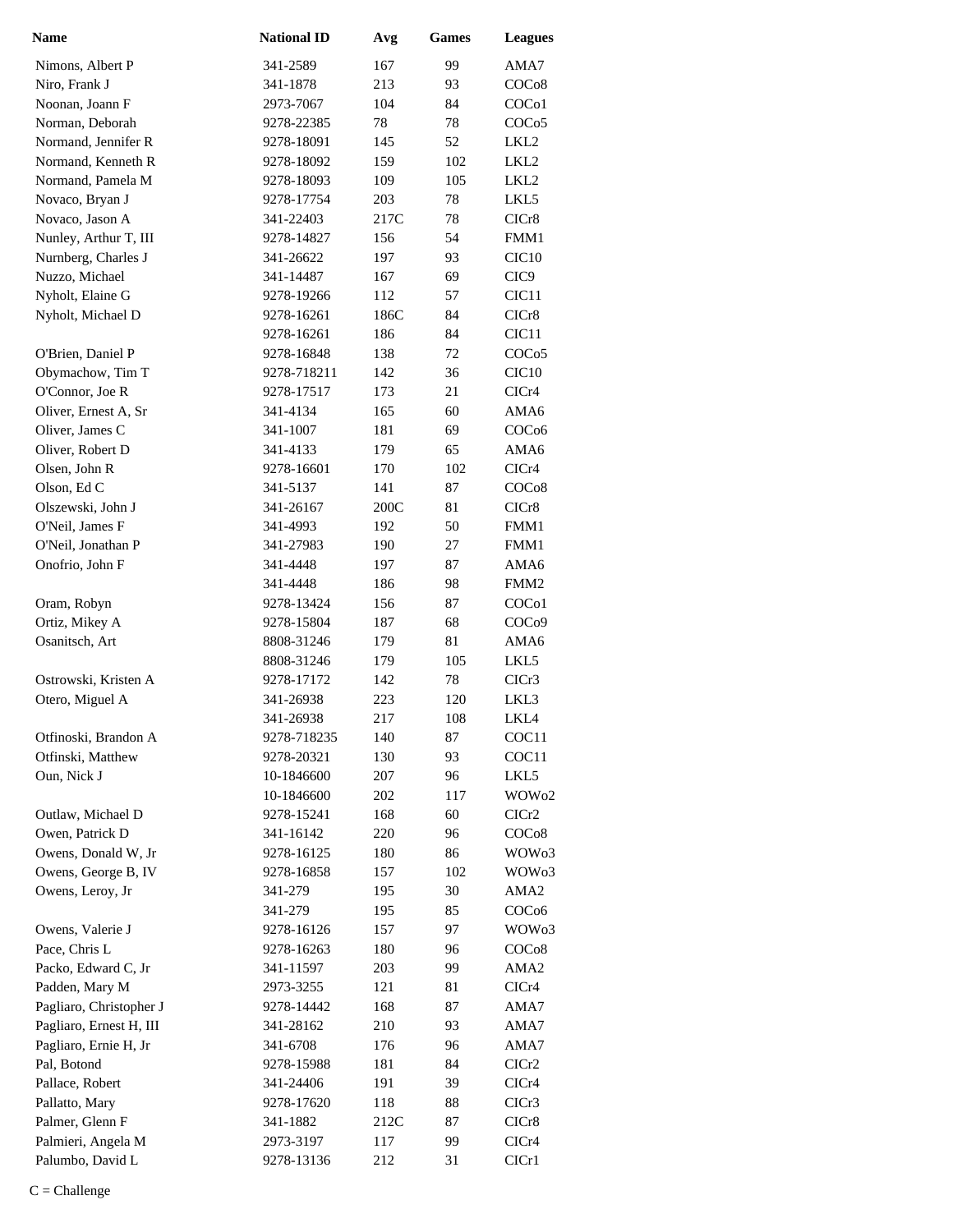| <b>Name</b>              | <b>National ID</b> | Avg | <b>Games</b> | <b>Leagues</b>     |
|--------------------------|--------------------|-----|--------------|--------------------|
|                          | 9278-13136         | 208 | 84           | AMA3               |
|                          | 9278-13136         | 200 | 66           | CICr4              |
|                          | 9278-13136         | 197 | 72           | COC <sub>08</sub>  |
| Paluszewski, Walter J    | 341-27515          | 176 | 57           | COC <sub>09</sub>  |
| Pandolfi, William L      | 341-2596           | 165 | 93           | AMA7               |
| Paquet, Gerald R         | 341-713            | 204 | 105          | LKL4               |
| Paquet, Robert E         | 9278-718198        | 155 | 36           | FMM <sub>6</sub>   |
| Parcella, Cheryl L       | 2973-5200          | 149 | 96           | AMA5               |
| Pardes, Sandy            | 8808-29016         | 122 | 72           | CICr <sub>6</sub>  |
| Parillo, Carolyn M       | 9278-22373         | 103 | 71           | ClCr1              |
| Parker, Richard J        | 341-28793          | 197 | 56           | ClCr3              |
|                          | 341-28793          | 196 | 102          | AMA4               |
|                          | 341-28793          | 188 | 93           | FMM1               |
| Parniawski, Charles R    | 341-28835          | 186 | 30           | ClCr3              |
| Parrino, Laurie A        | 2973-4665          | 216 | 102          | LKL4               |
|                          | 2973-4665          | 213 | 81           | LKL1               |
| Parrino, Mark M          | 341-14662          | 206 | 99           | LKL4               |
| Parrish, James R         | 341-26313          | 176 | 93           | CICr <sub>3</sub>  |
|                          | 341-26313          | 171 | 105          | ClCr1              |
| Parrish, Jesse L         | 341-3865           | 190 | 96           | LKL1               |
|                          | 341-3865           | 189 | 99           | LKL4               |
| Parrish, Lorna R         | 2973-5768          | 142 | 90           | CICr3              |
| Paskin, Todd J           | 341-28848          | 216 | 97           | AMA4               |
| Passmore, Jonathan W, Sr | 9278-17394         | 186 | 89           | COC <sub>09</sub>  |
| Pastore, Frank J         | 341-28431          | 210 | 102          | WOW <sub>05</sub>  |
| Pastore, James M         | 341-11807          | 154 | 96           | AMA7               |
| Pastrana, Ramon          | 9278-16538         | 171 | 87           | CIC <sub>10</sub>  |
|                          | 9278-16538         | 169 | 108          | CICr1              |
| Pataky, Daryle           | 341-27002          | 141 | 64           | FMM4               |
| Patella, Robert A        | 9278-18017         | 185 | 75           | CICr1              |
| Patton, Garland E        | 341-12908          | 194 | 102          | COC <sub>06</sub>  |
| Pavlo, Robert M          | 9278-13758         | 185 | 93           | FMM1               |
| Pavone, Anthony J        | 9278-19198         | 173 | 91           | AMA3               |
|                          | 9278-19198         | 162 | 83           | CICr3              |
| Pavone, Madonna D        | 9278-19201         | 127 | 96           | AMA3               |
| Pavone, Tyler J          | 9278-19200         | 173 | 96           | AMA5               |
|                          | 9278-19200         | 169 | 83           | AMA3               |
|                          | 9278-19200         | 158 | 75           | CICr3              |
| Pawlak, Tracey H         | 9278-15257         | 150 | 77           | FMM <sub>2</sub>   |
| Pawson, Daniel W         | 11-618709          | 215 | 105          | WOW <sub>05</sub>  |
| Payne, Candace H         | 2973-3582          | 128 | 96           | CICr3              |
| Payne, Cortney G         | 341-28359          | 214 | 95           | WOW4               |
|                          | 341-28359          | 214 | 99           | AMA4               |
|                          | 341-28359          | 200 | 78           | CIC <sub>11</sub>  |
| Payne, Diane D           | 2973-74            | 170 | 63           | CICr3              |
|                          | 2973-74            | 168 | 75           | FMM <sub>2</sub>   |
|                          | 2973-74            | 165 | 38           | COC <sub>o</sub> 1 |
| Payne, Louis T           | 341-20921          | 190 | 96           | CICr3              |
| Payne, Rachel M          | 2973-3026          | 142 | 69           | CIC <sub>11</sub>  |
| Payne, Scott J           | 9278-18167         | 174 | 96           | LKL4               |
| Payne, Virginia          | 2973-6043          | 130 | 90           | LKL <sub>2</sub>   |
| Pazsak, Michael J        | 341-28078          | 147 | 78           | CIC <sub>11</sub>  |
| Pecor, Richard J         | 341-4738           | 185 | 26           | AMA4               |
| Pello, John W            | 341-4508           | 171 | 90           | COC <sub>09</sub>  |
| Peloquin, Tyler          | 9278-18138         | 136 | 68           | AMA1               |
| Pena, Eric J             | 9278-18018         | 170 | 108          | CIC <sub>r1</sub>  |
| Pereira, Louis J         | 341-25023          | 217 | 69           | COC <sub>09</sub>  |
| Perez, Ryan              | 5538-3860          | 190 | 27           | COCo8              |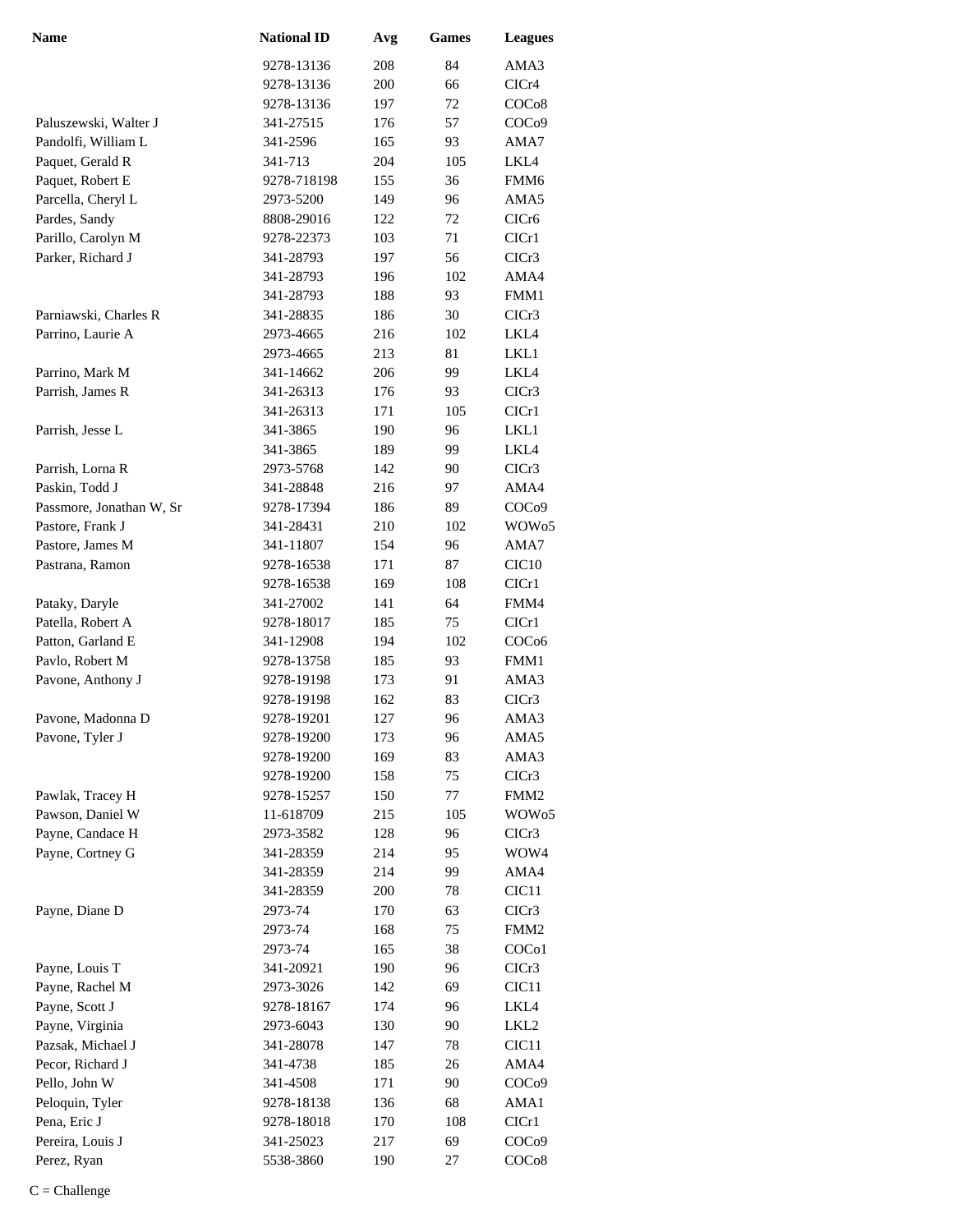| <b>Name</b>             | <b>National ID</b> | Avg  | <b>Games</b> | <b>Leagues</b>     |
|-------------------------|--------------------|------|--------------|--------------------|
| Perillo, John D, III    | 341-24517          | 227  | 105          | WOW4               |
| Perillo, Louis M        | 9278-13701         | 130  | 96           | CIC <sub>r1</sub>  |
| Perna, Andy             | 9278-16777         | 215  | 108          | LKL5               |
| Perno, Lou D            | 18-3902            | 124  | 57           | CIC <sub>r6</sub>  |
| Perrin, Ronald          | 338-28653          | 203  | 90           | COC <sub>o</sub> 7 |
|                         | 338-28653          | 198  | 87           | COC <sub>09</sub>  |
|                         | 338-28653          | 193  | 87           | COCo8              |
| Perry, Elizabeth        | 9278-718205        | 137  | 87           | CIC <sub>10</sub>  |
| Perry, Melissa          | 9278-20339         | 137  | 105          | FMM4               |
| Perssico, Cathy         | 2973-1501          | 167  | 93           | AMA7               |
| Perssico, Terry K, Jr   | 341-1024           | 225  | 99           | WOW4               |
| Perugini, Judy          | 2972-14072         | 146  | 84           | WOW03              |
| Perugini, Salvatore, Jr | 341-4358           | 215  | 102          | WOW <sub>03</sub>  |
|                         | 341-4358           | 210  | 96           | WOW <sub>05</sub>  |
| Pesce, Salvatore        | 341-3096           | 194  | 78           | WOW4               |
| Peterson, Jeremy W      | 5538-2075          | 207  | 33           | AMA4               |
|                         | 5538-2075          | 203  | 96           | CICr3              |
| Peterson, Joseph J      | 9278-16246         | 190  | 51           | COCo <sub>5</sub>  |
| Peterson, Lexy A        | 9278-15614         | 174  | 96           | AMA3               |
| Peterson, Mark J        | 337-2627           | 214  | 75           | AMA3               |
| Peterson, Monica        | 9278-15615         | 186  | 96           | AMA3               |
| Petrillo, Gary M, Jr    | 341-28411          | 178  | 96           | COC <sub>09</sub>  |
| Petrillo, John A        | 9278-19196         | 153  | 105          | ClCr7              |
| Petrillo, Rob J         | 341-3400           | 184C | 51           | CICr8              |
| Petrillo, Steven A      | 5538-3317          | 193  | 87           | COC <sub>09</sub>  |
| Petrillo, Steven D      | 341-10548          | 199  | 96           | COC <sub>09</sub>  |
| Petrucci, Harry J       | 341-5983           | 193  | 102          | AMA4               |
| Pettie, Willard C       | 341-4292           | 167  | 93           | AMA2               |
| Pettis, Kevin C         | 341-27162          | 204C | 84           | CICr8              |
| Pharr, Dwight J         | 337-6652           | 202  | 87           | AMA <sub>2</sub>   |
| Pharr, Evan E           | 337-912            | 217  | 51           | AMA4               |
|                         | 337-912            | 217  | 105          | AMA <sub>2</sub>   |
| Philipse, Peter A       | 341-7960           | 188  | 87           | AMA1               |
| Phillips, Stephen W     | 18-17124           | 106  | 27           | CICr <sub>6</sub>  |
| Piascik, Edward B, Jr   | 341-18321          | 205  | 93           | AMA4               |
| Piascik, Edward B, Sr   | 341-20922          | 154  | 66           | AMA4               |
| Piazza, John L          | 18-25246           | 106  | 74           | CICr6              |
| Picagli, Matthew J      | 9278-718202        | 129  | 93           | CIC <sub>10</sub>  |
| Piccirillo, Edward, Jr. | 341-17479          | 180  | 74           | AMA1               |
| Pidskalny, Robert W, Jr | 9278-17699         | 150  | 66           | AMA1               |
| Piekarski, Peter A      | 9278-718173        | 121  | 24           | $C$ Oc $10$        |
| Pierro, Louis R         | 341-27018          | 183  | 96           | FMM1               |
| Pilato, Joseph S, Jr    | 341-26139          | 192  | 87           | AMA6               |
| Pinter, Eric J          | 9278-17094         | 162  | 102          | ClCr1              |
|                         | 9278-17094         | 161  | 74           | CICr4              |
| Pisanelli, Frank        | 9278-718170        | 111  | 93           | AMA7               |
| Piscitelli, Alphonse M  | 341-19748          | 208  | 98           | WOW4               |
|                         | 341-19748          | 201  | 90           | COC <sub>08</sub>  |
| Piscitelli, Clemente    | 341-1887           | 203  | 81           | COC <sub>08</sub>  |
| Pittman, Dwayne M, Jr   | 5538-3092          | 222  | 87           | LKL5               |
|                         | 5538-3092          | 221  | 90           | LKL1               |
| Plavcan, Michael J      | 341-27010          | 234  | 32           | CICr3              |
|                         | 341-27010          | 224  | 90           | AMA4               |
| Plavcan, Sheila K       | 2973-678           | 192  | 84           | AMA6               |
|                         | 2973-678           | 189  | 102          | COC <sub>06</sub>  |
|                         | 2973-678           | 188  | 89           | CICr3              |
| Plourde, Albert J, IV   | 341-27128          | 207  | 102          | COC <sub>06</sub>  |
| Plourde, Paul           | 341-3471           | 223  | 69           | WOW4               |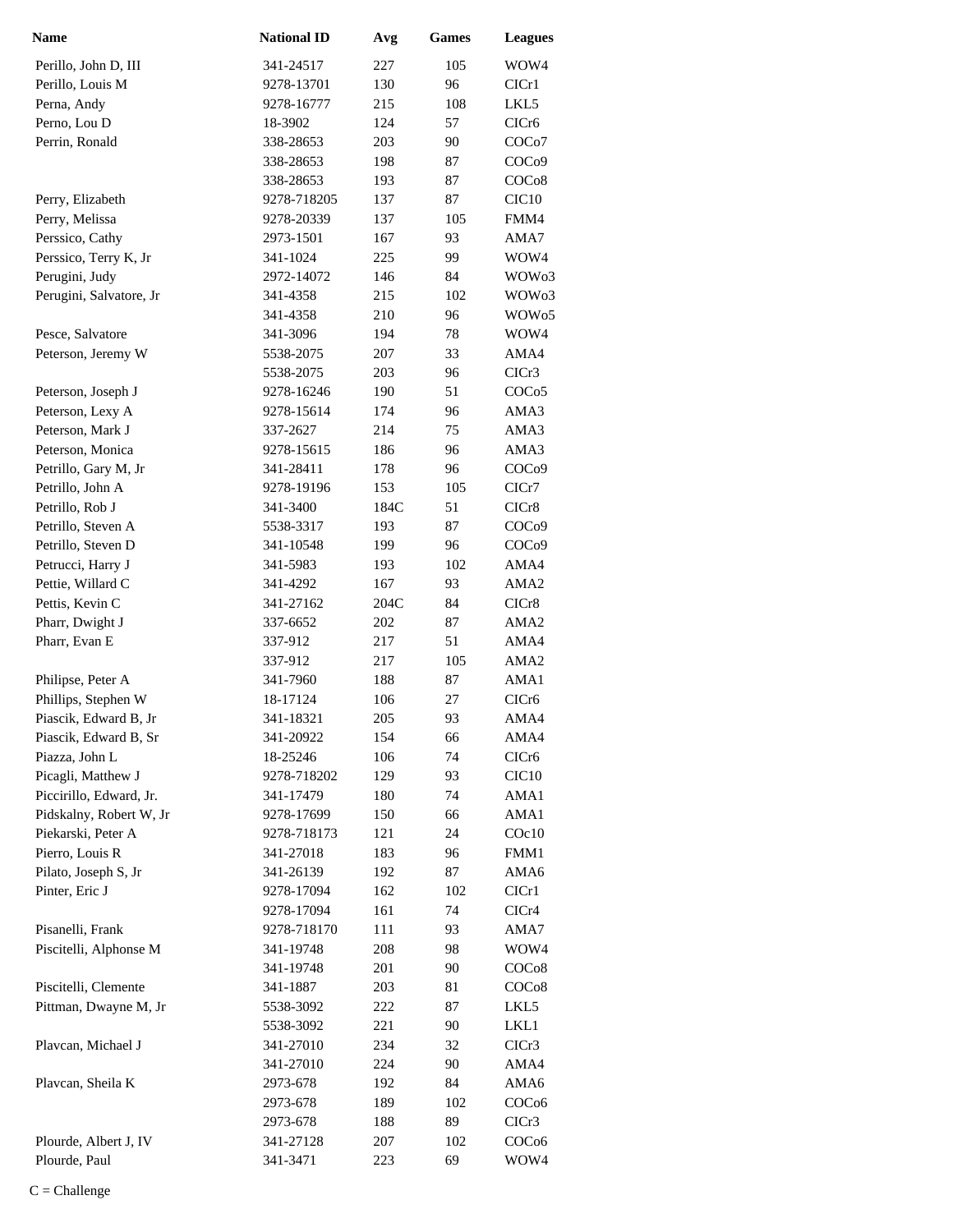| Name                   | <b>National ID</b> | Avg  | Games | <b>Leagues</b>     |
|------------------------|--------------------|------|-------|--------------------|
|                        | 341-3471           | 222  | 111   | WOW02              |
|                        | 341-3471           | 218  | 33    | WOW03              |
| Polino, Jeffery        | 341-25867          | 129  | 96    | AMA7               |
| Polino, Richard T      | 341-17875          | 205  | 87    | AMA7               |
|                        | 341-17875          | 200  | 87    | CIC <sub>10</sub>  |
| Polony, Dave           | 341-29076          | 204  | 88    | AMA6               |
| Polzella, Annette A    | 9278-15364         | 183  | 102   | WOW <sub>03</sub>  |
| Polzella, Mark A       | 341-24802          | 220  | 102   | WOW <sub>03</sub>  |
|                        | 341-24802          | 220  | 108   | WOW <sub>05</sub>  |
| Pontelandolfo, Tara N  | 9278-12499         | 151  | 114   | LKL3               |
| Ponzillo, Joseph J     | 341-4668           | 198  | 87    | AMA3               |
|                        | 341-4668           | 186  | 21    | COC <sub>o</sub> 7 |
| Pope, Connie V         | 2973-3485          | 147  | 75    | LKL2               |
|                        | 2973-3485          | 146  | 96    | FMM4               |
| Popovich, Joseph J     | 341-6578           | 144  | 94    | CIC <sub>10</sub>  |
|                        | 341-6578           | 141  | 81    | CIC <sub>9</sub>   |
| Poulin, Barry M        | 341-5614           | 199  | 93    | COCo8              |
| Poulsen, John W        | 9278-17744         | 154  | 72    | FMM1               |
| Powell, Martin J       | 341-8790           | 165  | 105   | FMM <sub>2</sub>   |
| Powell, Reginald       | 9278-17223         | 197  | 27    | LKL1               |
| Prasinos, Michael G    | 9278-17730         | 152  | 54    | CIC <sub>10</sub>  |
| Prater, Christopher D  | 9278-718120        | 201  | 90    | FMM3               |
| Prentice, Michael R    | 9278-17650         | 174  | 96    | COC <sub>08</sub>  |
| Prentice, Robert W     | 341-1725           | 204  | 33    | COC <sub>08</sub>  |
| Preston, Ursalene M    | 2973-3715          | 189  | 48    | COC <sub>06</sub>  |
| Priest, Robin          | 9278-718233        | 124  | 33    | COC11              |
|                        |                    |      | 96    |                    |
| Privott, Marvin L      | 8808-25628         | 191  |       | COC <sub>09</sub>  |
| Prutting, Charlie N    | 337-6326           | 210  | 96    | AMA3               |
| Pudvah, Bernard E      | 341-18924          | 183  | 96    | COC <sub>08</sub>  |
|                        | 341-18924          | 180  | 24    | COC <sub>09</sub>  |
| Pugliese, Rocco F      | 341-4350           | 171  | 102   | LKL4               |
| Puglisi, Anthony R, Jr | 9278-13951         | 196  | 93    | AMA4               |
| Quarz, Robert          | 341-27968          | 177  | 93    | COC <sub>09</sub>  |
| Quinn, Michael J       | 341-28768          | 184  | 104   | FMM4               |
|                        | 341-28768          | 180  | 96    | FMM3               |
| Quinn, Michelle        | 9278-16129         | 150  | 90    | WOW <sub>03</sub>  |
| Quiriconi, Mary Ann C  | 2973-513           | 164  | 108   | FMM4               |
| Rager, Steve           | 341-18399          | 230  | 93    | LKL5               |
|                        | 341-18399          | 226  | 105   | LKL1               |
|                        | 341-18399          | 223  | 81    | LKL4               |
| Rainey, Ronald D       | 341-17014          | 181  | 102   | COC <sub>06</sub>  |
|                        | 341-17014          | 179  | 96    | FMM4               |
| Ramos, Martina R       | 9278-16773         | 121  | 100   | COC <sub>06</sub>  |
| Ramos, Oscar           | 9278-16429         | 147  | 54    | FMM6               |
| Ramos, Tiemarcie       | 9278-11354         | 186  | 95    | COC <sub>06</sub>  |
| Randall, David L       | 341-27292          | 182  | 84    | AMA6               |
| Randis, Edward J       | 9278-13571         | 214  | 78    | WOW <sub>05</sub>  |
| Ransom, Travis         | 341-25080          | 172  | 74    | AMA7               |
|                        | 341-25080          | 164  | 77    | AMA <sub>2</sub>   |
| Rasmussen, Rob J       | 10-1847913         | 215C | 75    | CICr8              |
| Ratchford, Geraldine   | 2973-4925          | 183  | 102   | AMA2               |
| Ravenell, Sheryl L     | 2973-3551          | 187  | 87    | AMA2               |
|                        | 2973-3551          | 176  | 108   | COC <sub>06</sub>  |
| Readel, Joanne         | 9278-16412         | 151  | 93    | WOW <sub>03</sub>  |
| Readel, Robert J       | 9278-12539         | 155  | 93    | WOW <sub>03</sub>  |
| Reale, Dominic A, III  | 341-18138          | 172  | 63    | WOW03              |
| Rebstock, Chris L      | 338-13879          | 224  | 24    | WOW4               |
|                        | 338-13879          | 222  | 63    | AMA4               |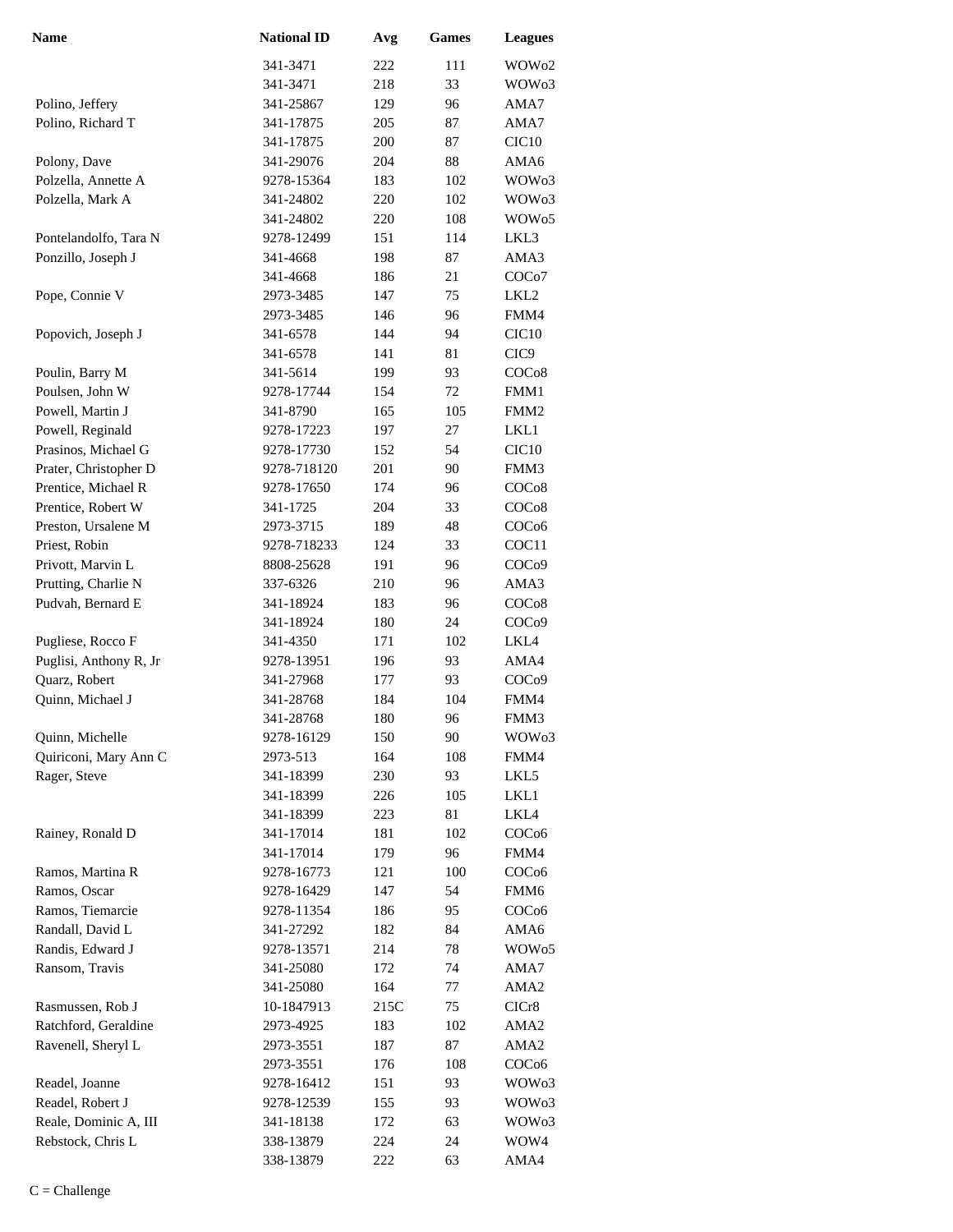| <b>Name</b>              | <b>National ID</b> | Avg | <b>Games</b> | <b>Leagues</b>     |
|--------------------------|--------------------|-----|--------------|--------------------|
| Rechsteiner, Andrew      | 18-843             | 114 | 74           | CICr <sub>6</sub>  |
| Reese, Julee C           | 2975-2124          | 140 | 86           | FMM4               |
| Regan, Daniel T          | 341-27896          | 191 | 108          | COC <sub>06</sub>  |
| Regina, Joseph           | 341-29010          | 187 | 75           | AMA3               |
| Reid, Gloria H           | 2973-7143          | 134 | 36           | AMA1               |
| Reiff, Thomas K          | 341-21014          | 228 | 81           | LKL5               |
|                          | 341-21014          | 227 | 45           | LKL4               |
|                          | 341-21014          | 222 | 78           | LKL1               |
| Reiff, Wanda I           | 2973-2214          | 161 | 84           | LKL <sub>2</sub>   |
| Reilly, Frank P          | 341-17769          | 165 | 75           | COC <sub>08</sub>  |
| Reis, John               | 337-6670           | 173 | 59           | FMM6               |
| Reitberg, Darren         | 9278-15754         | 193 | 90           | CICr <sub>6</sub>  |
| Reyes, Henry, Jr         | 9278-17541         | 180 | 108          | COC <sub>06</sub>  |
|                          | 9278-17541         | 170 | 108          | CICr1              |
| Reynolds, Morgan R       | 18-52629           | 179 | 24           | COC <sub>o</sub> 1 |
| Rhone, Chris             | 9278-718243        | 138 | 51           | $C$ Oc $10$        |
| Ricci, Kevin J           | 338-25373          | 215 | 21           | WOW <sub>02</sub>  |
| Ricci, Mike              | 341-16386          | 179 | 84           | AMA6               |
| Ricciardi, Joseph A, Jr  | 341-281            | 202 | 99           | COC <sub>09</sub>  |
|                          | 341-281            | 198 | 93           | COC <sub>o</sub> 7 |
| Ricciuti, Robert A       | 341-26069          | 222 | 102          | AMA4               |
| Rice, Ronald S           | 341-21428          | 217 | 108          | COC <sub>06</sub>  |
|                          | 341-21428          | 199 | 39           | FMM4               |
| Richardson, Kendall      | 341-22363          | 207 | 99           | AMA <sub>2</sub>   |
|                          | 341-22363          | 194 | 105          | COC <sub>06</sub>  |
| Rickevicius, Steve P, Sr | 341-14944          | 219 | 108          | WOW4               |
| Riehl, Angela            | 5538-2866          | 198 | 99           | CICr1              |
| Riehl, Douglas S         | 341-28994          | 197 | 108          | ClCr1              |
| Riehl, Rosanna           | 2973-7103          | 160 | 101          | ClCr1              |
| Riles, Babe              | 2973-525           | 180 | 105          | COC <sub>06</sub>  |
|                          | 2973-525           | 177 | 24           | CICr3              |
|                          | 2973-525           | 165 | 36           | CIC <sub>r1</sub>  |
| Riley, Michael J         | 9278-19231         | 131 | 93           | COCo7              |
| Ritchotte, John E        | 9278-17519         | 200 | 96           | COC <sub>11</sub>  |
| Rivera, Carmelo          | 341-29222          | 192 | 72           | LKL4               |
| Rivera, Esteban          | 9278-11352         | 173 | 93           | COC <sub>06</sub>  |
| Rivera, Lou              | 9278-20323         | 178 | 57           | AMA7               |
| Rivera, Sammy            | 9278-16881         | 205 | 105          | LKL1               |
| Rizzo, Dan               | 9278-718194        | 126 | 93           | FMM6               |
| Robidoux, Chris D        | 9278-18070         | 132 | 96           | AMA3               |
| Robinson, Donald H, Jr   | 341-5616           | 157 | 84           | COCo8              |
| Robles, Justin C         | 9278-16513         | 161 | 75           | CICr3              |
| Roby, Gerry L            | 9278-14383         | 124 | 93           | CICr <sub>2</sub>  |
| Rockhill, Denise M       | 2973-2467          | 144 | 104          | LKL6               |
| Rockhill, Joseph E       | 341-1374           | 158 | 102          | WOW <sub>03</sub>  |
| Roddy, Doreen T          | 9278-13426         | 115 | 45           | COC <sub>o</sub> 1 |
| Rodrigues, Denise M      | 337-3990           | 197 | 96           | AMA <sub>2</sub>   |
|                          | 337-3990           | 197 | 105          | COC <sub>06</sub>  |
| Rodrigues, Mark A        | 9278-20308         | 119 | 81           | AMA7               |
| Rodrigues, Pablo         | 337-1052           | 195 | 105          | COC <sub>06</sub>  |
|                          | 337-1052           | 193 | 24           | AMA <sub>2</sub>   |
| Rodriguez, Argenis G     | 9278-718123        | 148 | 63           | FMM3               |
| Rodriguez, Joe D         | 337-4965           | 207 | 24           | AMA <sub>2</sub>   |
| Rohne, Raymond E         | 341-1815           | 160 | 93           | CICr4              |
| Roka, Patrick            | 5538-3683          | 205 | 42           | LKL5               |
|                          | 5538-3683          | 205 | 105          | LKL4               |
| Roka, Shawn A            | 9278-15512         | 225 | 48           | LKL4               |
|                          | 9278-15512         | 223 | 54           | LKL5               |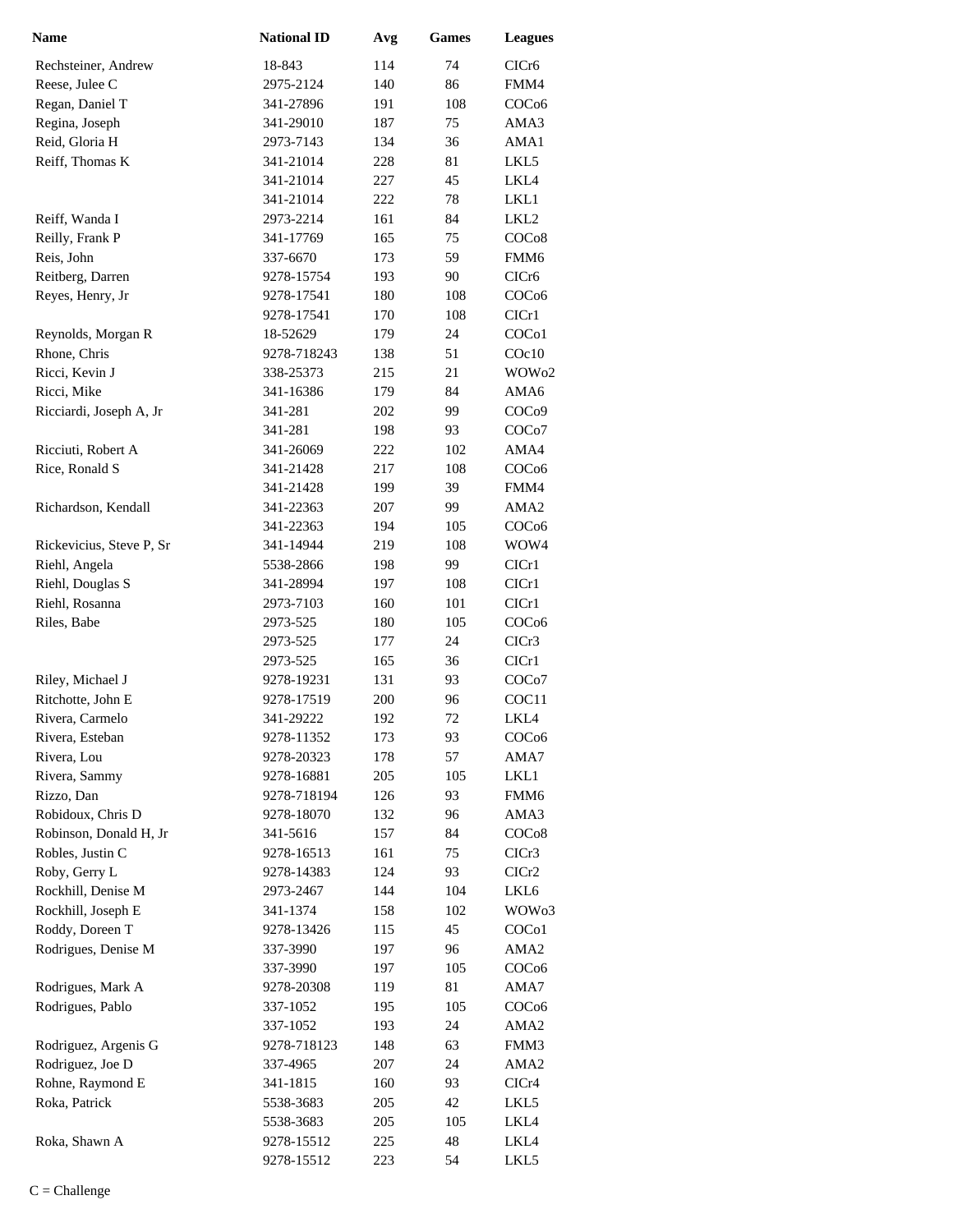| <b>Name</b>             | <b>National ID</b> | Avg | <b>Games</b> | <b>Leagues</b>     |
|-------------------------|--------------------|-----|--------------|--------------------|
| Roller, Ellen R         | 2973-3867          | 128 | 96           | AMA5               |
| Rondinello, Jan L       | 2973-773           | 153 | 82           | FMM <sub>2</sub>   |
| Rosa, Debbie            | 2973-6184          | 135 | 62           | CICr4              |
| Rosado, Marysel         | 9278-15398         | 160 | 102          | COc10              |
| Rose, Tina L            | 2973-3290          | 161 | 99           | AMA7               |
| Rosello, Ken L          | 9278-15118         | 203 | 99           | COC <sub>09</sub>  |
| Rosenwald, Rich L       | 341-24225          | 168 | 92           | COC <sub>o</sub> 7 |
| Ross, Allison           | 9278-14246         | 139 | 99           | ClCr1              |
| Ross, John              | 9278-14247         | 160 | 107          | CICr1              |
| Ross, Kevin G           | 9278-12773         | 179 | 84           | CICr2              |
| Rossi, Ryan P           | 9278-16792         | 199 | 102          | WOW <sub>05</sub>  |
| Rossignol, Scott S      | 341-20887          | 207 | 102          | WOW <sub>05</sub>  |
| Rostkowski, Carolyn A   | 9278-15351         | 118 | 87           | CIC <sub>10</sub>  |
| Rotatori, Jay M         | 9278-14488         | 204 | 99           | WOW <sub>05</sub>  |
| Rotatori, Michael       | 9278-14987         | 171 | 96           | FMM3               |
| Rothwell, Danny B       | 341-28486          | 212 | 30           | COCo8              |
|                         | 341-28486          | 206 | 93           | COC <sub>09</sub>  |
| Rourke, James A         | 9278-11877         | 138 | 95           | FMM <sub>2</sub>   |
| Rourke, Michael T       | 9278-16926         | 174 | 105          | CICr7              |
| Rowe, Brandi L          | 2973-2456          | 213 | 96           | WOW <sub>02</sub>  |
|                         | 2973-2456          | 202 | 93           | WOW4               |
| Rowe, Chris             | 341-24130          | 216 | 99           | WOW4               |
|                         | 341-24130          | 214 | 114          | WOW <sub>02</sub>  |
| Rubbo, Marc             | 341-27708          | 221 | 90           | LKL5               |
|                         | 341-27708          | 220 | 96           | WOW4               |
| Rubbo, Robert A         | 341-4111           | 165 | 57           | LKL4               |
| Rubbo, Steven           | 9278-16131         | 179 | 69           | WOW <sub>03</sub>  |
| Rucker, Anthony S       | 341-4070           | 220 | 96           | LKL2               |
| Rucker, Pamela S        | 2973-1352          | 165 | 84           | LKL2               |
| Ruderman, Deborah A     | 2973-5369          | 135 | 96           | FMM <sub>2</sub>   |
| Ruffoni, Karen A        | 2973-7177          | 145 | 90           | COC11              |
| Ruggiero, Christine V   | 8808-24714         | 150 | 24           | AMA3               |
|                         | 8808-24714         | 138 | 27           | CICr3              |
| Ruggiero, Dominic A, Jr | 341-10529          | 211 | 78           | AMA3               |
|                         | 341-10529          | 211 | 87           | AMA5               |
|                         | 341-10529          | 209 | 87           | WOW4               |
|                         | 341-10529          | 208 | 87           | AMA4               |
|                         | 341-10529          | 207 | 78           | CICr3              |
|                         | 341-10529          | 207 | 81           | AMA7               |
| Ruggiero, Mandy         | 9278-17719         | 101 | 79           | AMA7               |
| Ruggiero, Richard A     | 5538-2077          | 198 | 69           | FMM3               |
| Russell, Eric S, Sr     | 9278-11208         | 196 | 90           | AMA5               |
| Russell, Fitzroy        | 337-5396           | 166 | 93           | ClCr7              |
| Russell, Patrricia A    | 9278-12961         | 114 | 87           | LKL6               |
| Rutherford, Timothy R   | 341-9813           | 179 | 96           | FMM <sub>6</sub>   |
| Ruzicka, Frank J        | 341-28874          | 210 | 93           | AMA4               |
| Ruzicka, John V         | 341-310            | 193 | 96           | FMM1               |
| Ryan, Raymond R, Jr     | 11-350893          | 220 | 100          | AMA2               |
| Saafir, Basman D        | 9278-718203        | 126 | 83           | CIC <sub>10</sub>  |
| Saddler, Marvin         | 337-4257           | 207 | 84           | AMA2               |
| Sadler, Clytie S        | 18-1733            | 113 | 54           | CICr6              |
| Sakowicz, Carl M, Sr    | 341-26318          | 194 | 93           | CICr3              |
| Sakowicz, Charles M     | 9278-11038         | 191 | 84           | CICr3              |
| San Marco, Anthony      | 9278-17781         | 148 | 93           | FMM3               |
| San Marco, Maria        | 9278-17787         | 126 | 93           | FMM3               |
| SanAngelo, Dan M        | 9278-14189         | 231 | 102          | WOW4               |
|                         | 9278-14189         | 223 | 38           | WOW <sub>03</sub>  |
|                         | 9278-14189         | 220 | 117          | WOW <sub>02</sub>  |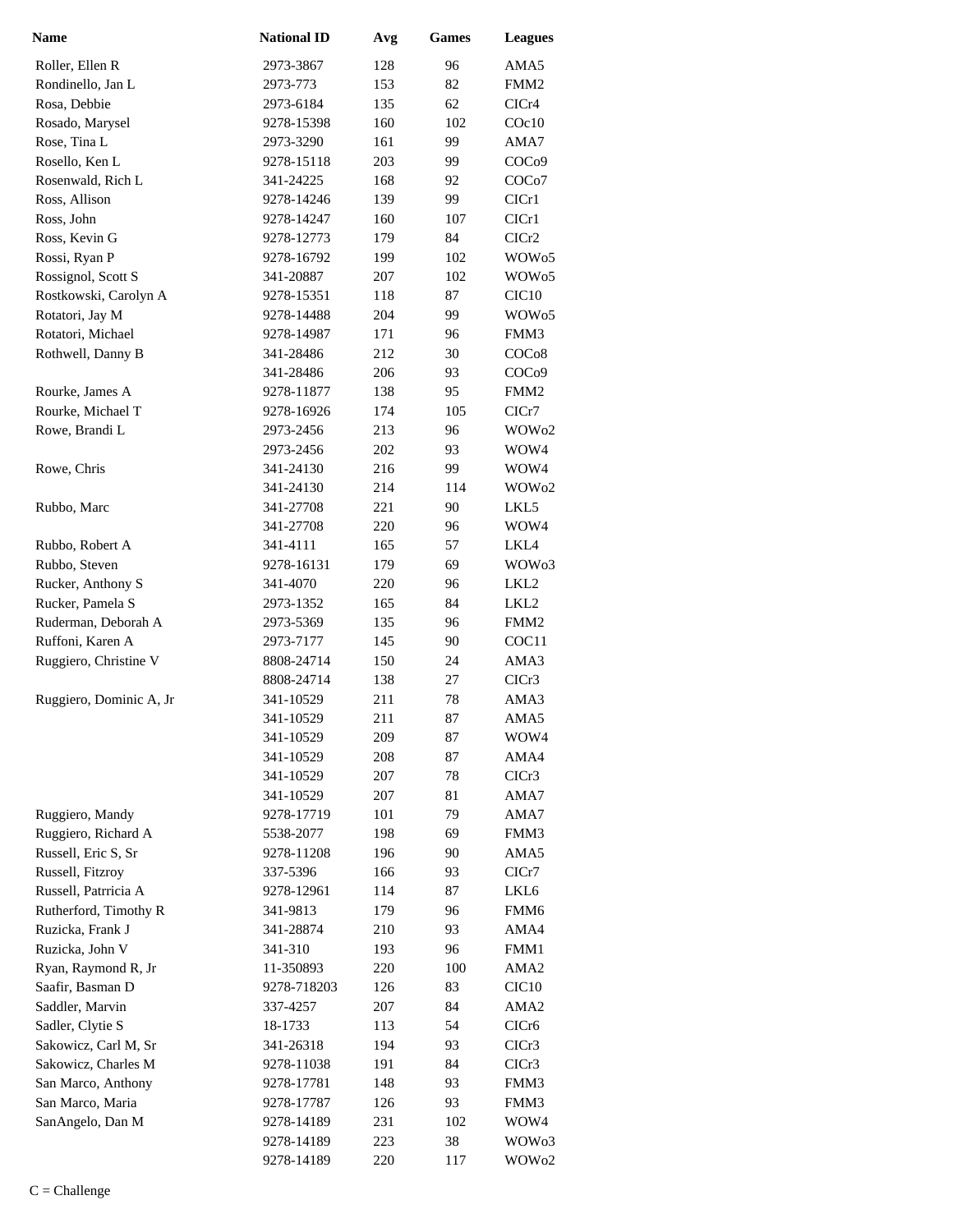| <b>Name</b>             | <b>National ID</b> | Avg | <b>Games</b> | <b>Leagues</b>     |
|-------------------------|--------------------|-----|--------------|--------------------|
|                         | 9278-14189         | 210 | 27           | WOW <sub>05</sub>  |
| SanAngelo, Donna M      | 9278-16132         | 154 | 63           | WOW <sub>03</sub>  |
| Sanca, Peter J          | 341-28068          | 183 | 48           | COC <sub>08</sub>  |
| Sanford, Michael D      | 341-1612           | 176 | 96           | COC <sub>09</sub>  |
| Sanger, Mike D          | 18-2594            | 130 | 72           | CICr6              |
| Sansone, James A        | 341-18402          | 219 | 102          | AMA4               |
|                         | 341-18402          | 216 | 87           | COC <sub>06</sub>  |
|                         | 341-18402          | 215 | 108          | WOW4               |
| Santiago, Hector L      | 341-2876           | 211 | 102          | LKL5               |
|                         | 341-2876           | 210 | 108          | LKL3               |
| Santiago, Maritza       | 9278-17310         | 124 | 108          | CICr1              |
| Santiago, Will          | 9278-11692         | 170 | 93           | FMM <sub>6</sub>   |
| Santoli, Douglas J      | 341-1313           | 218 | 120          | LKL3               |
| Santore, Phillip, Jr    | 341-29448          | 169 | 94           | CIC <sub>r1</sub>  |
| Santos, John A          | 9278-14416         | 203 | 102          | COC <sub>09</sub>  |
| Santos, John J          | 9278-18068         | 185 | 102          | COCo9              |
| Sass, Edward P          | 341-792            | 218 | 38           | COC <sub>o</sub> 7 |
| Sasso, James C          | 341-26048          | 125 | 102          | LKL6               |
| Satkowski, Mary Ann     | 9278-718143        | 108 | 99           | AMA5               |
| Saturno, Edward F       | 341-26439          | 208 | 114          | LKL3               |
| Sautter, Kenneth C      | 9278-18042         | 146 | 75           | COC <sub>05</sub>  |
| Savage, Richard A       | 341-4069           | 190 | 79           | LKL <sub>2</sub>   |
| Savarese, Richard A     | 9278-14585         | 194 | 93           | COC <sub>08</sub>  |
| Savio, Samantha         | 9278-15981         | 125 | 87           | CICr3              |
| Savo, Toni A            | 9278-10946         | 136 | 75           | CICr1              |
| Savoie, Claire          | 18-2688            | 121 | 87           | CICr6              |
| Sayan, Alex             | 9278-718164        | 227 | 80           | AMA6               |
| Saylor, Mary-Ellen      | 2973-5862          | 162 | 87           | AMA7               |
| Scaccia, Sisto C        | 341-17475          | 184 | 72           | AMA6               |
| Scarpa, John            | 9278-17225         | 148 | 81           | COC <sub>09</sub>  |
| Scarzella, Denise M     | 9278-16133         | 144 | 96           | WOW <sub>03</sub>  |
| Scarzella, Joseph A     | 341-13884          | 191 | 81           | WOW <sub>03</sub>  |
|                         | 341-13884          | 184 | 96           | WOW <sub>05</sub>  |
| Schaeffer, Julie R      | 341-21168          | 198 | 29           | AMA4               |
|                         | 341-21168          | 195 | 85           | COC <sub>o1</sub>  |
|                         | 341-21168          | 194 | 101          | COC <sub>06</sub>  |
| Scheller, Andrew        | 9278-18009         | 128 | 73           | CICr6              |
| Scherb, Robert C        | 341-20284          | 207 | 81           | COC <sub>08</sub>  |
| Schiffer, James B       | 341-10343          | 225 | 99           | AMA7               |
|                         | 341-10343          | 219 | 96           | AMA3               |
| Schiffer, Norma J       | 9278-16433         | 151 | 96           | AMA3               |
| Schilkowski, Andrew V   | 341-25872          | 234 | 102          | AMA4               |
| Schillinger, Billy T    | 9278-718178        | 155 | 30           | COc10              |
| Schmitt, William P, III | 338-30906          | 228 | 24           | LKL1               |
|                         | 338-30906          | 225 | 93           | LKL5               |
| Schneider, Ethan        | 9278-18140         | 164 | 21           | AMA1               |
| Schnitzke, John W       | 341-2323           | 168 | 93           | CICr2              |
| Schofield, Agnes        | 2973-6267          | 136 | 105          | ClCr7              |
| Schroeder, Zeke         | 341-141            | 207 | 48           | AMA7               |
|                         | 341-141            | 207 | 72           | AMA4               |
| Schuelke, Fran A        | 2975-4715          | 173 | 105          | AMA <sub>2</sub>   |
| Schumacher, James W     | 9278-16655         | 141 | 63           | FMM4               |
| Schwabe, Bill J         | 9278-17928         | 121 | 83           | COC <sub>11</sub>  |
| Schwabe, Daniel R       | 9278-17929         | 140 | 96           | COC <sub>11</sub>  |
| Schwartz, Monica        | 11-678023          | 209 | 90           | AMA4               |
|                         | 11-678023          | 207 | 90           | LKL5               |
| Schweiss, Jake          | 9278-20316         | 173 | 96           | COC <sub>11</sub>  |
| Sciaraffa, Deborah M    | 2973-6525          | 128 | 81           | FMM4               |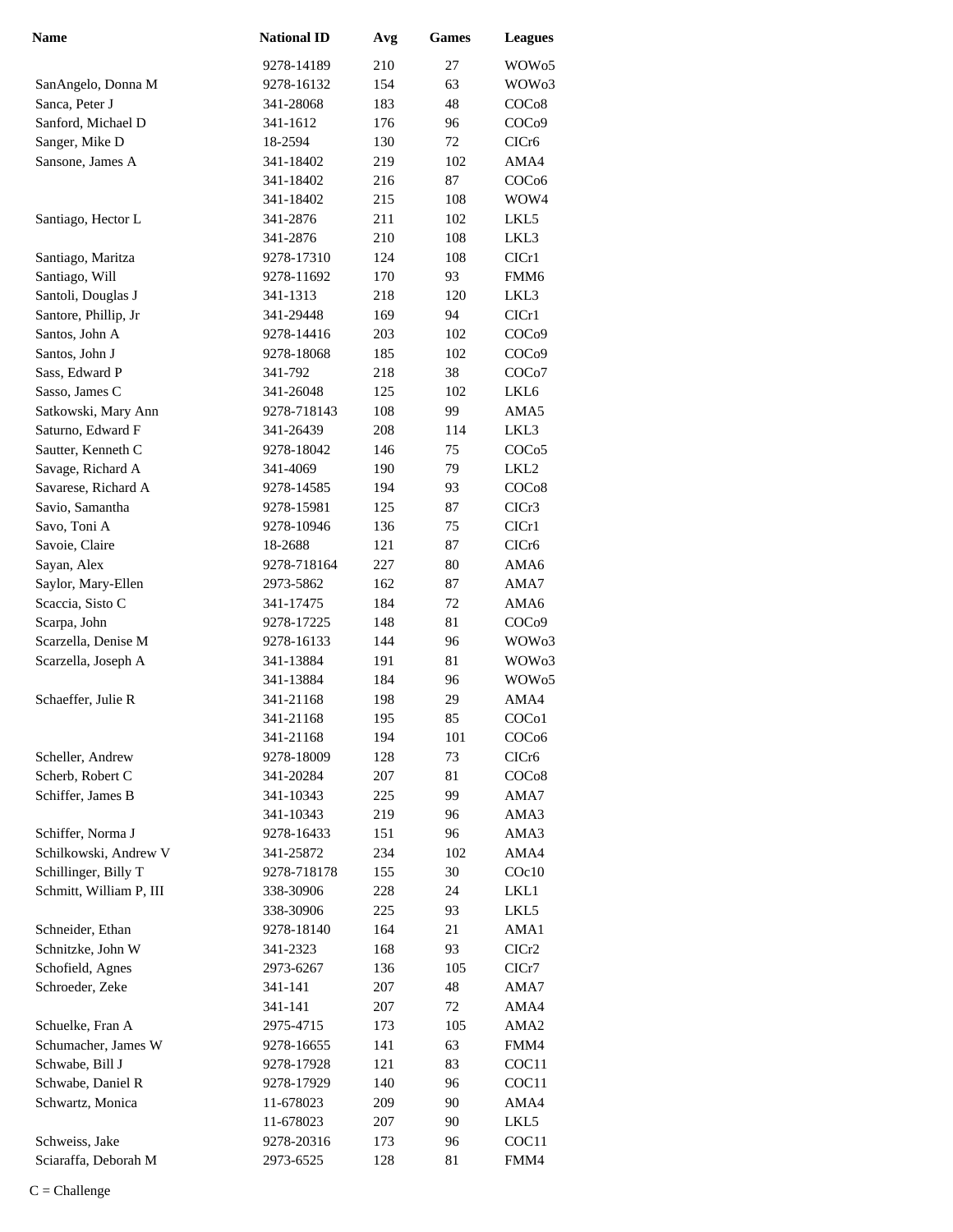| <b>Name</b>           | <b>National ID</b> | Avg | <b>Games</b> | <b>Leagues</b>     |
|-----------------------|--------------------|-----|--------------|--------------------|
| Sciaraffa, Paul       | 9278-16677         | 132 | 27           | FMM4               |
| Sciarra, Joe M        | 9278-718182        | 158 | 84           | CIC <sub>9</sub>   |
| Scipio, Betty P       | 2973-3524          | 134 | 90           | FMM4               |
| Scott, Cory S         | 9278-718157        | 171 | 87           | COC <sub>o</sub> 7 |
| Scott, Dorothy M      | 2973-5941          | 128 | 66           | CICr1              |
| Scott, Rebecca A      | 9278-718144        | 117 | 90           | AMA5               |
| Scott, Ronald S       | 341-8884           | 172 | 93           | COC <sub>o</sub> 7 |
| Scott, Timothy E      | 9278-11070         | 234 | 96           | AMA3               |
|                       | 9278-11070         | 232 | 93           | CIC10              |
|                       | 9278-11070         | 222 | 93           | CICr3              |
| Seal, Joyceanne       | 9278-17073         | 170 | 78           | COC <sub>o</sub> 1 |
|                       | 9278-17073         | 169 | 74           | COC <sub>06</sub>  |
| Seeds, Brian K        | 341-27201          | 181 | 69           | CICr4              |
|                       | 341-27201          | 180 | 69           | CIC <sub>11</sub>  |
| Seeds, Eric J         | 341-25845          | 168 | 102          | CICr4              |
| Seeley, Katie         | 9278-19301         | 162 | 80           | AMA5               |
|                       | 9278-19301         | 157 | 90           | COC <sub>06</sub>  |
|                       | 9278-19301         | 154 | 51           | CICr3              |
| Seeley, Steven A      | 9278-13693         | 193 | 90           | ClCr3              |
| Segarra, John A       | 337-320            | 223 | 99           | AMA <sub>2</sub>   |
|                       | 337-320            | 201 | 24           | COC <sub>06</sub>  |
| Segui, Luis O         | 9278-13066         | 200 | 99           | WOW <sub>03</sub>  |
| Serkins, Ray J        | 337-6506           | 190 | 63           | ClCr3              |
|                       | 337-6506           | 188 | 81           | CIC <sub>10</sub>  |
| Server, Shawn M       | 341-29110          | 219 | 96           | COC <sub>08</sub>  |
| Shahen, Alex          | 9278-17575         | 177 | 99           | WOW <sub>03</sub>  |
| Shahen, Frances       | 9278-17574         | 133 | 95           | WOW <sub>03</sub>  |
| Shandro, Beatrice C   | 9278-16225         | 147 | 99           | FMM <sub>2</sub>   |
| Shara, Patricia A     | 338-34035          | 144 | 62           | COC <sub>o</sub> 1 |
| Sharik, Cathie R      | 2973-540           | 141 | 90           | AMA7               |
| Sharog, Brett A       | 9278-18180         | 193 | 69           | FMM6               |
| Sharpe, Heather       | 9278-14391         | 124 | 81           | FMM3               |
| Shatas, Bill C        | 341-27232          | 161 | 78           | COC <sub>o</sub> 7 |
| Shaw, Harold E        | 341-915            | 195 | 54           | LKL1               |
|                       | 341-915            | 194 | 120          | LKL3               |
|                       | 341-915            | 193 | 105          | LKL4               |
| Shea, Catrina D       | 2973-5092          | 189 | 96           | CICr1              |
|                       | 2973-5092          | 188 | 102          | COC <sub>06</sub>  |
| Shea, John            | 9278-14652         | 178 | 24           | LKL5               |
|                       | 9278-14652         | 167 | 120          | LKL3               |
| Sheltman, James       | 9278-12940         | 217 | 90           | COC <sub>09</sub>  |
| Sheltman, Sonny       | 341-24450          | 199 | 90           | COC <sub>09</sub>  |
| Shepard, Curtis A     | 343-5869           | 215 | 96           | AMA <sub>2</sub>   |
| Shepard, Mark         | 9278-19210         | 138 | 96           | CICr3              |
| Sheperd, Edward M, II | 9278-18168         | 192 | 100          | LKL4               |
| Sherman, Barbara J    | 2973-1492          | 158 | 108          | CIC <sub>r1</sub>  |
|                       | 2973-1492          | 158 | 108          | COC <sub>06</sub>  |
| Sherman, Jason        | 9278-16403         | 210 | 71           | CIC <sub>r1</sub>  |
|                       | 9278-16403         | 205 | 90           | COC <sub>06</sub>  |
| Shields, Connie       | 2975-7720          | 172 | 87           | CIC <sub>r1</sub>  |
| Shields, Janet        | 9278-718189        | 119 | 48           | FMM6               |
| Shields, Tyiesha      | 9278-15108         | 158 | 80           | CICr3              |
| Shields, Vincent G    | 341-29630          | 199 | 81           | CICr3              |
|                       | 341-29630          | 198 | 93           | CIC <sub>r</sub> 1 |
| Shiley, Mark D        | 341-7956           | 137 | 42           | CICr <sub>6</sub>  |
| Shinglar, Andrew J    | 341-10947          | 183 | 84           | AMA6               |
| Shirling, Michael J   | 341-23825          | 213 | 98           | WOW01              |
| Shirling, Teresa N    | 2973-4448          | 111 | 75           | WOW01              |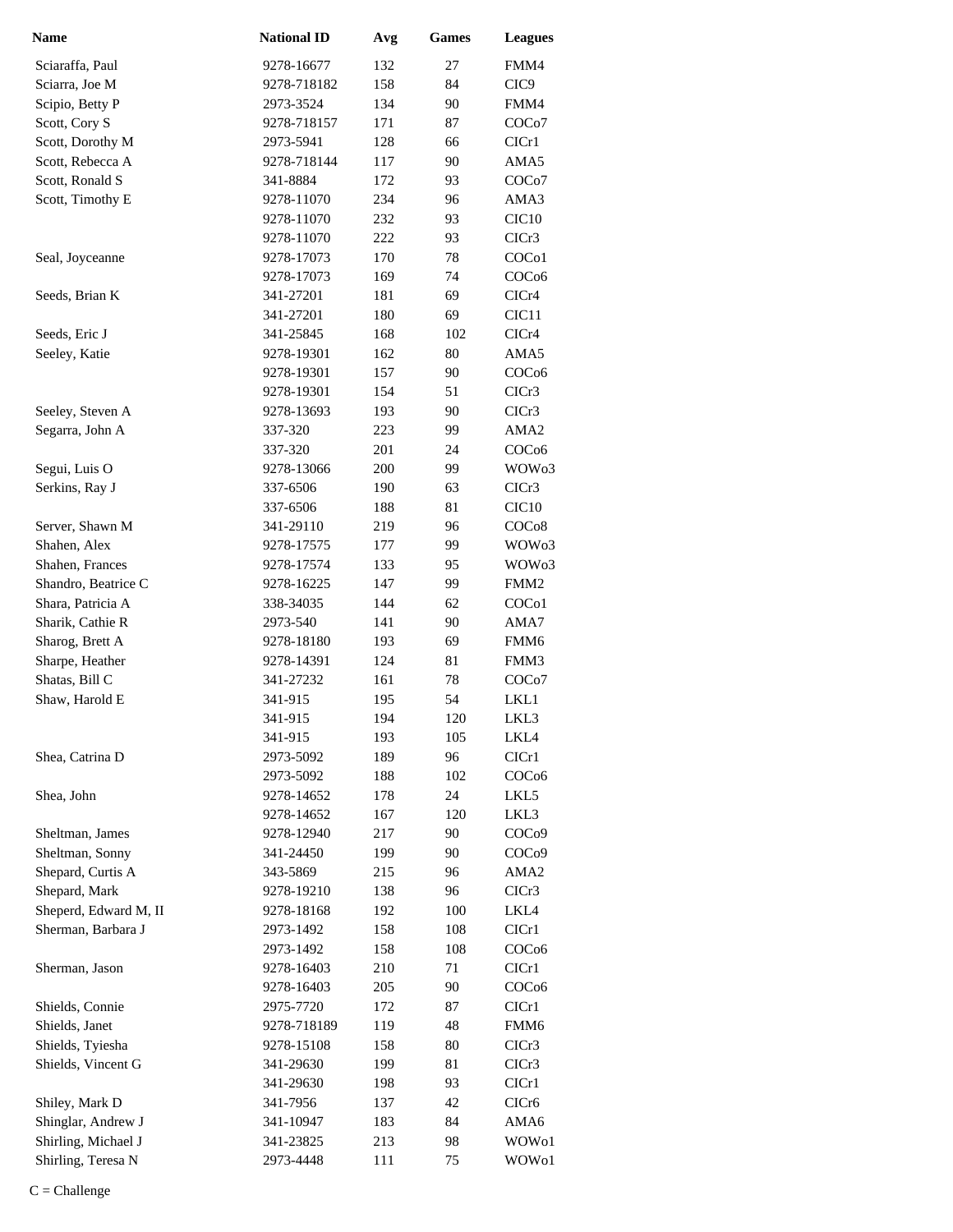| <b>Name</b>               | <b>National ID</b> | Avg  | <b>Games</b> | <b>Leagues</b>     |
|---------------------------|--------------------|------|--------------|--------------------|
| Shultz, Daniel            | 9278-16494         | 167  | 81           | AMA3               |
| Shupenis, Paul V, Sr.     | 9278-13544         | 203  | 90           | AMA1               |
| Siconolfi, Albert J       | 338-17490          | 201  | 21           | CIC <sub>9</sub>   |
|                           | 338-17490          | 197  | 80           | COC <sub>09</sub>  |
| Sikorski, William M       | 338-20523          | 132  | 82           | CIC <sub>r6</sub>  |
| Silva, Jane               | 9278-718196        | 107  | 87           | FMM6               |
| Silva, Jason              | 9278-16518         | 166  | 93           | FMM6               |
| Silva, Nathan             | 5538-768           | 201  | 48           | COC <sub>09</sub>  |
| Silvestros, Louis N       | 341-17280          | 170  | 87           | CICr4              |
| Simone, Jeffrey           | 9278-718184        | 168  | 83           | CIC <sub>9</sub>   |
| Simone, Tony A            | 9278-718183        | 125  | 45           | CIC <sub>9</sub>   |
| Sirois, Dean J            | 341-29260          | 219  | 90           | AMA6               |
|                           | 341-29260          | 217  | 99           | AMA7               |
|                           | 341-29260          | 207  | 96           | CICr3              |
| Sirois, Peter W           | 9278-19290         | 125  | 96           | CICr3              |
| Sisson, Edward R          | 341-25091          | 160  | 33           | AMA7               |
| Skelly, Brian             | 341-4995           | 182  | 93           | FMM1               |
| Skurja, Gerard M, Jr      | 9278-22420         | 148  | 30           | FMM <sub>6</sub>   |
|                           | 9278-22420         | 140  | 78           | CICr3              |
| Skurja, Gerard M, Sr      | 9278-13855         | 174  | 92           | CICr3              |
| Slack, Ronald A           | 341-29150          | 183  | 99           | COC <sub>09</sub>  |
|                           | 341-29150          | 181  | 87           | COC <sub>o</sub> 7 |
| Slowinski, Summer R       | 9278-13398         | 179  | 105          | LKL1               |
| Slowinski, William F      | 341-12631          | 212  | 104          | LKL5               |
|                           | 341-12631          | 205  | 102          | LKL1               |
| Slowinski, William F, III | 9278-12491         | 213  | 70           | LKL5               |
|                           | 9278-12491         | 207  | 95           | LKL1               |
| Smart, Gladys M           | 2973-2393          | 180  | 84           | AMA1               |
|                           | 2973-2393          | 172  | 27           | COC <sub>06</sub>  |
|                           | 2973-2393          | 169  | 93           | CIC <sub>10</sub>  |
| Smith, Carla D            | 2975-161           | 187  | 90           | AMA <sub>2</sub>   |
|                           | 2975-161           | 182  | 99           | AMA4               |
| Smith, Charles E          | 9278-14376         | 210  | 77           | CIC <sub>10</sub>  |
|                           | 9278-14376         | 207  | 105          | COC <sub>06</sub>  |
| Smith, Gwendolyn I        | 2973-3348          | 150  | 99           | COC <sub>06</sub>  |
| Smith, Irene L            | 2973-6703          | 125  | 91           | CICr3              |
| Smith, Jacques K          | 341-2266           | 213  | 102          | COC <sub>06</sub>  |
|                           | 341-2266           | 210  | 105          | AMA2               |
|                           | 341-2266           | 209  | 101          | AMA4               |
| Smith, Jaime L            | 5538-504           | 198  | 39           | AMA4               |
|                           | 5538-504           | 184C | 75           | CICr8              |
| Smith, Kyle C             | 341-26545          | 133  | 72           | CICr <sub>6</sub>  |
| Smith, Melissa L          | 9278-22376         | 186C | 59           | CICr8              |
|                           | 9278-22376         | 185  | 32           | ClCr1              |
| Smith, Michael            | 9278-15346         | 184  | 108          | COC <sub>06</sub>  |
| Smith, Morgan E           | 9278-15100         | 131  | 105          | ClCr1              |
| Smith, Richard W          | 341-26707          | 187  | 86           | COC <sub>o</sub> 7 |
|                           | 341-26707          | 178  | 92           | CICr3              |
| Smith, Rosemary           | 2973-6662          | 101  | 87           | COC <sub>o</sub> 1 |
| Smith, William A          | 341-22077          | 152  | 102          | COC <sub>09</sub>  |
| Smutko, Mike S, Sr        | 341-5466           | 174  | 33           | COC <sub>09</sub>  |
| Snedeker, Ana M           | 9278-13959         | 140  | 93           | CICr1              |
| Snedeker, William R, Jr   | 341-25204          | 198  | 87           | CICr1              |
| Snow, William             | 341-3787           | 182  | 89           | CICr4              |
| Sobczak, John J           | 337-6108           | 194  | 45           | FMM1               |
| Sommo, Michael J          | 341-1641           | 186  | 21           | FMM1               |
| Sonsini, Nicole L         | 9278-16922         | 205  | 99           | WOW4               |
| Sordi, Joseph A, III      | 9278-17387         | 186  | 93           | COC <sub>09</sub>  |
|                           |                    |      |              |                    |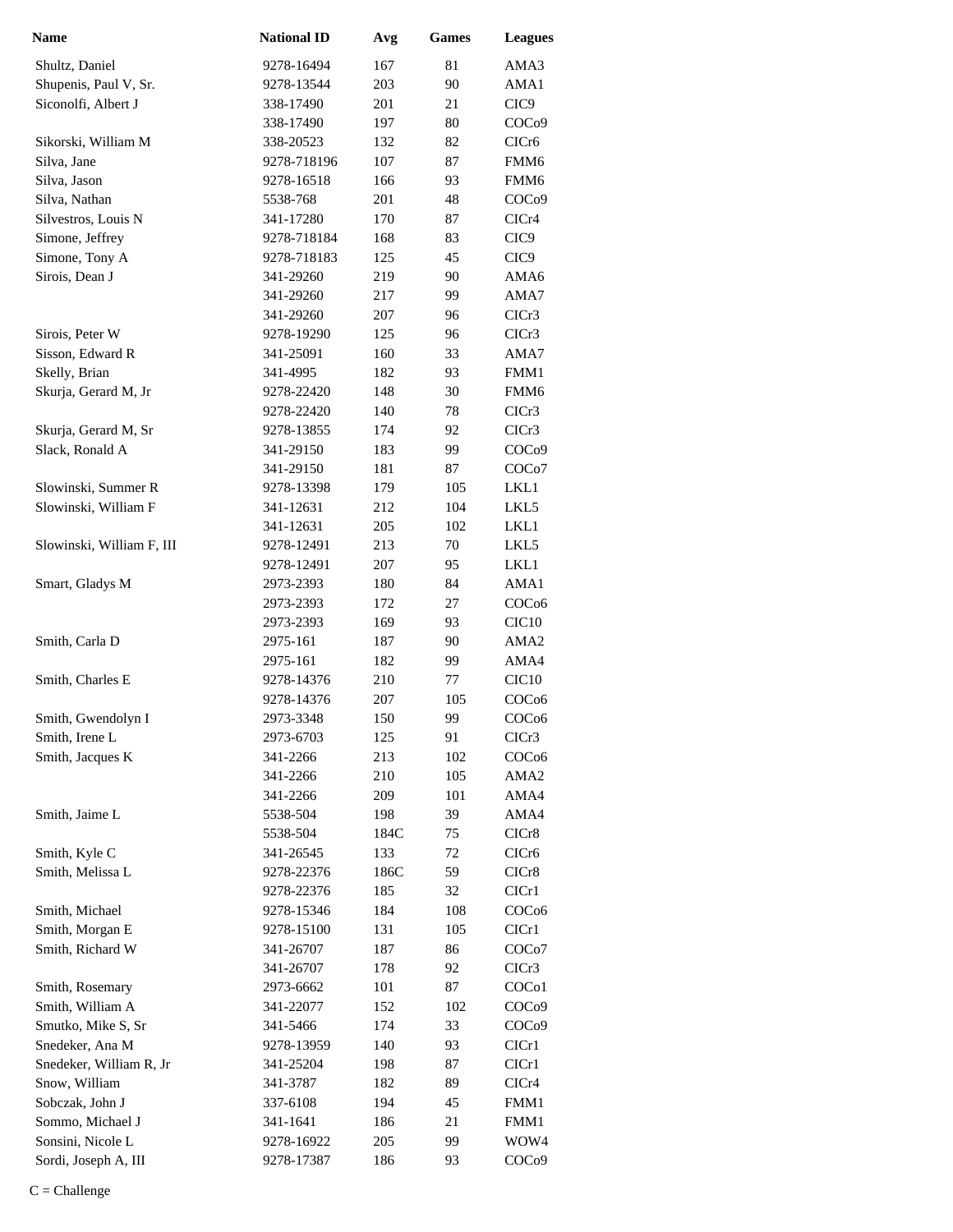| <b>Name</b>              | <b>National ID</b> | Avg | <b>Games</b> | <b>Leagues</b>    |
|--------------------------|--------------------|-----|--------------|-------------------|
| Sortini, Jennifer        | 9278-19247         | 116 | 81           | AMA5              |
| Spadacenta, Dave A       | 9278-15135         | 187 | 93           | ClCr2             |
| Spadacenta, Deana M      | 9278-12542         | 159 | 62           | CIC <sub>10</sub> |
| Sparks, Janet            | 2973-5366          | 130 | 99           | FMM <sub>2</sub>  |
| Spath, Gregory A         | 341-22525          | 169 | 81           | AMA7              |
| Spear, Lisa A            | 9278-16090         | 150 | 93           | WOW <sub>03</sub> |
| Spear, Timothy R, Sr     | 9278-16134         | 204 | 93           | WOW <sub>03</sub> |
|                          | 9278-16134         | 201 | 99           | WOW <sub>05</sub> |
| Spector, Matt E          | 341-23641          | 168 | 78           | CIC <sub>9</sub>  |
| Spell-Ashmore, Delores I | 2973-3158          | 135 | 93           | CIC10             |
|                          | 2973-3158          | 134 | 93           | CICr <sub>2</sub> |
| Spellman, Henry L        | 341-28463          | 211 | 24           | LKL4              |
|                          | 341-28463          | 209 | 93           | LKL5              |
| Spickle, Mary C          | 2973-5881          | 172 | 27           | CICr3             |
|                          | 2973-5881          | 170 | 96           | ClCr1             |
| Spikes, Freddie L        | 341-6537           | 148 | 96           | FMM4              |
| Spinnato, Paul J, III    | 341-24560          | 214 | 39           | COC <sub>09</sub> |
| Splain, Steve A          | 341-2733           | 230 | 24           | AMA4              |
|                          | 341-2733           | 229 | 105          | WOW4              |
| St. Hilaire, Bob A       | 341-3467           | 208 | 51           | WOW <sub>02</sub> |
| Stabach, Theresa A       | 2973-4436          | 133 | 72           | COC <sub>o1</sub> |
| Stanley, Francine L      | 2973-1971          | 177 | 105          | COC <sub>06</sub> |
|                          | 2973-1971          | 172 | 101          | AMA <sub>2</sub>  |
|                          | 2973-1971          | 168 | 93           | CICr4             |
| Stark, Craig L           | 9278-14250         | 188 | 87           | LKL1              |
| Stayrook, Steven E       | 10-1860798         | 220 | 84           | COc10             |
|                          | 10-1860798         | 213 | 96           | COC <sub>06</sub> |
|                          | 10-1860798         | 211 | 84           | COC <sub>04</sub> |
|                          | 10-1860798         | 205 | 30           | COC <sub>09</sub> |
| Stefanowicz, Cheryl A    | 2973-5422          | 129 | 25           | WOW <sub>o1</sub> |
| Stetzer, Brian           | 5538-3569          | 193 | 82           | COC <sub>08</sub> |
| Stewart, Daniel G, Jr    | 341-7855           | 192 | 108          | COC <sub>06</sub> |
|                          | 341-7855           | 184 | 108          | FMM4              |
| Stewart, Josette A       | 2973-3399          | 170 | 108          | FMM4              |
| Stewart, Sherry          | 9278-718191        | 77  | 30           | FMM6              |
| Stilkey, Hazen O         | 341-3111           | 161 | 48           | WOW <sub>05</sub> |
| Stowell, Paul            | 9278-16892         | 192 | 90           | FMM <sub>6</sub>  |
| Stowell, Wendy           | 9278-17417         | 131 | 84           | FMM <sub>6</sub>  |
| Street, William D        | 17-66102           | 204 | 75           | FMM1              |
| Strout, Douglas J        | 341-28199          | 197 | 87           | COCo6             |
|                          | 341-28199          | 194 | 87           | COCo7             |
| Strout, Tyler J          | 9278-15034         | 179 | 93           | COCo7             |
| Sudell, Andrew T         | 337-1565           | 195 | 93           | FMM6              |
| Summa, Frank J           | 341-19288          | 182 | 96           | CICr3             |
| Summa, Frank M           | 341-28558          | 199 | 93           | CICr3             |
| Summa, Nicholas C        | 5538-1628          | 194 | 96           | CICr3             |
| Summerfield, Alan K      | 341-6670           | 219 | 93           | WOW4              |
|                          | 341-6670           | 210 | 21           | WOW <sub>05</sub> |
| Super, Elinore E         | 2973-3353          | 138 | 93           | FMM3              |
| Suraci, Jessica M        | 2973-5946          | 186 | 96           | AMA7              |
| Swanson, Joshua D        | 9278-718168        | 138 | 24           | COC <sub>08</sub> |
| Swanson, Kevin R, Sr     | 341-29340          | 183 | 96           | COC <sub>08</sub> |
| Sweeney, Gary J          | 338-3192           | 196 | 93           | LKL4              |
|                          | 338-3192           | 193 | 90           | AMA5              |
|                          | 338-3192           | 192 | 72           | LKL1              |
| Swoszowski, Daniel       | 341-27295          | 181 | 90           | AMA7              |
| Swoszowski, Kathleen M   | 2973-3039          | 156 | 90           | AMA7              |
| Sylvester, Gregory D     | 341-29358          | 206 | 78           | WOW03             |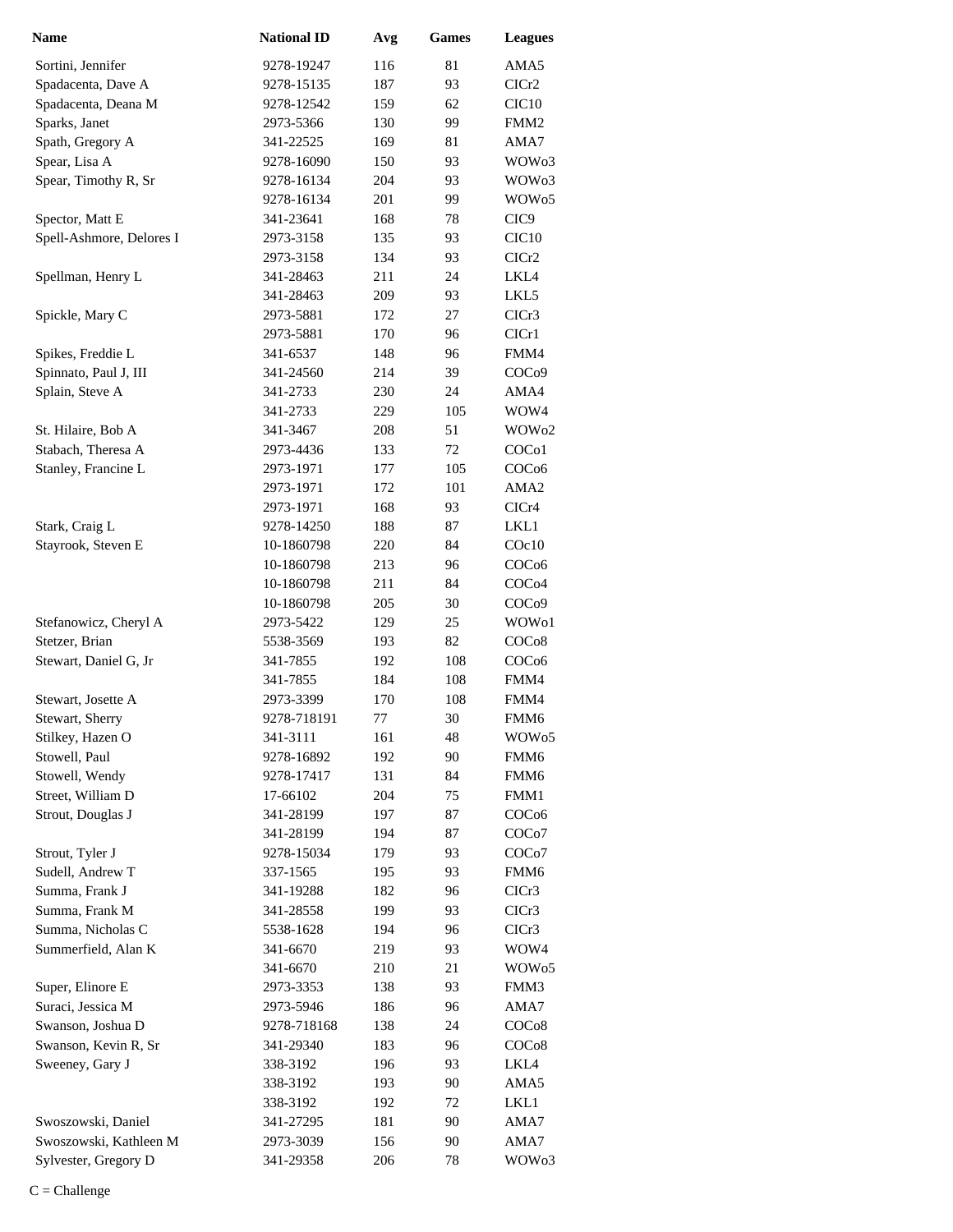| <b>Name</b>           | <b>National ID</b> | Avg  | <b>Games</b> | <b>Leagues</b>    |
|-----------------------|--------------------|------|--------------|-------------------|
| Synott, Felicia M     | 9278-15322         | 147  | 87           | LKL6              |
| Syombathy, Clinton J  | 9278-18171         | 161  | 91           | AMA7              |
| Sypniewski, Carol     | 2973-1106          | 133  | 75           | AMA5              |
| Szigeti, Amanda M     | 5538-305           | 169  | 96           | ClCr1             |
| Szmajlo, Walter       | 9278-11513         | 216  | 108          | WOW <sub>05</sub> |
| Tacchi, John Q, Jr.   | 9278-18032         | 112  | 78           | COCo <sub>5</sub> |
| Tackos, Katie E       | 9278-17016         | 155  | 102          | CICr1             |
| Taft, Jacqueline      | 2973-838           | 155  | 108          | CICr7             |
| Tafuto, David A       | 341-16078          | 203  | 62           | AMA4              |
|                       | 341-998            |      | 90           | AMA4              |
| Talarczyk, Joe        |                    | 238  |              |                   |
| Talento, Tim J        | 341-28782          | 196  | 81           | COC <sub>09</sub> |
| Talnose, William E    | 341-16370          | 185  | 81           | FMM1              |
| Tardif, Yvan J        | 341-13776          | 194  | 96           | WOW <sub>o1</sub> |
|                       | 341-13776          | 187  | 105          | LKL1              |
| Tasco, Bill A         | 341-28964          | 209  | 77           | AMA6              |
|                       | 341-28964          | 190  | 93           | AMA4              |
| Tauoa, Tyler M        | 9278-17197         | 154  | 96           | WOW <sub>03</sub> |
| Tearne, Heather D     | 2973-1642          | 147  | 60           | FMM <sub>2</sub>  |
| Tendler, David E      | 341-2692           | 211  | 66           | COCo8             |
| Testagrossa, Peter M  | 341-15959          | 189  | 90           | COC <sub>09</sub> |
| Teti, James A, Jr     | 9278-17747         | 225  | 117          | LKL3              |
|                       | 9278-17747         | 220  | 102          | LKL5              |
| Thibodeau, Dave L     | 9278-14063         | 226  | 114          | WOW <sub>02</sub> |
|                       | 9278-14063         | 223  | 102          | WOW <sub>05</sub> |
| Thibodeau, Joe W      | 9278-14062         | 215  | 83           | WOW <sub>05</sub> |
| Thomas, Greg V, Jr    | 341-26967          | 176  | 83           | CICr4             |
| Thomas, Phil          | 341-21126          | 165  | 85           | CICr4             |
| Thomas, Timothy E     | 341-28534          | 197  | 101          | COC <sub>06</sub> |
|                       | 341-28534          | 194  | 96           | COC <sub>09</sub> |
| Thompson, Leona N     | 2975-1431          | 169  | 93           | FMM4              |
| Ticino, Ryan M        | 8808-37191         | 195  | 96           | COC <sub>08</sub> |
| Ticino, Scott E       | 338-22650          | 190  | 45           | COC <sub>08</sub> |
| Tingley, Kevin E      | 341-28102          | 157  | 78           | AMA6              |
| Tingley, Shari A      | 9278-718165        | 116  | 81           | AMA6              |
| Tippett, Donna M      | 2972-16585         | 142  | 99           | COc10             |
|                       | 9278-11630         | 194  | 93           | COc10             |
| Tippett, Terry C      |                    |      |              | COC <sub>09</sub> |
| Titus, Christopher M  | 9278-16549         | 182  | 96           |                   |
| Titus, Margaret M     | 2973-6313          | 155  | 87           | COCo1             |
| Titus, Scott          | 9278-16546         | 199  | 99           | COC <sub>09</sub> |
| Tolla, Mark A         | 9278-18156         | 148  | 81           | CIC <sub>10</sub> |
| Toni, Sergio, Jr      | 9278-11827         | 119  | 69           | CIC <sub>9</sub>  |
| Toni, Sergio F, Sr    | 341-3948           | 131  | 84           | CIC <sub>9</sub>  |
| Torino, John          | 341-5115           | 173C | 21           | CICr8             |
|                       | 341-5115           | 173  | 42           | FMM <sub>2</sub>  |
| Torre, Anthony        | 5538-267           | 225C | 24           | CICr8             |
|                       | 5538-267           | 219  | 87           | AMA4              |
| Torres, Luis E        | 9278-18004         | 174  | 42           | AMA3              |
|                       | 9278-18004         | 169  | 80           | AMA5              |
|                       | 9278-18004         | 169  | 93           | AMA7              |
|                       | 9278-18004         | 167  | 67           | AMA <sub>2</sub>  |
| Torres, Marcos W      | 341-19493          | 203  | 90           | AMA <sub>2</sub>  |
|                       | 341-19493          | 196  | 84           | COC <sub>08</sub> |
|                       | 341-19493          | 195  | 102          | COC <sub>06</sub> |
| Torres, Wilfor G, Sr. | 1663-2618          | 217  | 36           | WOW4              |
|                       | 1663-2618          | 213  | 99           | AMA2              |
|                       | 1663-2618          | 211  | 93           | COCo8             |
|                       | 1663-2618          | 208  | 99           | COC <sub>06</sub> |
| Torres, Wilfor X, Jr  | 9278-14058         | 195  | 78           | COCo8             |
|                       |                    |      |              |                   |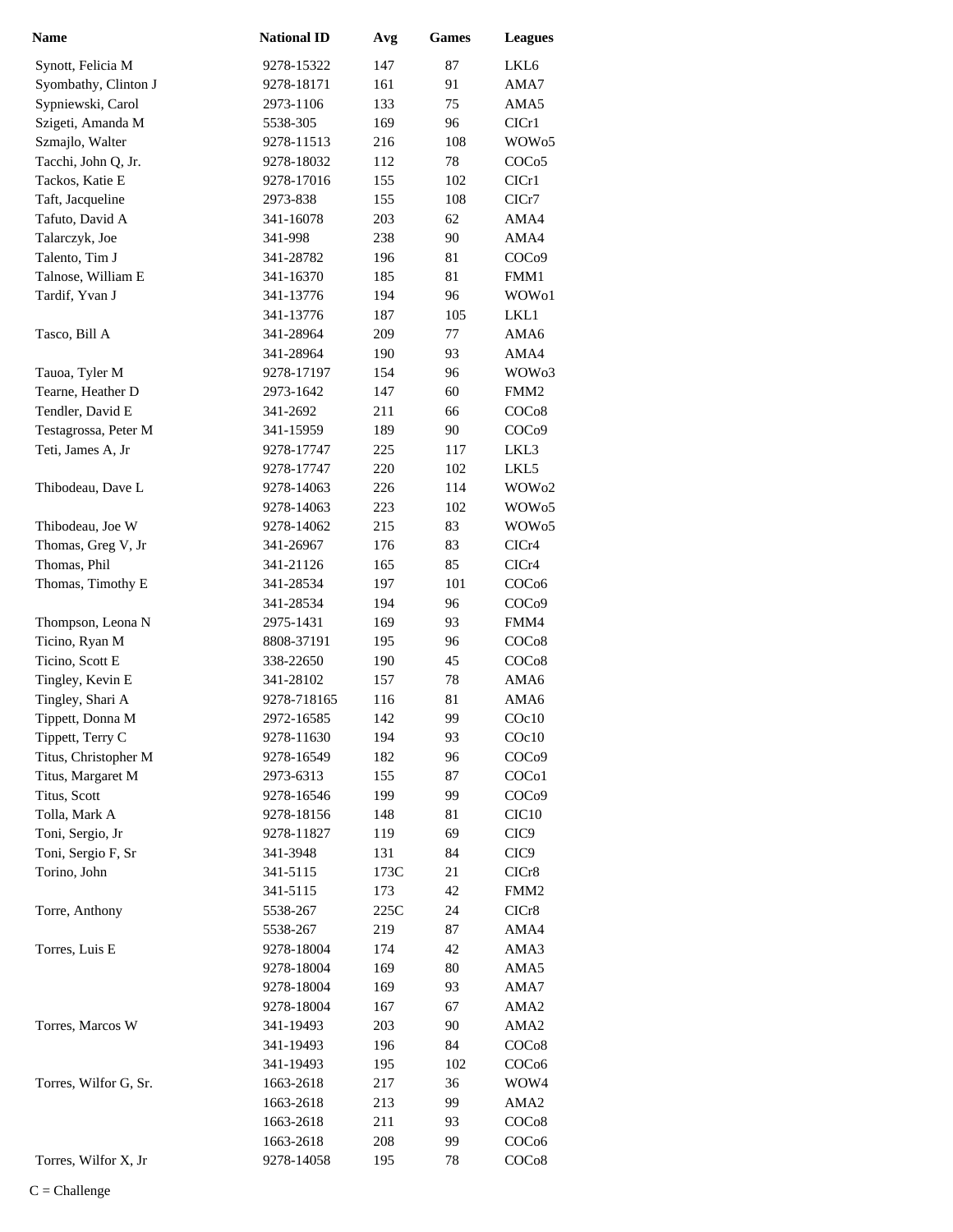| <b>Name</b>            | <b>National ID</b> | Avg  | <b>Games</b> | <b>Leagues</b>     |
|------------------------|--------------------|------|--------------|--------------------|
|                        | 9278-14058         | 191  | 99           | COC <sub>06</sub>  |
| Tosetti, Robert J, III | 9278-15438         | 205  | 105          | FMM2               |
| Tosetti, Yvonne        | 9278-15436         | 145  | 95           | FMM <sub>2</sub>   |
| Towers, Howard T       | 337-3222           | 180  | 84           | AMA1               |
| Tramontano, Harry P    | 9278-12965         | 162  | 93           | AMA7               |
| Tran, Ky T             | 341-22485          | 199  | 27           | AMA4               |
| Treloar, Kenny W       | 9278-19289         | 142  | 84           | WOW <sub>03</sub>  |
| Troiano, Bryan         | 18-8307            | 106  | 41           | CICr <sub>6</sub>  |
| Tuazon, Glenn D        | 341-9998           | 202  | 108          | FMM4               |
| Tuozzoli, Michael C    | 341-26852          | 175  | 99           | COCo9              |
| Turek, Andrew J        | 341-23498          | 139  | 99           | WOW01              |
| Turek, Diane D         | 2973-3923          | 136  | 75           | WOW01              |
| Turgeon, Beth A        | 9278-16233         | 111  | 84           | AMA3               |
| Turgeon, John P        | 337-51             | 226  | 93           | AMA3               |
| Turiano, Robert W      | 9278-15499         | 219  | 96           | WOW4               |
| Turner, Daniel J       | 341-9677           | 233  | 114          | LKL3               |
|                        | 341-9677           | 231  | 102          | LKL5               |
|                        | 341-9677           | 225  | 36           | LKL1               |
| Turner, Glenn T        | 341-17129          | 164  | 108          | COC <sub>06</sub>  |
| Turner, Raymond C      | 9278-12381         | 219  | 66           | LKL5               |
|                        | 9278-12381         | 211  | 102          | WOW4               |
| Tuttle, Gary P         | 341-11222          | 189  | 99           | AMA7               |
| Tyson, Ethel L         | 2973-5488          | 190  | 60           | CIC <sub>10</sub>  |
|                        | 2973-5488          | 189  | 105          | AMA2               |
|                        | 2973-5488          | 188  | 98           | AMA7               |
|                        | 2973-5488          | 186  | 90           | CICr3              |
|                        | 2973-5488          | 182  | 90           | ClCr1              |
|                        | 2973-5488          | 179  | 102          | COC <sub>06</sub>  |
| Tyson, Kevin, Sr.      | 341-28567          | 160  | 77           | ClCr7              |
| Tyson, Kevin J, Jr     | 9278-22421         | 180  | 45           | COC <sub>06</sub>  |
|                        | 9278-22421         | 172  | 87           | CICr3              |
| Uliano, Barbara J      | 2973-105           | 142  | 75           | COC <sub>o</sub> 1 |
| Uluski, Bill           | 341-8260           | 161  | 49           | AMA7               |
| Ung, Henry             | 9278-718241        | 146  | 51           | COc10              |
| Untiet, Elizabeth J    | 9278-17805         | 128  | 83           | WOW <sub>03</sub>  |
| Urbanowicz, Vincent D  | 341-3544           | 184  | 93           | FMM1               |
| Ursini, Louis          | 341-28036          | 159  | 27           | CIC <sub>9</sub>   |
| Uzarski, Kayla E, Ms.  | 9278-21361         | 124  | 96           | AMA3               |
| Vadnais, Adam          | 341-27592          | 180  | 99           | LKL2               |
| Vaiuso, David P        | 341-4494           | 154  | 84           | COCo8              |
| Valdez, Luis           | 9278-17998         | 175  | 108          | FMM4               |
| Valenti, Daniel R      | 9278-13719         | 211  | 36           | $C$ Oc $10$        |
|                        | 9278-13719         | 203  | 89           | COCo9              |
| Valenti, Peter S, Jr   | 341-6958           | 209C | 77           | CICr8              |
| Valenti, Rich P        | 341-22263          | 225  | 105          | WOW <sub>02</sub>  |
|                        | 341-22263          | 225  | 105          | WOW4               |
|                        | 341-22263          | 218  | 21           | AMA4               |
|                        | 341-22263          | 209  | 21           | COCo8              |
| Valentine, Tina-Marie  | 2973-1354          | 156  | 78           | AMA3               |
|                        | 2973-1354          | 155  | 87           | AMA7               |
|                        | 2973-1354          | 153  | 96           | AMA5               |
| Valeria, Patricia C    | 341-29245          | 132  | 99           | AMA5               |
| Vallati, Tony P        | 9278-15772         | 188  | 30           | AMA4               |
| Vallone, Michael N     | 9278-19233         | 151  | 54           | COC <sub>o</sub> 7 |
| Vanacore, Cindy Lou    | 2973-3034          | 159  | 51           | CICr4              |
| Vanacore, Margaret A   | 9-7356             | 164  | 78           | CICr4              |
| Vandermaelen, Joseph M | 9278-17811         | 194  | 24           | COC <sub>09</sub>  |
|                        | 9278-17811         | 186  | 102          | $C$ Oc $10$        |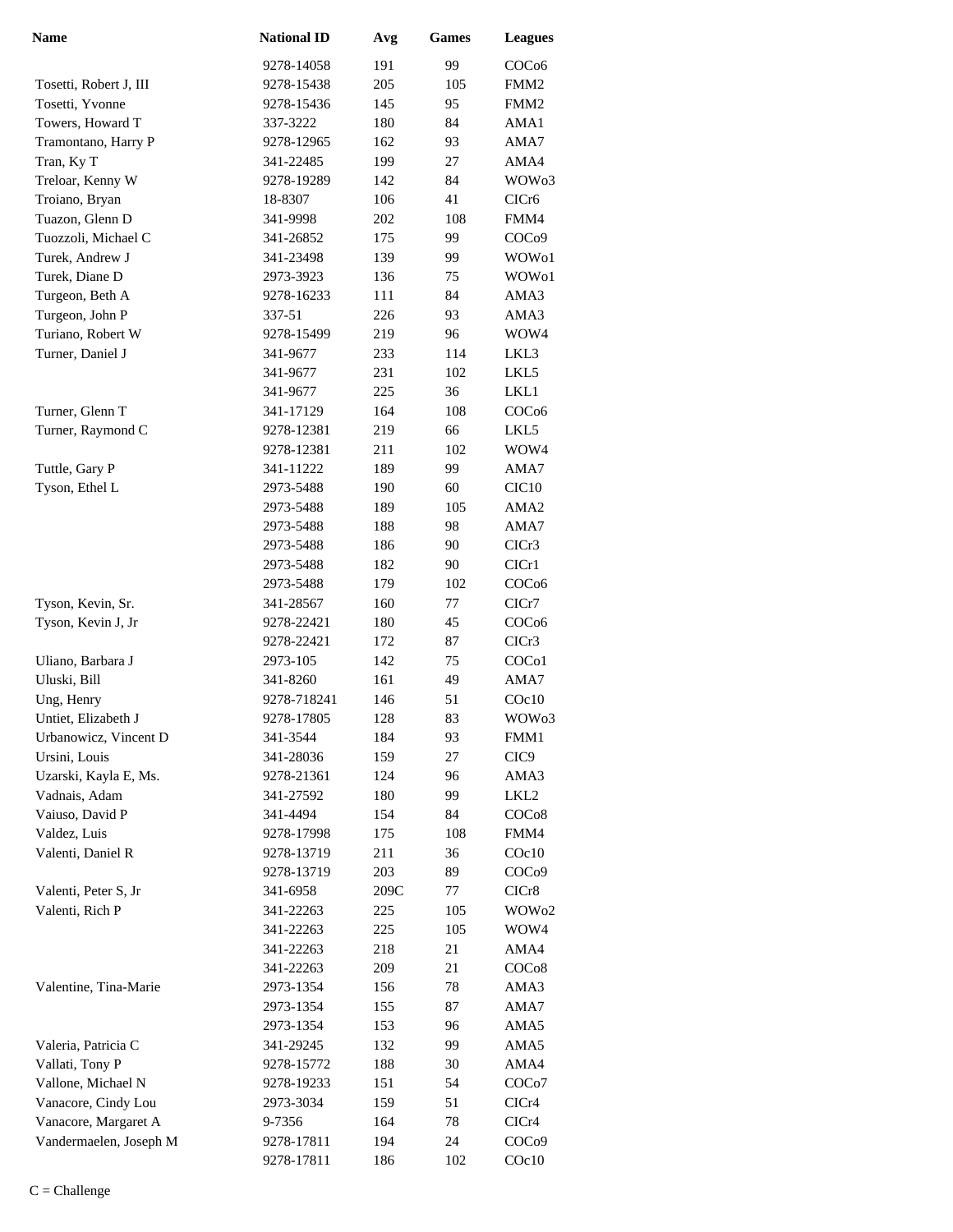| <b>Name</b>              | <b>National ID</b> | Avg | <b>Games</b> | <b>Leagues</b>     |
|--------------------------|--------------------|-----|--------------|--------------------|
| Vaniotis, Analia         | 11-630208          | 143 | 42           | AMA3               |
| Vaniotis, Maria A        | 11-496853          | 176 | 28           | LKL4               |
|                          | 11-496853          | 176 | 36           | COC <sub>06</sub>  |
|                          | 11-496853          | 175 | 31           | CIC <sub>r1</sub>  |
| VanNockay-Ndoye, Bobbi   | 3039-8019          | 161 | 102          | COC <sub>06</sub>  |
| Vargas, Leslyn           | 9278-718145        | 129 | 24           | AMA5               |
| Varney, Danny L          | 341-28446          | 176 | 45           | COC <sub>09</sub>  |
|                          | 341-28446          | 174 | 90           | COC <sub>o</sub> 7 |
| Varney, Glenn S          | 341-14605          | 198 | 108          | FMM4               |
|                          | 341-14605          | 196 | 93           | FMM3               |
| Varrillo, Vin            | 9278-718192        | 107 | 77           | FMM6               |
| Varrone, Dan R           | 9278-11170         | 194 | 99           | WOW <sub>05</sub>  |
| Vaught, Lucila N         | 9278-16217         | 147 | 91           | AMA7               |
| Vaught, William C, Jr    | 341-1577           | 209 | 96           | AMA7               |
| Vece, Mary M             | 9278-19276         | 120 | 76           | CIC <sub>10</sub>  |
| Veillette, Evelyn A      | 9278-11180         | 195 | 93           | WOW <sub>02</sub>  |
| Veillette, Walter E, III | 337-6325           | 221 | 48           | WOW <sub>02</sub>  |
|                          | 337-6325           | 215 | 93           | AMA4               |
| Velez, Christopher L     | 9278-16857         | 201 | 60           | LKL6               |
| Velez, James U           | 5538-3627          | 192 | 72           | LKL6               |
| Velez, Tatiana M         | 9278-18134         | 137 | 81           | LKL6               |
| Velez, Urbano            | 9278-15547         | 152 | 90           | LKL6               |
| Vellali, Anthony L       | 9278-17685         | 201 | 90           | COC <sub>09</sub>  |
| Veloz, Daira R           | 9278-17759         | 136 | 81           | FMM3               |
| Vendola, John M, Jr      | 341-28769          | 172 | 93           | COC <sub>08</sub>  |
| Verbickas, Jeanne A      | 2973-2487          | 148 | 84           | WOW <sub>03</sub>  |
| Verbickas, Kayla M       | 9278-16794         | 121 | 78           | WOW <sub>03</sub>  |
| Verdeschi, John H        | 9278-14911         | 179 | 87           | FMM1               |
| Vergati, Catherine A     | 9278-14209         | 136 | 84           | FMM <sub>2</sub>   |
| Vernon, Brett J          | 341-28783          | 213 | 99           | $C$ Oc $10$        |
|                          | 341-28783          | 212 | 81           | COC <sub>09</sub>  |
| Vernon, Julie A          | 9278-19226         | 138 | 96           | COc10              |
| Vernon, Kristopher P     | 9278-19227         | 166 | 96           | $C$ Oc $10$        |
| Vernon, Lee              | 9278-19228         | 139 | 90           | $C$ Oc $10$        |
| Verrastro, Paul          | 9278-15142         | 135 | 62           | CICr <sub>6</sub>  |
| Verterame, George        | 341-17434          | 205 | 111          | LKL3               |
| Viera, Paco              | 9278-11832         | 177 | 73           | CICr3              |
| Viera, Stacie C          | 9278-11319         | 140 | 65           | CICr3              |
| Villani, Christopher E   | 9278-17283         | 163 | 96           | COCo7              |
| Villani, Jeffrey F       | 9278-17281         | 143 | 93           | COCo7              |
| Villegas, Adrian         | 5538-3283          | 213 | 108          | WOW4               |
| Villegas, Andy           | 341-15226          | 210 | 114          | WOW <sub>02</sub>  |
|                          | 341-15226          | 209 | 108          | WOW4               |
| Vincent, Christine A     | 2973-7006          | 127 | 90           | FMM <sub>2</sub>   |
| Vinston, Tom R           | 341-29194          | 193 | 60           | AMA5               |
|                          | 341-29194          | 192 | 93           | AMA3               |
|                          | 341-29194          | 188 | 81           | AMA1               |
|                          | 341-29194          | 184 | 96           | AMA4               |
| Violante, Kaaren E       | 9278-15259         | 153 | 81           | CICr3              |
| Violette, Brian          | 11-730203          | 196 | 84           | WOW <sub>05</sub>  |
|                          | 11-730203          | 193 | 108          | WOW <sub>02</sub>  |
| Violette, Melissa M      | 341-21477          | 205 | 111          | WOW <sub>02</sub>  |
|                          | 341-21477          | 198 | 24           | WOW <sub>05</sub>  |
| Violette, Michael R      | 8808-27057         | 218 | 96           | CIC <sub>10</sub>  |
|                          | 8808-27057         | 202 | 66           | CIC <sub>11</sub>  |
| Visciglia, Caroline C    | 341-29246          | 143 | 39           | AMA7               |
| Vitiello, Nick           | 9278-13987         | 193 | 33           | FMM1               |
|                          | 9278-13987         | 191 | 90           | CICr3              |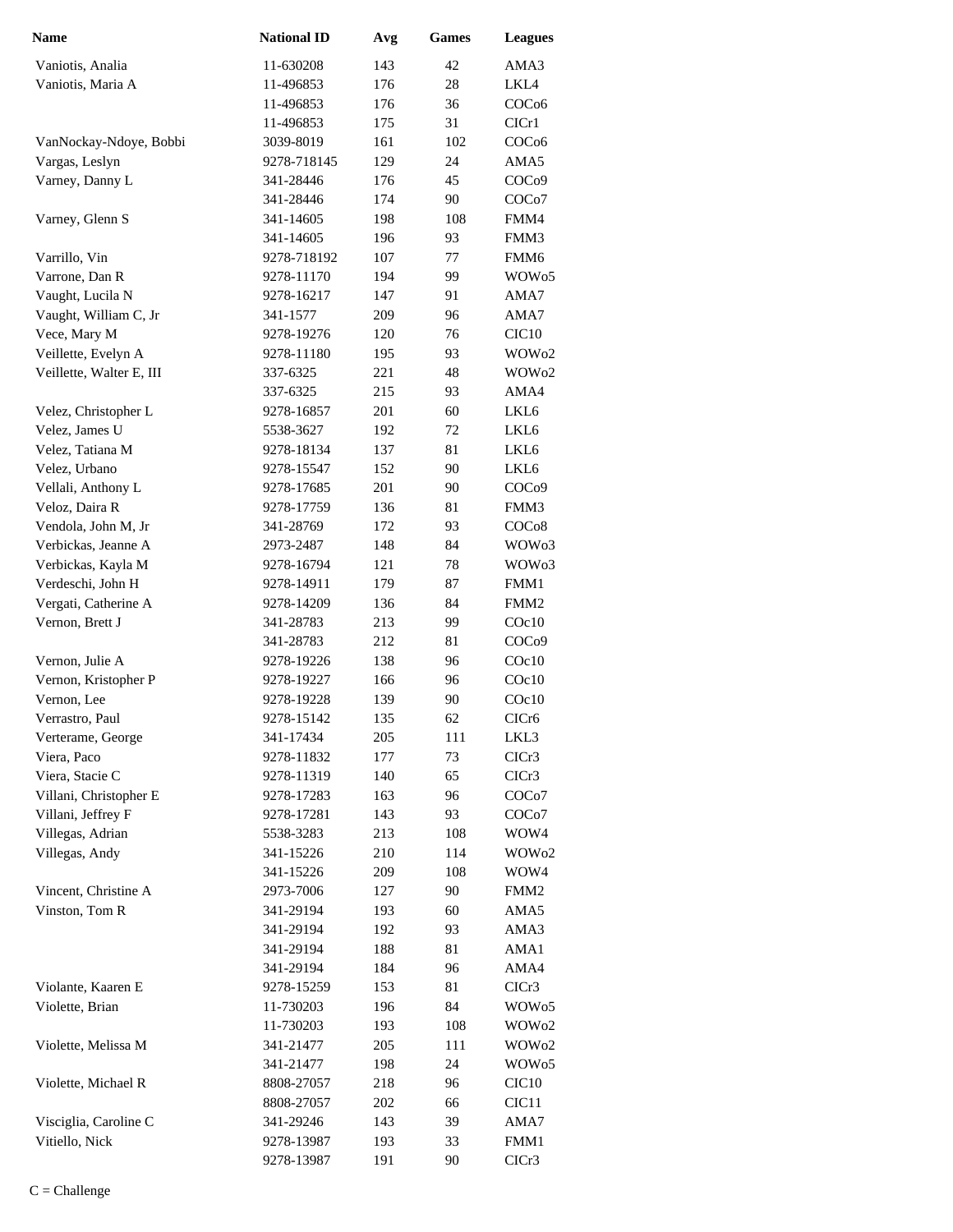| <b>Name</b>          | <b>National ID</b> | Avg  | <b>Games</b> | <b>Leagues</b>     |
|----------------------|--------------------|------|--------------|--------------------|
|                      | 9278-13987         | 188  | 45           | FMM4               |
| Volpe, Richard       | 341-24448          | 143  | 39           | CIC <sub>9</sub>   |
| Votto, Chris J       | 341-25255          | 216  | 93           | COC <sub>09</sub>  |
| Votto, John D        | 341-23176          | 213  | 87           | COC <sub>09</sub>  |
| Waitkus, John P      | 341-24811          | 148  | 92           | WOW <sub>03</sub>  |
| Waitkus, Sandra M    | 9278-16136         | 143  | 95           | WOW <sub>03</sub>  |
| Walker, Brant A      | 341-9939           | 205  | 21           | COC <sub>08</sub>  |
|                      | 341-9939           | 203  | 102          | WOW4               |
|                      | 341-9939           | 191  | 99           | AMA5               |
| Walker, Jameson H    | 10-1957204         | 191  | 90           | ClCr1              |
|                      | 10-1957204         | 187  | 87           | ClCr2              |
| Walker, Jason R      | 341-23877          | 213  | 108          | COC <sub>06</sub>  |
|                      | 341-23877          | 207  | 27           | CICr3              |
| Walker, Keith L      | 341-23734          | 193  | 105          | FMM4               |
|                      | 341-23734          | 192  | 72           | FMM <sub>2</sub>   |
| Walker, William D    | 9278-22405         | 133  | 69           | COCo <sub>5</sub>  |
| Walkinshaw, Debbie A | 2973-3078          | 172  | 87           | AMA7               |
| Walters, Anthony G   | 341-2487           | 227  | 98           | AMA <sub>2</sub>   |
|                      | 341-2487           | 214  | 102          | COC <sub>06</sub>  |
| Ward, Joe P          | 9278-13746         | 187  | 93           | CICr4              |
| Ward, Maureen J      | 9278-19207         | 144  | 78           | CICr <sub>3</sub>  |
| Ward, Stanley F, Jr  | 9278-19208         | 171  | 83           | CICr <sub>3</sub>  |
| Ward, Stanley F, RD  | 9278-17619         | 187  | 96           | ClCr3              |
| Warner, Jason T      | 9278-17825         | 200  | 90           | WOW <sub>05</sub>  |
| Warrick, Jessica L   | 9278-11142         | 196  | 27           | CIC <sub>r1</sub>  |
|                      | 9278-11142         | 190  | 78           | AMA4               |
| Warrick, PJ          | 11-223562          | 210  | 105          | CIC <sub>r1</sub>  |
|                      | 11-223562          | 204C | 81           | CICr8              |
| Waters, John J       | 338-33358          | 211  | 105          | LKL4               |
|                      | 338-33358          | 208  | 39           | LKL5               |
| Watkins, Alvena      | 9278-17413         | 132  | 62           | FMM6               |
| Watkins, Andre B     | 341-27897          | 202  | 102          | COC <sub>06</sub>  |
|                      | 341-27897          | 201  | 92           | AMA <sub>2</sub>   |
|                      | 341-27897          | 200  | 83           | COCo8              |
| Watkins, Gordon L    | 341-11060          | 203  | 105          | AMA2               |
|                      | 341-11060          | 196  | 105          | CICr1              |
| Watson, Kenneth R    | 341-6574           | 183  | 66           | COC <sub>o</sub> 7 |
| Watts, Barbara D     | 2973-558           | 156  | 63           | AMA7               |
|                      | 2973-558           | 154  | 27           | AMA4               |
| Watts, Brian P       | 341-28778          | 209  | 98           | AMA4               |
| Watts, Michael A     | 5538-254           | 218  | 94           | AMA4               |
|                      | 5538-254           | 215  | 67           | AMA3               |
| Webb, Bill           | 338-21296          | 239C | 90           | CICr8              |
| Webb, Glenn R        | 341-27320          | 199  | 90           | AMA6               |
| Webb, Mark J         | 9278-11958         | 207  | 36           | AMA7               |
| Weeks, Andrew F, Jr  | 5538-2093          | 234  | 36           | LKL4               |
|                      | 5538-2093          | 233  | 93           | LKL5               |
|                      | 5538-2093          | 224  | 39           | LKL3               |
| Weeks, Kim           | 9278-13706         | 203  | 89           | LKL5               |
| Wells, Marshall F    | 9278-11655         | 158  | 93           | AMA <sub>2</sub>   |
| Welton, Todd R       | 341-28999          | 224  | 60           | WOW4               |
| Werner, Jonathon E   | 338-30900          | 187  | 102          | LKL1               |
| Wetmore, Tylor F     | 9278-13005         | 205  | 45           | CICr1              |
| Weymouth, Brett W    | 341-28664          | 166C | 42           | CICr8              |
| Wheeler, Francis E   | 341-24698          | 172  | 84           | AMA1               |
| Wheeler, Tim D       | 9278-17700         | 153  | 69           | AMA1               |
| White, Donald L      | 341-23233          | 201  | 46           | AMA <sub>2</sub>   |
|                      | 341-23233          | 186  | 58           | COC <sub>09</sub>  |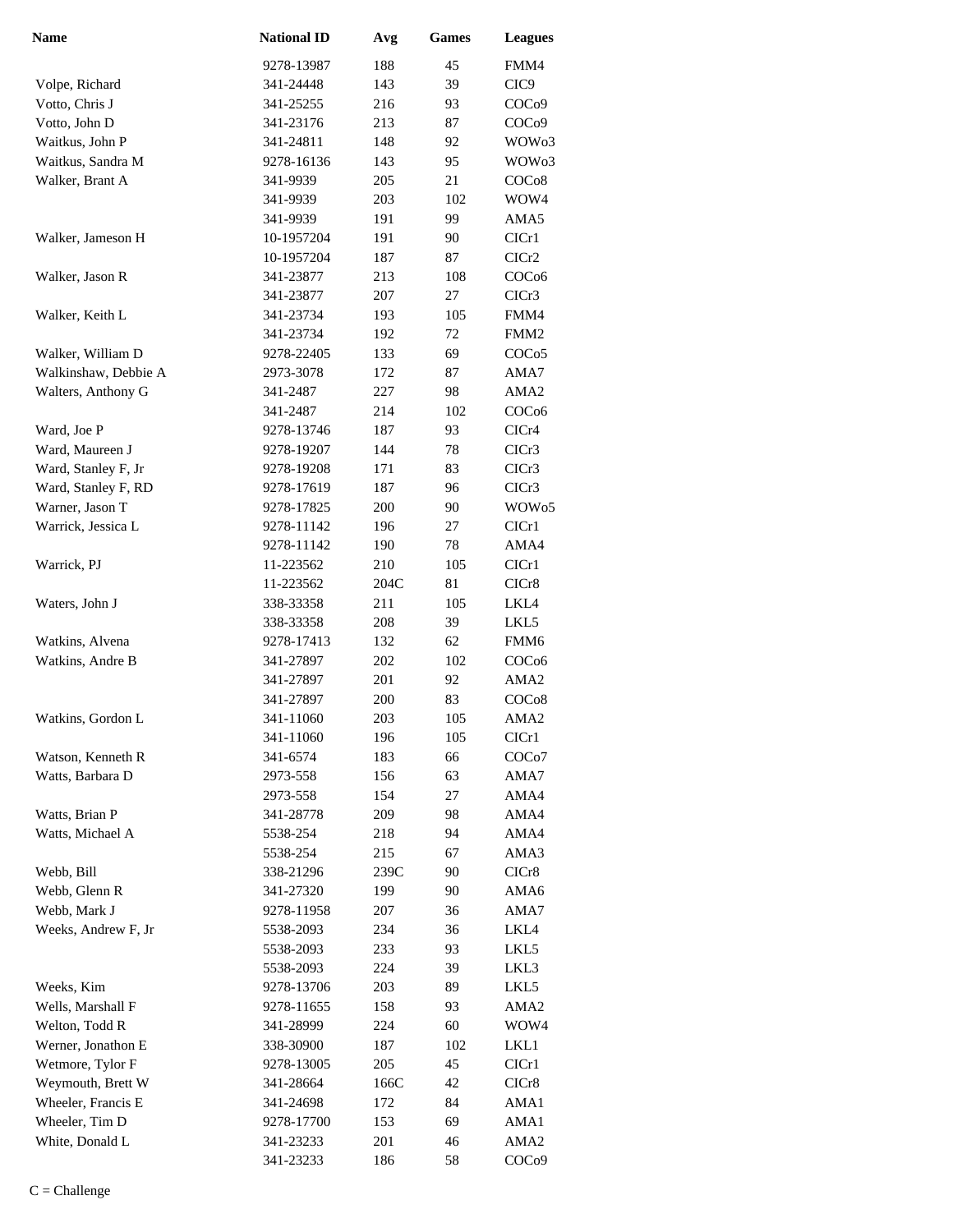| <b>Name</b>             | <b>National ID</b> | Avg | <b>Games</b> | <b>Leagues</b>     |
|-------------------------|--------------------|-----|--------------|--------------------|
|                         | 341-23233          | 185 | 105          | COC <sub>06</sub>  |
| White, Ella M           | 2973-5223          | 175 | 99           | LKL2               |
| Whittington, Mark W     | 338-29128          | 199 | 96           | COC11              |
| Wieland, Katherine M    | 9278-718176        | 151 | 75           | $C$ Oc $10$        |
| Wilbur, Michael E       | 343-4839           | 210 | 96           | CIC <sub>10</sub>  |
| Wilcox, Henry R, Jr     | 9278-11868         | 209 | 120          | WOW <sub>02</sub>  |
|                         | 9278-11868         | 202 | 42           | WOW4               |
| Wilcox, Henry R, Sr     | 9278-11869         | 208 | 114          | WOW <sub>02</sub>  |
|                         | 9278-11869         | 194 | 81           | WOW4               |
| Wilde, Cheryl A         | 9278-17806         | 124 | 96           | WOW03              |
| Wilder, Aaron D         | 9278-14258         | 231 | 67           | CIC <sub>10</sub>  |
|                         | 9278-14258         | 229 | 90           | CICr3              |
|                         | 9278-14258         | 222 | 105          | COC <sub>06</sub>  |
| Wilder, Dan D           | 341-29307          | 188 | 87           | COCo7              |
| Wilkinson, Robert A     | 9278-18160         | 177 | 81           | AMA6               |
| Willette, Zachary D     | 9278-12719         | 177 | 78           | AMA3               |
| Williams, Alfred, Sr    | 341-23546          | 154 | 93           | ClCr7              |
| Williams, Brian T       | 9278-16622         | 134 | 21           | CICr2              |
| Williams, Carl          | 341-20459          | 184 | 78           | CIC <sub>9</sub>   |
| Williams, Matthew J     | 9278-718118        | 117 | 83           | WOW <sub>03</sub>  |
| Willis, Davon           | 9278-16174         | 175 | 98           | LKL2               |
| Willoughby, Mary        | 2973-2277          | 142 | 90           | COC <sub>06</sub>  |
| Wilson, Bob P           | 9278-16165         | 177 | 108          | FMM4               |
| Winebrenner, James D    | 337-1796           | 163 | 93           | FMM3               |
| Winkle, Craig J         | 9278-16345         | 185 | 96           | FMM3               |
| Winus, Diane A          | 2973-6185          | 174 | 90           | CICr <sub>2</sub>  |
|                         | 2973-6185          | 173 | 102          | CICr1              |
|                         | 2973-6185          | 167 | 93           | CICr4              |
| Wisniewski, David J, Jr | 337-3710           | 211 | 93           | WOW4               |
| Wisniewski, Dawn M      | 2973-5317          | 138 | 81           | CICr3              |
| Wisniewski, Michael J   | 5538-2273          | 196 | 64           | AMA5               |
|                         | 5538-2273          | 181 | 75           | CICr3              |
| Wisniewski, Vera A      | 5538-2289          | 190 | 77           | AMA5               |
|                         | 5538-2289          | 177 | 63           | CICr3              |
| Wittich, Karl A         | 8808-34119         | 210 | 90           | LKL1               |
|                         | 8808-34119         | 209 | 108          | LKL3               |
| Wolfe, Chuck N          | 9278-13658         | 201 | 96           | COCo7              |
| Wolk, Kory A            | 9278-16265         | 206 | 45           | LKL5               |
|                         | 9278-16265         | 195 | 96           | COCo6              |
|                         | 9278-16265         | 191 | 81           | COC <sub>09</sub>  |
| Wolk, Steven M          | 9278-16266         | 187 | 102          | COC <sub>09</sub>  |
| Wood, Amy L             | 9278-17278         | 135 | 78           | AMA7               |
| Wood, Diane M           | 9278-14900         | 142 | 84           | AMA5               |
| Wood, Thomas J          | 9278-15539         | 202 | 96           | COC <sub>o</sub> 8 |
| Woodin, Chris           | 341-18396          | 156 | 96           | AMA7               |
| Wooding, Dylan R        | 9278-17275         | 206 | 99           | COC <sub>09</sub>  |
|                         | 9278-17275         | 199 | 96           | COC <sub>o</sub> 7 |
| Woods, Eric             | 341-29064          | 168 | 98           | CIC <sub>r1</sub>  |
| Woods, Erika            | 5538-3191          | 145 | 36           | CICr3              |
| Woods, Toni Ann P       | 2973-3329          | 109 | 58           | CIC <sub>r1</sub>  |
| Woodson, Randall E      | 337-6765           | 197 | 60           | COC <sub>06</sub>  |
| Woron, John J, II       | 9278-11605         | 200 | 82           | COC <sub>08</sub>  |
|                         | 9278-11605         | 198 | 93           | COc10              |
| Woron, John J, III      | 5538-1076          | 216 | 99           | COC <sub>09</sub>  |
|                         | 5538-1076          | 216 | 102          | COc10              |
| Woron, Maryclaire M     | 9278-15791         | 161 | 99           | COc10              |
| Woron, Susan D          | 2973-6             | 151 | 93           | COc10              |
|                         | 2973-6             | 148 | 78           | COC <sub>o</sub> 1 |